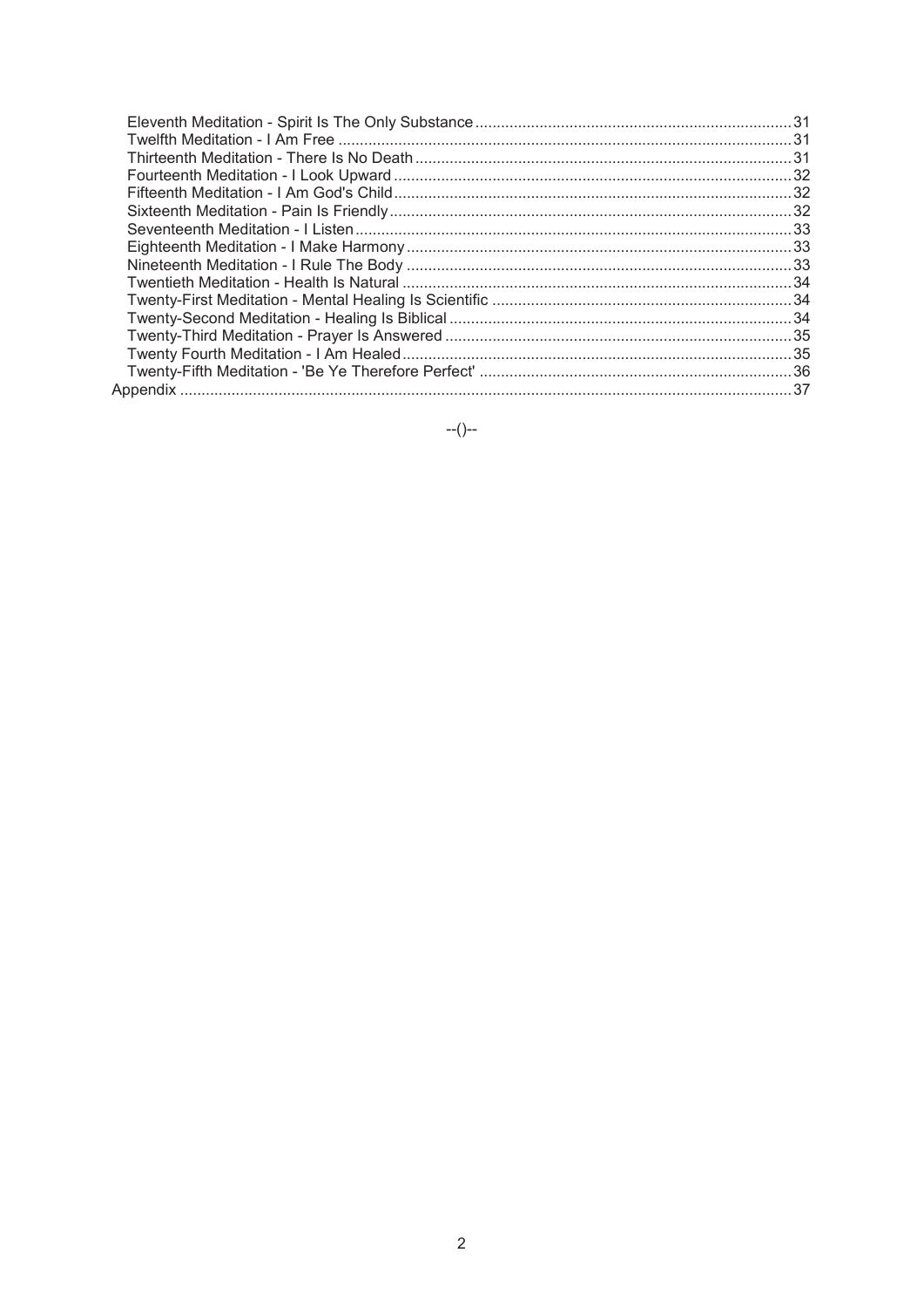#### **Part One**

#### **The Laws Of Mental Healing**

#### **Chapter 1**

#### **The Obstacles To Progress.**

 "Progress, man's distinctive mark alone, Not God's, and not the beasts': God is, they are; Man partly is, and wholly hopes to be."

 BEFORE attempting to give an outline of the laws of mental healing, it may be well to briefly consider some of the difficulties which are encountered, not only in its practical application, but also in its popular acceptance as a system having a real and scientific basis.

Truth is eternally and unchangeably complete, but to human consciousness it is constantly growing. The only changeable factor related to it, is the ever-expanding capacity of the mind of man for its fuller recognition. Every new development of any importance finally comes into its abiding-place only through friction, misapprehension, and opposition. What there *is* already occupies all the space, and there is no place for a new-comer, especially if it be a disturber. Over and over again history records the declaration, "There is no room in the inn." Every new development, even in physical science, has had to traverse a thorny path before coming into an assured position; and, in the higher realms of religion, government, jurisprudence, ethics, and economics, each new advancement has been cradled in a manger. The authority and self-sufficiency of existing institutions never leave any corner vacant. While the more impressive examples of this rule are farther back, in the recent past, slavery was declared not only to be right, but to exist by Divine and biblical authority,--and this in the North as well as South.

It would be illogical to expect any exception to the rule, in the reception of so radical an advance as mental healing--or, more correctly, the recognition of the law of mental causation. It is an intruder. If admitted, its philosophy will necessitate a re-examination of systems which are dignified by hoary antiquity and eminent respectability. Institutions that have exercised unquestioned authority; that are intrenched behind barriers of intellectual scholasticism, and possess social and financial supremacy, instinctively feel that their infallibility is called in question. Piles of ponderous, dusty tomes thereby become mere relics of by-gone speculation.

While mankind generally, as individuals, earnestly desire to find the truth, formulated systems, backed by prestige, literature, and authority are ultra-conservative. They yield not an inch, except by compulsion. When final acceptance becomes imperative, the New--after being freshly christened--is dovetailed in as a part of the Old. You are assured that it is but a slight modification of what was there before, and finally, that they always thought so. A typical example may be noted in the manner in which the medical fraternity has received the phenomena of mesmerism. For several decades it was barred out, not only as useless, but as fraud and delusion. More recently, under the title of hypnotism, or hypnotic suggestion, it was permitted to peep in at the door; and now, rechristened as "psychotherapeutics,'' it seems likely to gain a gradual entrance.

While the theory of mental causation for physical disorder fully accords with everything vital and fundamental in religion, considered as a *life*; is in harmony with all high spiritual philosophy; rebukes materialism, and develops the highest ideal in humanity, yet the fact that it has not been incorporated into ecclesiastical and theological "confessions," causes the church, as a organization, to misunderstand and oppose it. The fact that spiritual healing was regarded by the primitive church as the natural outward attestation of the inner higher life, seems to have no significance to the church of today. When the Founder of Christianity gave great commission, "Preach the gospel and heal sick." did he not mean all that he said? Is the power of Truth partial, local, and limited to a single age? If God be infinitely good, unchangeable, and orderly in His manifestations, could He withdraw powers and privileges that had been already bestowed? If divine law is not suspended nor violated, the same "gifts of healing" that have once been exercised must be operative today under corresponding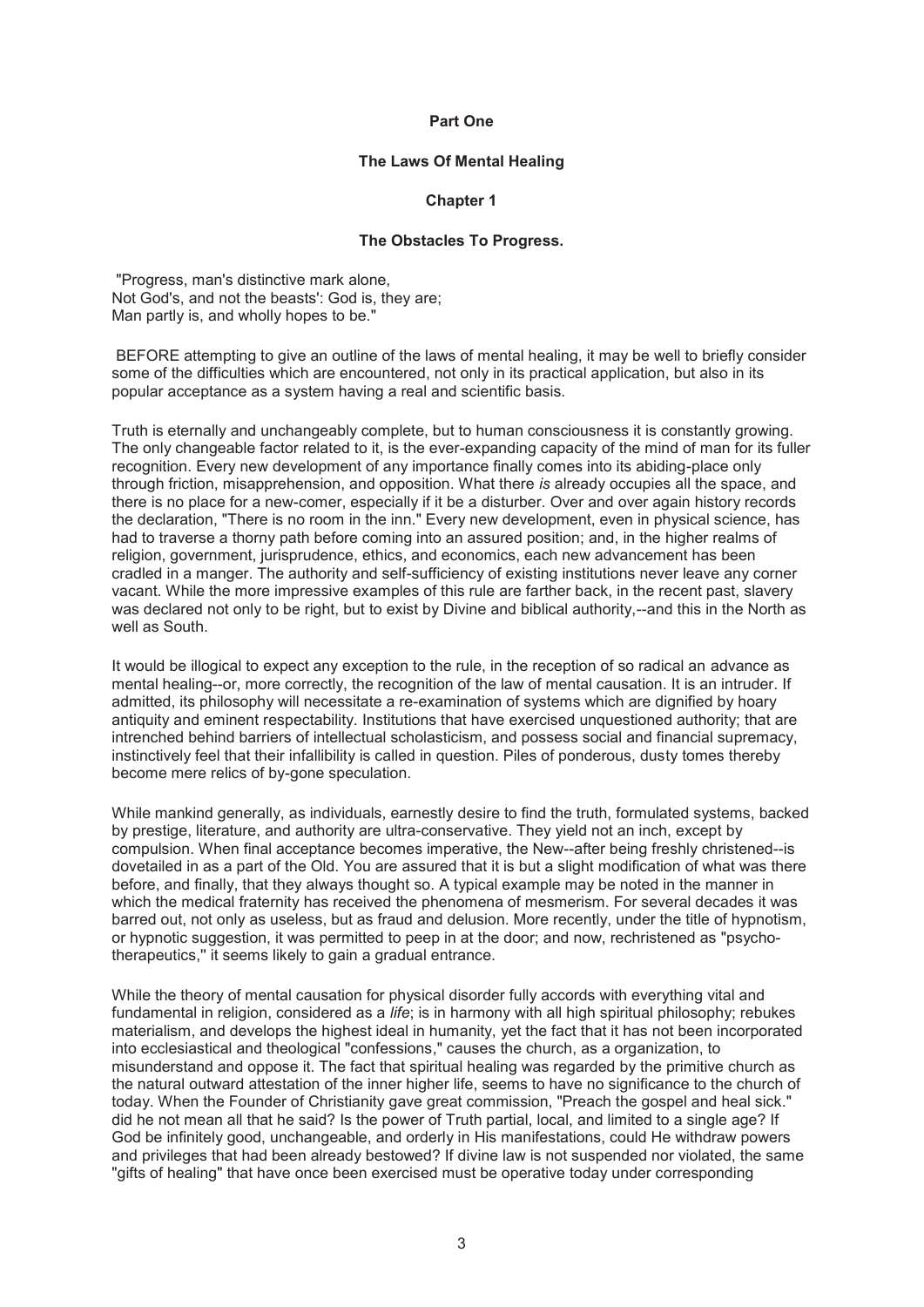spiritual conditions. On the divine side, spiritual law must always be uniform, otherwise God's methods would be self-contradictory. Many eminent men of advanced thought in the church who now admit the immutability of law, spiritual as well as material, have apparently failed to observe its logical outcome. It follows that the direct assurance of the Christ that, "These signs shall follow them that believe," either limits true believers to one epoch, or else proves that "works of healing" have a permanent and lawful basis. Does it not appear that worldly policy, *intellectual* theology, and ceremonialism, as they came into the church in the time of Constantine, extinguished the early, simple, vital, spiritual potency which since that transition has never been fully regained.

Turning to therapeutic systems, mental causation is in substantial harmony with the highest and best thought of the seers and philosophers, from Plato down to the present time. It is only medical science, as it has gradually degenerated into a great drug prescription system, that seeks for primary causation in the inert clay of the body. The wise physician makes a mental, as well as a physical diagnosis and is logically lead to the utilization of immaterial forces.

Popular prejudice against mental or psycho-therapeutics arises largely from an inability to cognize the factors involved. Prevailing materialism makes it logical to rely upon that which appeals to the senses. A majority are color-blind to the highest order of forces, and forget that, even in the external world, it is not matter, but the immaterial energy that moulds it, that produces all phenomena. Occidental civilization in its general trend is distinctively external, almost superficial.

The general identification in the public mind of mental healing with "Faith cure," is another prolific source of misapprehension. While there are many sincere clergymen and laymen who believe in "miraculous" healing in answer to prayer and anointing, simple justice requires that a broad distinction be noted. Faith healing, as generally understood, involves a direct and special interposition on God's part, in response to petition. It implies that He is subject to changeable-ness and improvement, and that the expected result is an exception to, or reversal of, universal law. On the contrary, mental healing is entirely based upon law, which, though belonging to the higher domain, is orderly and exact. It enjoins human compliance with *existing* law, already perfect and incapable of improvement. While a vital faith on man's part is a powerful healing element, it should have an intelligent and scientific basis. The divine order cannot be capricious. If God be infinitely and eternally perfect, His part is already complete, and it only remains for man to come into harmony with truth, which is the divine method. Faith healing, defined as a local exceptional action of God, improved and set in motion by petition, is a relic of decaying supernaturalism. It is true, however, that many cases of healing take place among its disciples. Even pure superstition--as illustrated by the result of pilgrimages to shrines and contact with sacred relies--often heals, because through the modus operandi is misunderstood, it starts into action saving mental and spiritual recuperative forces.

Spiritual healing is beyond ordinary intellectual apprehension. Transcending as it does the plane of the reasoning faculty, it cannot be proved by argumentative logic. It concerns the inner ego, and can only be comprehended by the deeper vision of the intuitional and spiritual nature. There is much objective truth which we are utterly unable to cognize until we have unfolded something of its kind and correspondence within ourselves.

Popular misapprehension also arises from the mystical and technical presentation of psychological principles, which, though inherently simple, are made to appear unreasonable, and sometimes fanatical. Although there is truth above reason, as ordinarily defined, there is none against reason. There is spiritual as well as intellectual common-sense. Extreme statements, even if ideally true, should not be popularly presented in unqualified form, for they lead to unnecessary misunderstanding and antagonism. Those who cannot leap to the climax at one bound, may often be led there by gentle advances. It is not a question as to the existence of truth, but of the unfoldment of vision to behold it. This view was clearly enunciated by the Christ. He often withheld the highest statements because his hearers were not ready for them, and repeatedly stated that he did so. It is true that larger apprehensions of truth require an increase of fitting terms to represent them, but complex and occult verbosity is to be avoided. If men are unable to reach up to abstractions, instruction must reach down, not by any admixture of error, but by "precept upon precept; line upon line; here a little, and there a little."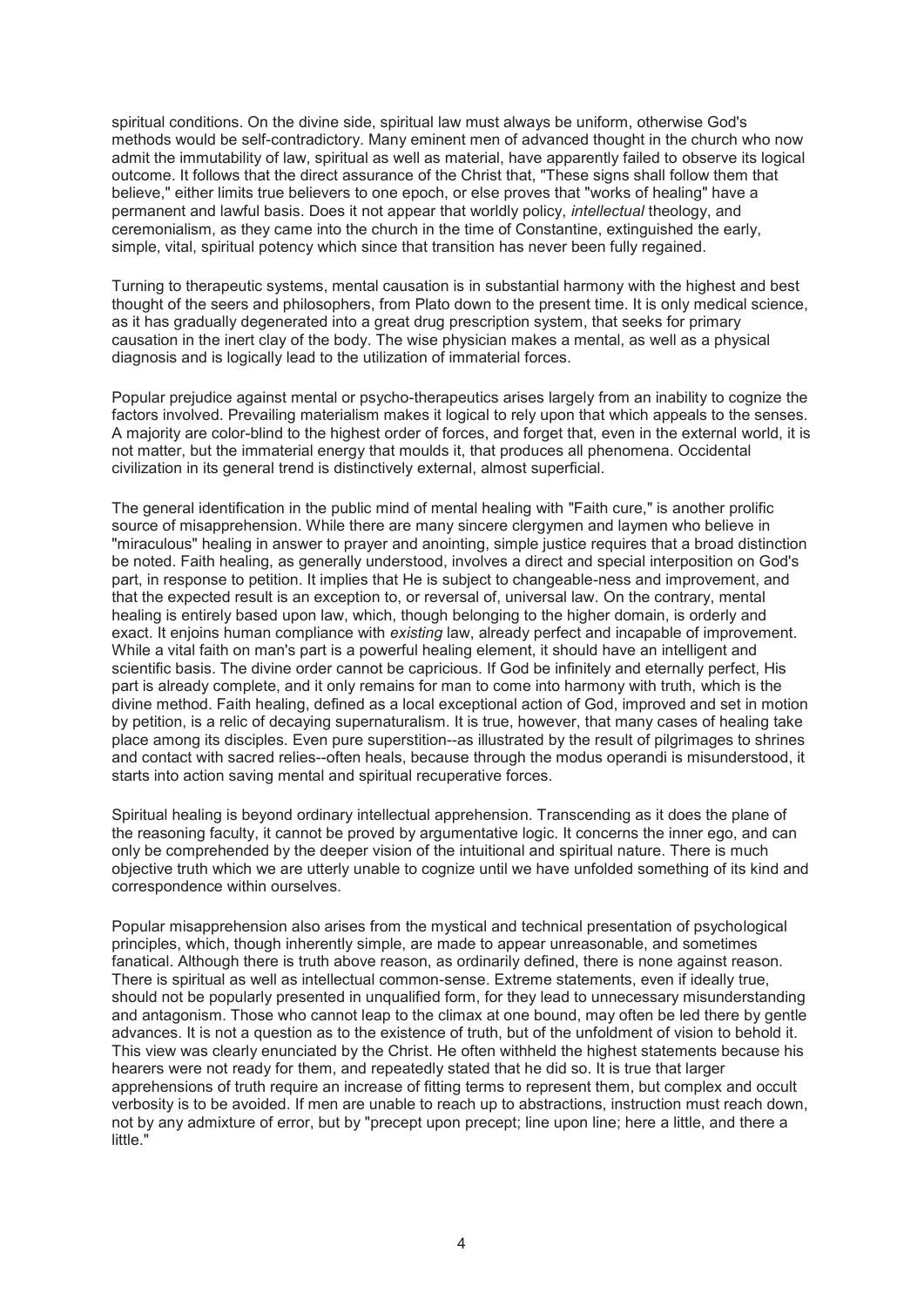The new advance also encounters the usual amount of satire and ridicule which falls to the lot of every radical departure from traditionalism. Homeopathy passed through all the same phases, but at length fought its way to recognition and standing. Legislation attempts to crush therapeutic progress by the erection of a medical monopoly have been made in several States, but they are so plainly in opposition to the spirit of the age, that they have not proved of much practical account. It is as foolish and tyrannical to erect a monopoly in medicine, as it would be in religion, politics, or ethics. The Presbyterian or Baptist creeds may as well be legally enforced as that of allopathy. Any institution asking for special legal protection cannot seemingly place great reliance upon its own merits. Under our form of government individual liberty, so long as it does not infringe upon that of others, is the chief corner-stone. To impose *any* special system of therapeutic practice upon an individual is clearly unconstitutional.

Sensational and exaggerated accounts of occasional failures in the new practice are spread broadcast by the daily press, while it is rare that any allusion is made to the numerous cures of those who had previously exhausted the "regular" systems. While thousands of young and robust people die under conventional treatment, after short illnesses, every week, no question is raised nor criticism made. No matter what the circumstances may be, if in the "beaten track," everything is taken for granted. Everyone has the right to die, if he will only do so according to regulation.

But failures do occur in mental practice. No matter how perfect a principle may be, it cannot have perfect application, because of local limitations. The imperfection of the practitioner and the lack of receptivity in the patient--to say nothing of surrounding antagonistic thought--are limitations. It is not a mere question of swallowing a remedy, but certain ideals must be brought to the front in the minds of both healer and patient, and there must be positive co-operation.

Recovery, as a rule, is progressive growth, and is manifested as the ideal mental conditions gradually gain supremacy. Many expect sudden and magic improvement, and therefore, being disappointed, abandon treatment before a sufficient period has elapsed for the legitimate results to appear. Some are unconsciously non-receptive because of a mental resolution that nothing shall in the least disturb their favorite creed, opinion, or philosophy. In this way their door is unwittingly barred against their own improvement. Some are harboring secret sin, or giving place to currents of thought colored with selfishness, envy, sensuality, jealousy, or avarice; and, though unaware of difficulty, their minds are closed against the truth which could set them free. That which is distorted cannot in a moment become symmetrical, and even after thorough thought-reconstruction, the body cannot at once fully conform and change its expression. But every faithful compliance with the laws of healing --laws which are immutable--will have its Iegitimate effect in the degree that their requirements are complied with, and this can be depended upon. Limitations *can* be overcome, but patient effort is required. The ocean of thought-atmosphere in which we live is sensuous, and therefore a vast opposing influence- real, though intangible--must be surmounted. It is easy to float with the tide, but to break away from crystallized environment demands courage and persistence. The all-enveloping human thoughtcurrents are powerful. Even the Great Exemplar, in some places, "could not do many mighty works," because prevailing unbelief.

Many shrink from such a searching inward reconstruction, because they instinctively feel that it will reveal them to themselves. They are willing to look outward, but cannot abide introspection.

A prevalent distrust of mental practitioners on account of their lack of a course of conventional study, especially in pathology, is also quite natural. But it is well to remember that in spiritual discernment and efficiency "God hath chosen the weak things of the world to confound the things which are mighty." A study of pathology is a pursuit of abnormity. If mind is the field of operation, it is evident that It must be kept pure, clean, and entirely free from disorderly and diseased pictures. Thoughts, ideals, and suggestions must all be of health, perfection, and harmony. It is therefore plain, that from the standpoint of mental causation, pathological research would not only be useless, but positively harmful. The uniform and only diagnosis of the mental healer must be *health*, really, potentially, and inwardly, even though not yet outwardly actualized. He may divine the particular location of the *lack* of wholeness, but all the more he sees and emphasizes the potential and inner perfection of that special part or organ. He idealizes it as *already* sound, and holds the thought firmly until the patient comes into at-one-ment. Thoughts are outlines to be filled in, and they must be drawn upon the lines of the pure, the true, and the beautiful.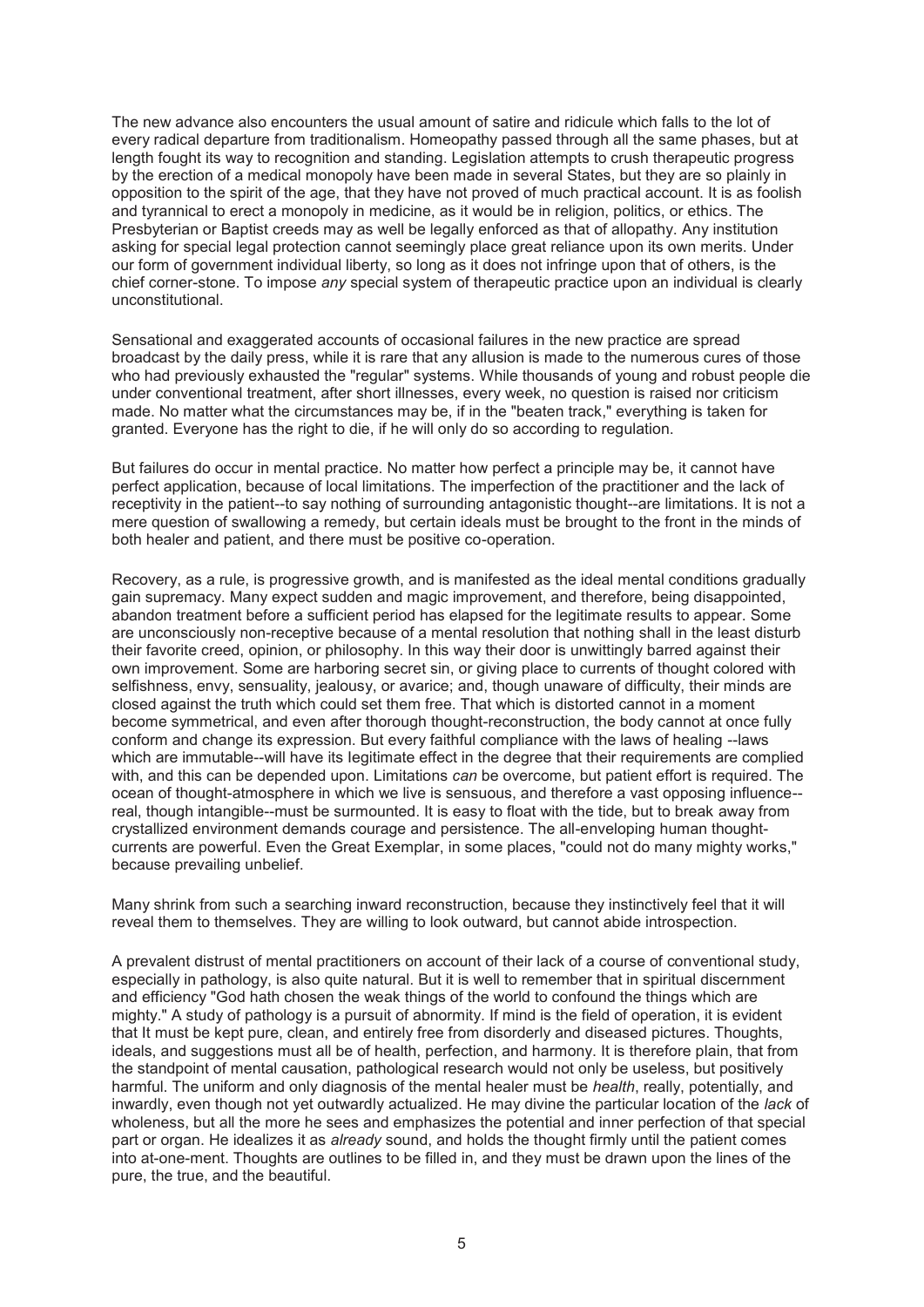There is also some prejudice because a majority of exponents and teachers of mental science belong to the so-called "weaker sex." Generally men are more intellectual, though less intuitive, than women, and they are also much more strongly bound in scholastic and traditional grooves and systems. "For the wisdom of this world is foolishness with God." Human knowledge is largely theoretical and external, but human *insight*, which is generally more acute in the feminine mentality, is more penetrating and exact. This is distinctively the woman's age, and the world is now beginning to realize the beneficent fruits of her recent development and greater freedom. What more natural than that of the rosy dawn of new esoteric truth should soonest be recognized by her more sensitive spiritual vision?

It is unreasonable and unjust to ignore the testimony of hundreds and thousands whose lives have been saved through the rational employment of mental therapeutics. Such testimony is positive in quality, unlimited in quantity, high in character, and its veracity should be unquestioned. There is probably no city or town of any considerable size in the United States where there are not plenty of conclusive examples that can easily be found by any impartial investigator. Be a careful and extensive personal investigation we have found that the great majority of those who are engaged in teaching health (a better expression than healing) were formerly confirmed invalids who had exhausted conventional remedies without improvement before resorting to mental treatment. Upon restoration to health they so thoroughly realize the merits of the higher thought, that they feel impelled to communicate it to others. If one has discovered and utilized a great boon, it is both a duty and a privilege to tell the news to suffering humanity. It becomes a "gospel," or good tidings that cannot be suppressed. The allegation sometimes made, that mercenary motives are usually foremost, is both unjust and untrue as applied to the great majority engaged in this profession. Financial considerations, unless entirely subordinate would be fatal to success in practice.

If disease and abnormity, mental and physical, were in the process of gradual extermination through conventional applications, there would be little reason for a search for anything better. On the contrary, we find that disorders are steadily growing more subtle and complex. Specialists multiply, and each finds just what he looks for. Not only physicians are increasing in number in much greater proportion than the population, but diseases and remedies are also being multiplied. The more human abnormity is held up and analyzed, the more its various shades, phases, and complications become manifest. As our civilization recedes from nature, and Artificialism in all directions grows more pronounced, we become hyper-sensitive to discord and morbidity. Insanity, insomnia, and nervous degeneration are increasingly prevalent, and even the physical senses more than ever before require artificial aids and props. We are depending upon Without rather than the Within. These, and other related general tendencies might be elaborated and proved in detail, but being plainly evident it is unnecessary.

Under such conditions, if any new philosophy be presented which claims rationality and beneficence, is it not wise to give it impartial investigation? In the closing decade of the glorious and notable nineteenth century can we afford to copy the intolerance of past periods, and conclude that Truth is a complete and closed revelation? Why expect new advances in electricity and the physical sciences, and at the same time deny that in the far more important realm of man's interior life and nature there is anything better for him than the universal discord and disorder of the past? If but a small part of the claims of advanced mental science be realized, the world greatly needs all it can possibly get. If anything promises to lighten the great aggregation of woe that hangs like a black cloud over the whole human horizon, it should at least be fairly examined and tested before condemnation.

--()--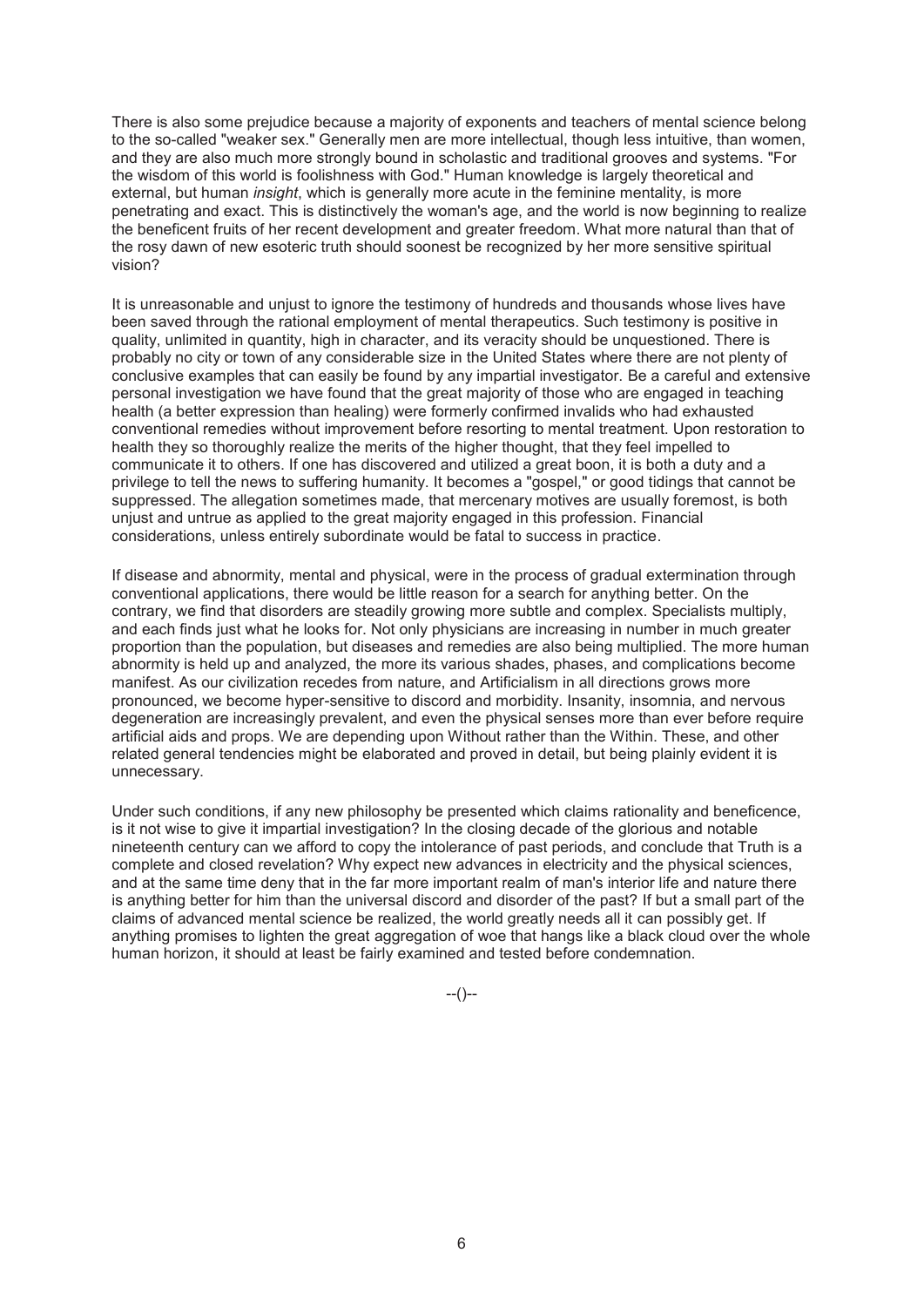### **Chapter 2**

### **The Body.**

 "For of the soule the bodie forme doth take; For soule is forme, and doth the bodie make."

 THE human body is a holy temple. The external sanctuary of the soul, unlike temples made with hands, is built from within. It is the acme of God's material handiwork; the masterpiece of the Divine Architect. The living statue is modelled and shaped with transcendent delicacy, grace, and symmetry. It is a cosmos in miniature; an epitome of the natural universe. Robing, as it does, the offspring of the Infinite, it is hallowed and sanctified. The breath of God has gently swept through its aisles and corridors and dedicated it as His own cathedral. Its walls and towers are built of living stones. Something has been taken from every known substance and blended in beautiful and harmonious proportion to form the finished structure. From its deep recesses the aortal organ sends out its rhythmical energy, which penetrates every highway and byway to the utmost limits. Its drum-beat never tires, and its measured pulsation is unceasing. Five temple gates open outward into highways which extend to the world of form, and through them messages and freights are going and coming in endless succession.

The body is a superlative example of co-operation; a general partnership where each member holds a unique office. It unceasingly works, not so much for itself as for all the others. Each one is an example of altruistic energy and ministry. Every tissue and molecule is on the alert, and its part is promptly and intelligently performed. All are good, for each is divinely perfect, and therefore the various offices of the members are alike honorable. Any seeming dishonor, is only an abuse and degradation of that which has received Christly consecration. Says Paul in his letter to the Romans, "Nothing is unclean of itself: save to him that accounteth anything to be unclean, to him it is unclean." All God's creations are good, and all impurity exists only in the perverted human consciousness. This beautiful and perfect instrument is the ideal human body, untouched by abnormity.

But turning from the normal and ideal to actualized expression, we find the instrument discordant and unreliable. Instead of exercising sweet ministry; it at length demands to be constantly pampered and indulged. It insists upon much consideration, flattery, and idolizing, and finally mounts the throne as a capricious monarch. It compels homage; refuses to render reasonable co-operation, and, if its sway continues, finally destroys all harmony and revels in discord.

God made man a "living soul," and therefore he *is* a soul, not *has* a soul. His body is a temporary material correspondence; a set of instruments for his convenience on the plane of sense. Through their use, the real man--who can never be seen or heard--translates and manifests himself outwardly.

Just behind the seen and material human organism there is a sensuous mind, the most outer and fleshly of the immaterial part, which pertains especially to the body and acts directly upon it. Next within is the intellectual zone, and still deeper, in the innermost is the spiritual ego, the divine image. This is the Christ-plane, where dwells the perfect humanity. Here should be the throne and abidingplace of the consciousness. When there seated its primal spiritual energy is radiated, and it shines through, controls and harmonizes, the lower planes and expressions. When thus dominated, these inferior domains in their own order and place, are concordant and symmetrical.

When from ignorance or perversion the human consciousness builds its tabernacle in the outer and inferior planes of its organism, the result is inversion. That which otherwise would be orderly becomes chaotic. This abnormal inward condition finds outward expression in sin, suffering, dis-ease, and all kinds of inharmony. It has reversed the divine order, and the "day of judgment," when the inner tribunal renders its righteous verdict of condemnation, has come. To satisfy this judgment and restore harmony through the resumption of the true and normal ideal, is the aim and object of mental and spiritual science.

Matter is only a form of expression, and has no character or basis of its own. It is "clay in the hands of the potter," never an actor, but only acted upon. It appears, disappears, and reappears only to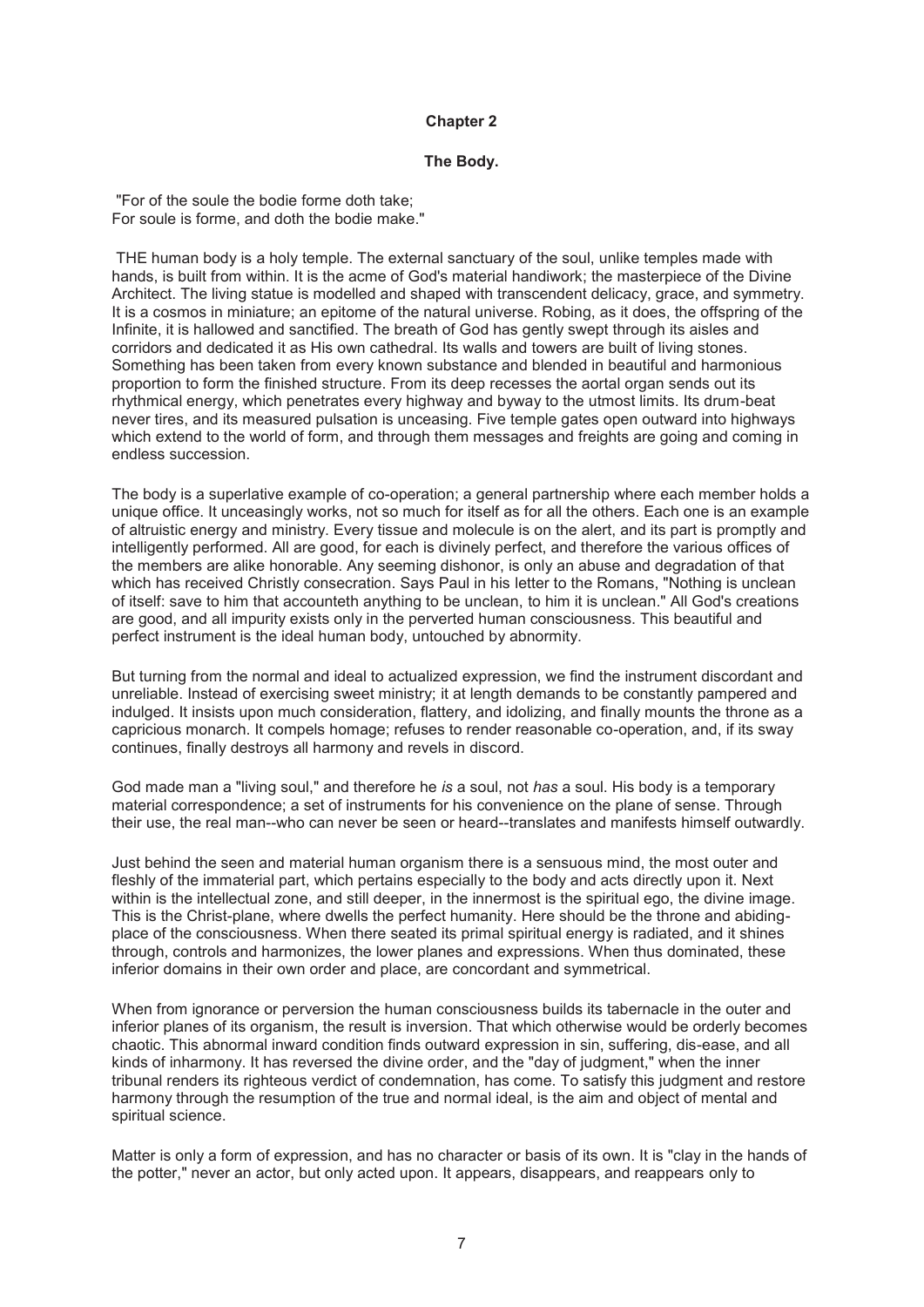outwardly articulate different qualities and grades of life. Life, or Spirit, is the only intrinsic reality. The physical man is merely the outpicturing of his inner and intrinsic counterpart. The body is a grand composite photograph of previous thinking and mental states. It is "a living epistle known and read of all men." Owing to the great complexity and apparent slowness--by our sensuous measurement- of the printing process on the outer form, its vital relation to the inner type has not been superficially evident. It is quite true that the model has received some early color and bias from heredity, but this does not in any way affect the order of manifestation, which is uniformly from within outward.

If bodily harmony or inharmony be the natural and direct result of the past prevailing quality of thought, it is at once evident that the only normal and scientific healing agency is resident in mentality. No stream can possess purity unless its fountain be pure. There is no exception to the rule that to modify or correct any effect we should address ourselves to the cause. It is also rational and scientific to carefully discriminate between primary and secondary causation. The latter is really not causation at all, but only a link in the chain of orderly sequence. Through the whole cosmos of God, cause and effect are bound by a tie that no man can sever.

It follows that notwithstanding *materia medica* may be respectable and "regular," its logical assumption is fallacious. It lacks an exact and scientific basis. It is an antiquated experimental system of modifying and dealing with results. It *would* be reasonable, provided that the soul (man) were a function of body. Its philosophy can only be interpreted by the assumption that such is the case. Where would this hypothesis lead? It is evident that the functions of anything cannot outlast the thing itself, because they depend upon it and have no basis of their own. When the body dissolves, its functions or exercises must also perish. This is blank materialism with no immortality of spirit. With the utmost liberality of interpretation it seems impossible to discover any other alternative. *Materia medica*  is a complicated cumulative structure of formula, which assumes a resident energy in material objects which have no life or force in themselves wherewith to add to the vigor of the human organism. God 's life or spirit in man--conventionally called "nature" --will always express itself healthfully when unobstructed. "Loose him and let him go."

Surgery is an exact science in which there has been great advances in the recent past. The surgeon is a mechanical expert who with great skill adjusts the parts, and then the divine recuperative forces vitalize and accomplish the work. Without these forces all the surgeons in the world could not heal the smallest cut.

Newly discovered material remedies while fashionable and much in the public mind have some power, but as they recede their efficacy actually seems to fade away. This suggests that their potency resides more in their mental accessories than in the drug. Sometimes, through personal belief, a "bread-pill" proves to be a powerful cathartic, but only *general* belief would ensure uniform results. The "discovery" of a remedy is generally in the nature of a chance, or an experiment, thus possessing but a very slight original basis; but cumulative belief gradually adds and confers power which is not inherent. Good remedies should remain, but as a matter of fact they pass rapidly by in an endless procession. Fashions and fads--of which the "Elixir of Life" and "Lymph" are recent examples--are no less capricious in medicine than elsewhere, and nowhere do they reign with more autocratic sway. Diagnosis, and even death itself, is somewhat subject to fashion and conventionalism. At the present time the correct exit seems to be *via* "heart-failure."

A great variety of unconscious mental influences and accessories surround the drug and subtly clothe it with power. Among them may be mentioned the psychological influence of the physician, conscious and unconscious; the trust and confidence of the patient; individual and general belief in the mysterious power of the prescription, together with the elements of faith, imagination, hope, and expectation secretly at work in the minds of patient and friends; and last, but by no means least, beneficent mother "Nature," which is really *Mind* below the surface of consciousness. The patient recovers, and the result is credited to the drug. If it were possible to thoroughly eliminate *all* these enumerated accessories, then, *and then only,* could its inherent power for good be ascertained. But we may fancy that we have a crucial test in the cases of infants, the sleeping, insane, or idiotic, who are incapable of knowledge or mental operation. Not in the least. By well-ascertained psychological law, all these influences are so present in the psychic atmosphere that they impress themselves upon unconscious mentality, and most of all upon the sensitive and passive mind of infant.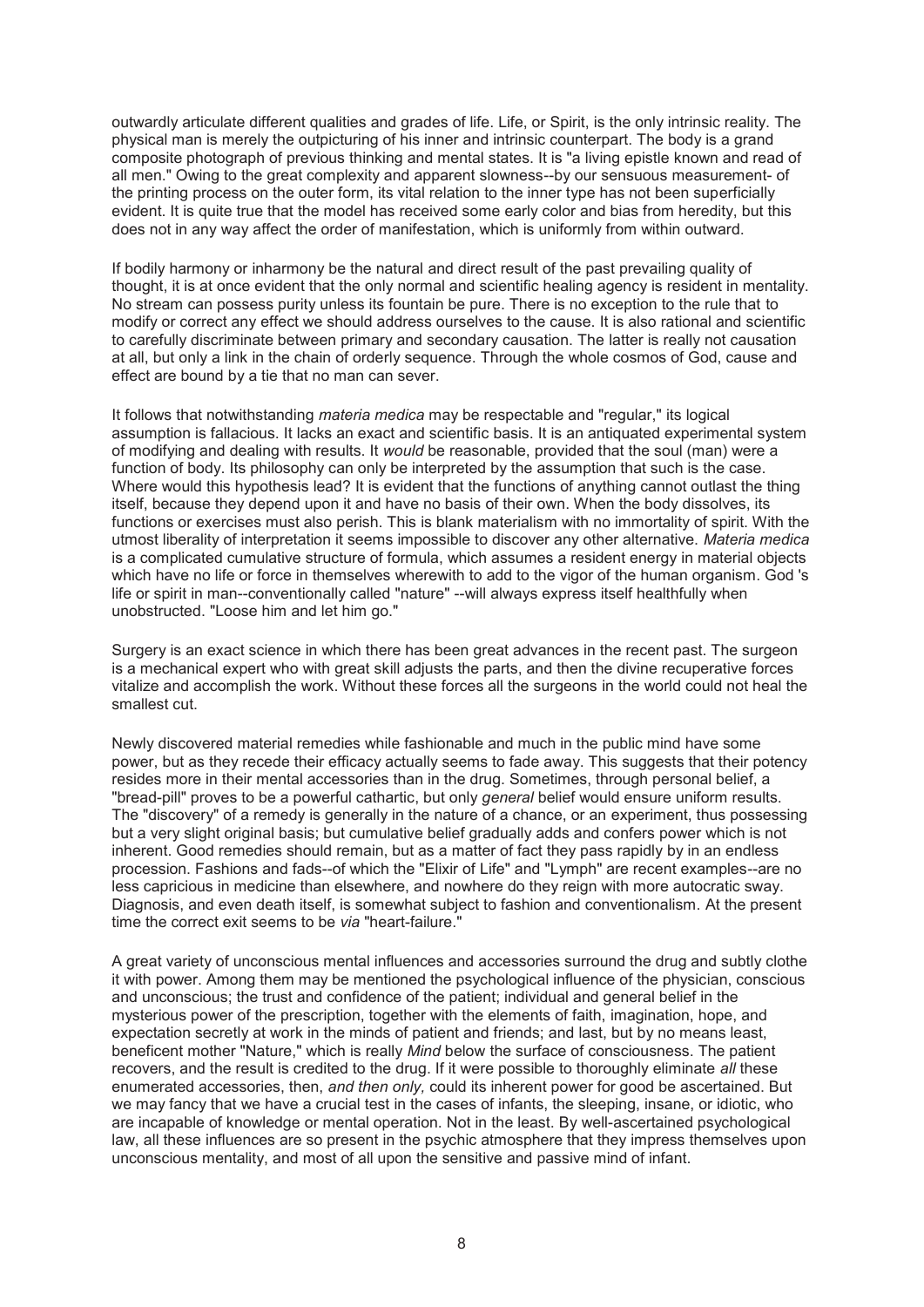It may be admitted that the great army of material props cannot be ruthlessly swept away until something higher replaces them in human consciousness. There is an unconscious homage paid to whatever *seems* to possess power; therefore, almost universal materialistic thought mistakenly locates energy in sensuous objects. These are not real forces, but only the phenomena of forces. However, from the outlook of the plane of sense, nothing higher can come into the field of vision. The two kingdoms are distinct.

In the general criticism of a "system" there is no disparagement cast upon the honesty and ability of its professional exponents. It has been handed down, and they cannot be held responsible for it. As rapidly as is practicable they are outgrowing its limitations. As a rule they are professionally much in advance of their creed, while for the *personal* qualities of devotion, self-sacrifice, honor, and courage. they are the peers of any other class or profession. They naturally fill a demand which has existed, and will exist for some time to come. In the economy of evolution everything comes and goes at the proper time, and therefore *materia medica* should and will keep its place until the world is ripe for something higher. It is therefore not "bad," but only a passing stage. Each stage forms a terrace from which the next step higher call be reached.

It is often claimed by those who believe in the special and "supernatural," and who profess to worship one Great Force, --"and Him only," -- that we should use "divinely bestowed means,'' and then pray that the "means" should be blessed. But there is no warrant for the assumption that drugs are "means" in any true sense. They will not sever cause and effect, nor make an atonement for violated divine order. If we are out of the path which has been made smooth for us by law,--complied with,--we must come back again. If we have crossed its righteous lines we shall be goaded--and that beneficently and correctively--until we again parallel them. The crossing of lines signifies subsequent crucifixion.

Another assumption often put forth is, that there is a correspondence between food and drugs. Not so. One is normal, the other abnormal: one contains nourishment, the other does not; one furnishes natural material for the life-forces to grasp and build up, the other proposes to *alter* and *correct* the life-forces themselves. Can *they* ever be wrong? They are the divine energy in humanity and never need correction. This vital force being immutably accurate, only requires that we remove obstructions and come into at-one-ment with it, in order that it may have free course. There is a mistaken idea that the drug, by some mysterious magic, will remove *penalty*. Food meets a normal demand; *not to add more life*, but to furnish material for life's outward expression. As the drug is not needed for any such purpose, its presence is an anomaly. There is but *One Force*, and to create other forces--which is possible only in the consciousness--is in the nature of idolatry.

The power of mind over matter is a trite express often employed; but, like many other abstract statements, its great utility has hardly been dreamed of by the world in general. We "look on things after the outward appearance," but in reality that which is before us is only symptomatic. As well try to suppress heat without extinguishing the flame, as to truly heal by merely restraining expressive sequence.

Human pride naturally seeks for the causation of its ills from without. It is interesting to note the prolific ingenuity which shifts all responsibility upon external things. One would naturally conclude that He who made the air, water, climate, heat and cold, cloud and sunshine, had made innumerable mistakes. These elements are often regarded as unfriendly, and they have a variety of deadly qualities gratuitously linked to them by human ignorance and perversity. God's creations are all good; but when they are antagonized they become, to us, subjectively evil. As we make them unfriendly, to us they *are* unfriendly. "As man thinketh so is he." Just here is the weak point in formulated modern hygiene--so called. Though it is a great advance upon the drug, it emphasizes *outside* conditions. Not that we should disregard reasonable and common-sense regulations, but that the supreme dependence should be within. The true ideal is to get gradually less and less dependent on externals, so as not to always act "*under* the circumstances."

An invalid Is sent to some country with a mild climate, or induced to visit a German spa, and an improvement is the result. Thought which has been centred upon the body and its inharmonies is diverted into new channels, therefore the body is loosed from its pressure, and its inward energy and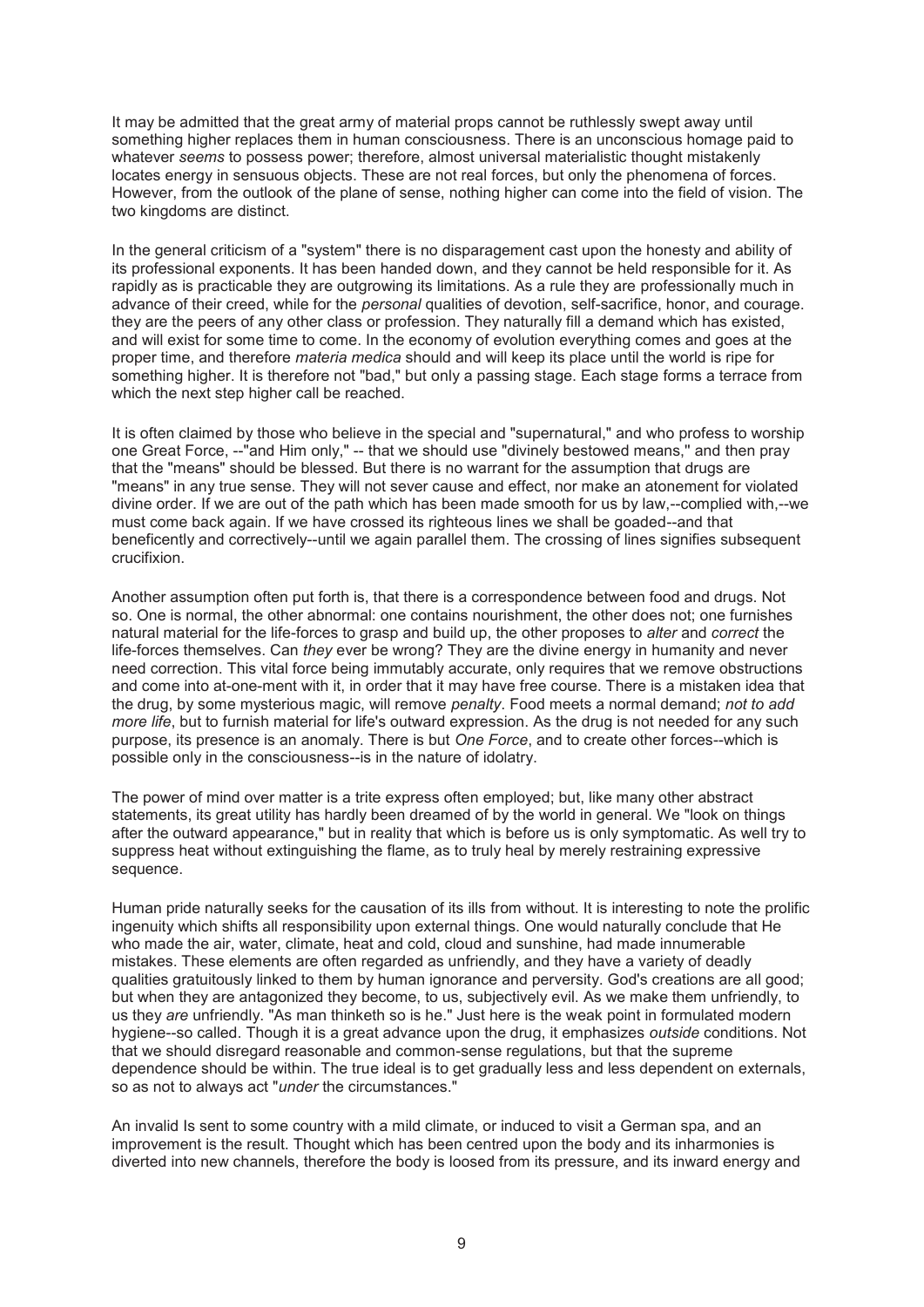elasticity cause a rebound towards health. It is unnecessary to observe that the climate and the spa receive all the credit.

It is significant that the normal constitution and laws of the human mind require that it be centred upon the highest and the inmost. Man will be restless until he learns to rest his thinking upon God, and that not alone objectively, but upon His image within. By a singular infatuation, and in disregard of universal human experience, men continue to look for satisfactory and fulness in the external. Material scientific progress is the great *ignis fatuus* which is *supposed* to lead to a prospective Golden Age or general millennium.

It is physiological fact, that when thought, for any length of time, is concentrated upon any part of the body, it causes an increased flow of circulation in that direction. Abnormal conditions manifested by the body are always the result--even though not directly traceable--of past perverted mental conditions. Surface indications are utterly unreliable in locating inherent causation.

Asceticism was a mistake, or, at most, only a half truth. The body is not a thing to be repressed and mortified, for the reason that it is inherently *good.* When the conscious life-energy and thought has its chief outlet and exercise through the higher and spiritual nature, the body will need neither watching nor repressing. As a subordinate, it will be divinely harmonious. "Take no thought for your body." Thought centred upon the body presses downwards and obstructs its harmonious and free expression.

The hyper-sensitive victim of drafts or indigestion increases his morbidity every hour that he feels himself to be the *victim* of these conditions. Dwelling in the *feelings* of the body is only a false and animalized sense of life. It puts man upon a low plane, where he meets, absorbs, and subjects himself to all the multitudinous disorders that have been built up in human consciousness. He should make his home in soul; *in* the body, but not *of* it; and this will give him a grasp and control of his corporeal structure that it will not be open to every discordant wave that is wafted towards him in the sensuous atmosphere. The body was not intended to be an opaque shell to obstruct the inner light, but rather the pure crystal through which the rays shine out, beautifying itself and illuminating its related environment.

 $-(-)$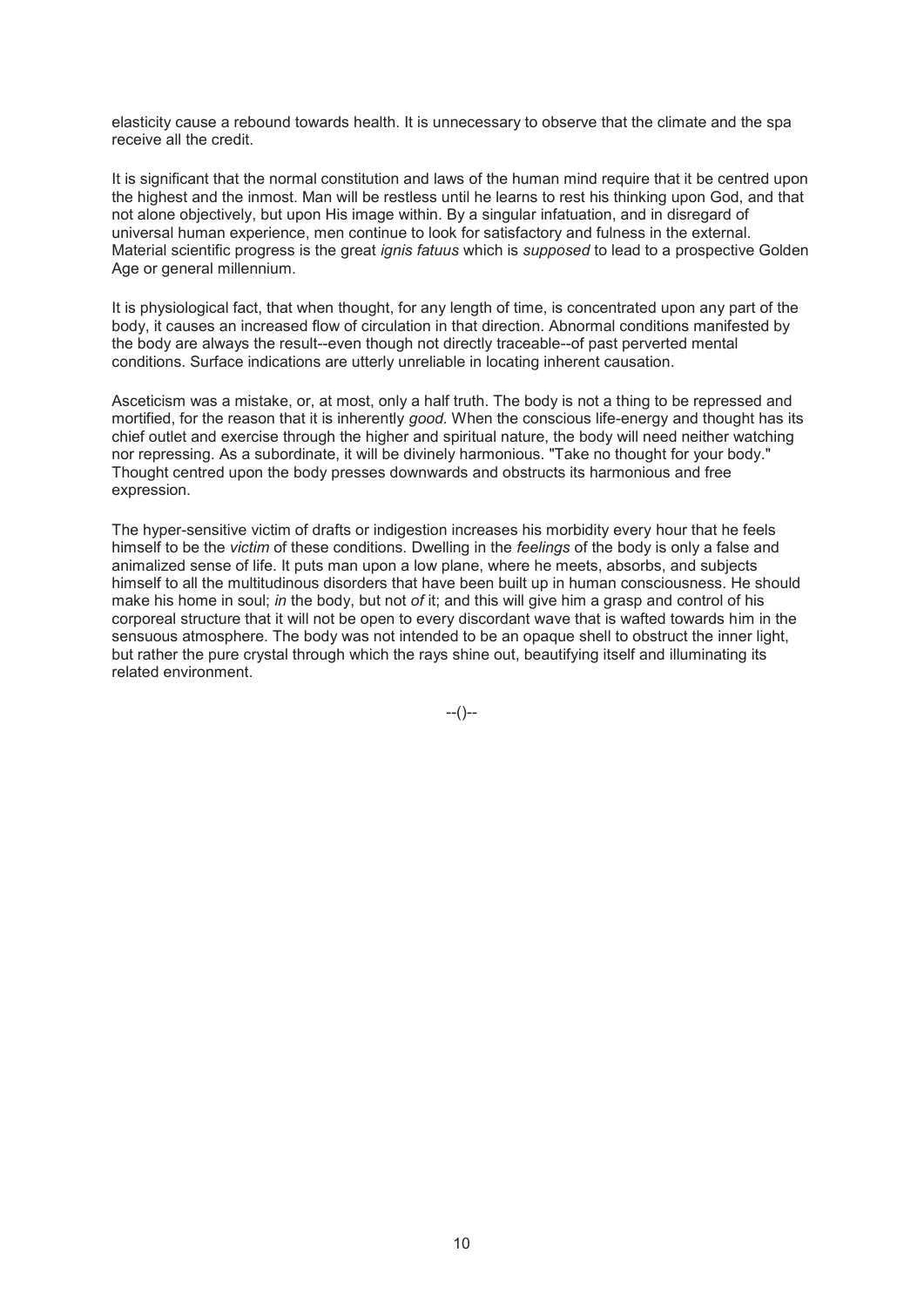### **Chapter 3**

### **The Power Of Thought.**

 "Mind is the great lever of all things; human thought is the process by which human ends are ultimately answered."

 AT no previous time have the influence and potency of thought received such careful and discriminating investigation as is now being centred upon it. While a few seers of keen and intuitive perception have grasped the great fact that thought is the universal substance and basis of all things, never until the present era has this vital truth penetrated the more general consciousness.

The thought or volition of God is the basis of all phenomena; and man is now learning that his own thought-power is a force, the intensity and utility of which has been almost undreamed of. The intuitive comprehension of this truth is no longer limited to a Plato, Paul, or Emerson, but is grasped by many minds who are striving to give it articulation.

If man be the "offspring" of God, made "in His image," what more natural than that some thoughtcorrespondence should exist between them? The search-light of an intelligent and earnest desire for universal law--as a great harmonious unit--is being turned upon many problems which have been regarded as settled, and they are receiving a careful and scientific reconsideration such as heretofore has been impossible. Many dogmatic formulas and theories have been built up, and, respectable, when they have become hoary and respectable, it has been assumed that if any facts did not fit them, so much the worse for the facts. They were at once waived aside as unworthy of investigation. Whether or not it were possible, everything had to be bent to conform to what Authority thought truth ought to be. Shackles of tradition and intolerance are now loosened, and it is possible to make a full search not only for phenomena, but for the soul and causation which lie hidden back of them. The stiff and unyielding forms of antiquated and external institutions are softening, and responsiveness and receptivity to truth is the result.

Two great groups of forces are striving for mastery. On one side is ranged "realism," pessimism, and the Without; and against them, idealism, optimism, and the Within--a war of "Gog and Magog." From the dawn of human history, with a local and partial exception in the times of the primitive church, the forces of the Without have held sway; but now the legions of the Within and the ideal are mustering in unparalleled power.

A general line of cleavage is running through religious denominations, therapeutic systems, governmental and economic theories, temperance, and ethics. The great opposing powers are not personality, but thought-qualities, and therefore the warfare is located entirely within the confines of mind.

The kingdom over which human thought is the rightful sovereign is primarily subjective; but through its objective relations its reign is projected outward. Being a positive active force, it shapes and controls matter, which is only passive material, powerless and inert. As human thought traces, follows out, and harmonizes with the divine thought-pattern, it takes on wonderful potency. It becomes reinforced and endorsed by that almighty power of the divine economy called Law.

In the human physical organism thought is at work, like a carpenter in a house, either building up or pulling down. Thought, or thought-quality, gives tone and character to all the chemical changes and transmutations which continually go on within the bodily structure. Materialism recognizes the mind as a bodily function, thinking as cerebration, and ideas as brain secretion. Were this a fact, mind could never exist apart from its physical base.

It is true that we do not consciously direct our digestion, assimilation, heart-action, or breathing; but we must not forget that the consciousness which is on the surface is only the merest fraction of the great stored-up subconscious deeps of the mental reservoir. The life-forces operate with supreme exactness and intelligence, and there can be no intelligence without mind. The wonderful complexity, accuracy, and delicacy of our deeper unappreciated mental operations would astound us, were we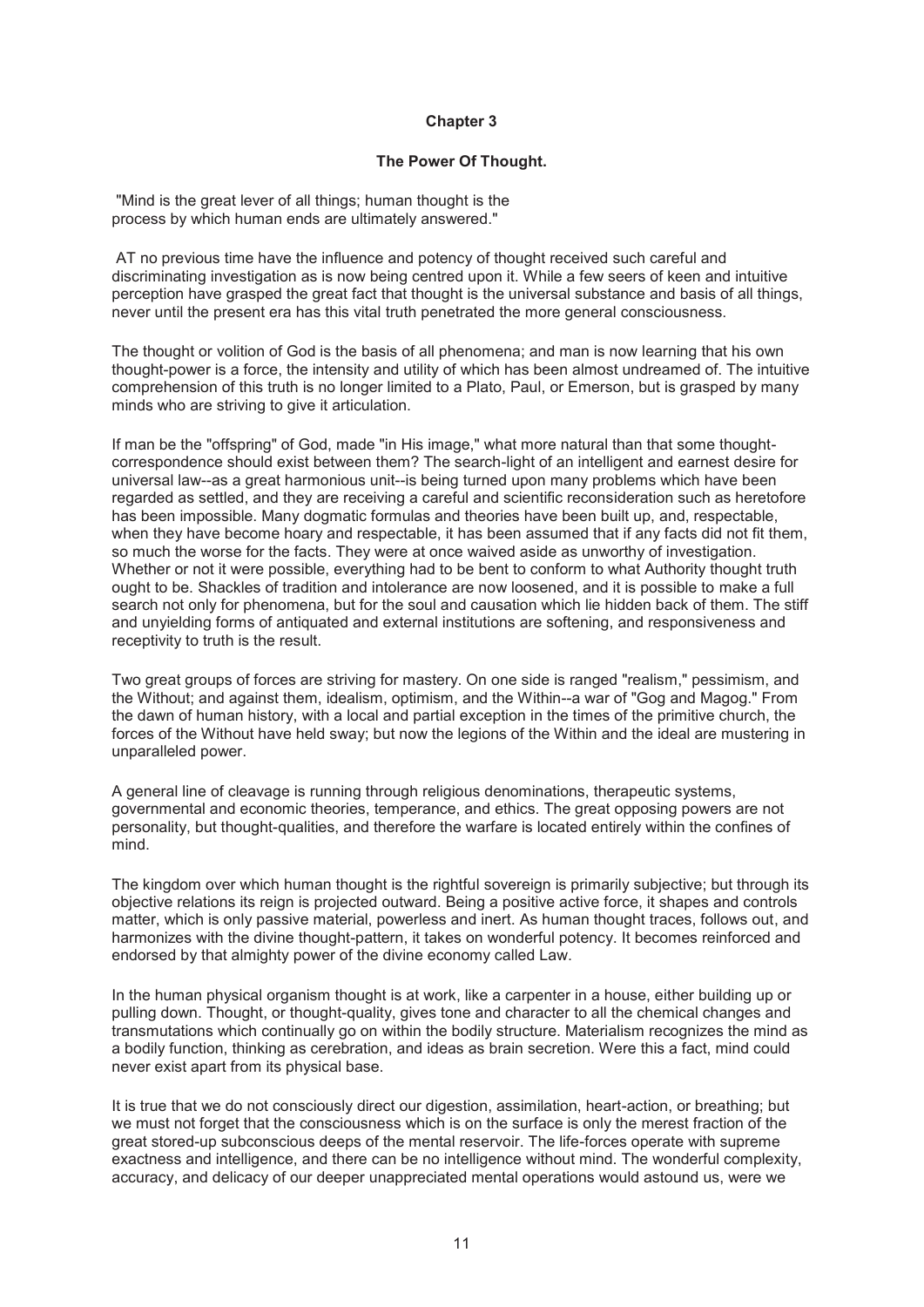able to behold and analyze them. But though we cannot consciously explore our own mental recesses, we *can* trace and understand the laws which govern their courses and activities. The most fundamental of these laws relating to thought-sequence is that the body is a general expression of the quality of past thinking, not merely of yesterday, last week, or last year, but of its composite for the past life.

This stored-up mental reservoir is a submerged *personality* which thinks, reasons, loves, fears, believes, accepts, and draws conclusions beneath and independent of consciousness. It is this, and not the matter of the body, that *takes* disease or contagion when the conscious ego is unaware of exposure. It is through *this* mind that medicines, and even poisons, produce their effect, instead of through chemical action, as is usually supposed. The absence of any such "chemical action" when these things are put into a "dead" (body with mind removed) shows this conclusively. The usual sequential effects cannot come to the body *directly,* but must come through the pathway of mind. The hidden or great "I" recognizes the quality or potency which general belief, and past subjective assent and consent to such belief, has linked to the so-called chemical agents or remedies, and it therefore responds.

This deeper or trans-conscious mind can only be gradually changed, and that by means of a stream of changed conscious thinking, which must be poured in for a considerable time. It may be compared to a cistern into which a small stream of turbid water has been flowing for a long period, until the process has rendered the whole contents turbid. Now begin to turn in a stream of pure sparkling water, and gradually the character of the whole aggregation will be changed. Just so by a controlled thinking power we can now begin to rectify the reservoir of mind by turning in stream of pure wholesome thought, until the quality of the whole is purified. When this has been thoroughly accomplished the deeper ego will not accept or fear disease and contagion, but will go among them unscathed. Realizing the importance of a rectification, we should each lose no time in turning such a sparkling rill of positive thought into the submerged mentality, as will make it grow clearer and stronger, so that when disorder or inharmony knocks at its door, it will respond: Depart; I never knew you! The recognition of man's two differing minds, and a reasonable discrimination between their provinces and operations, explains a great mass of phenomena otherwise unintelligible.

The idealism of today is entirely different from that of the past. It was formerly speculative, capricious and unreliable, because of the general non-recognition of law. This was largely the case even so recently as the days of Bishop Berkeley, and, to quite a degree, even in the times of our own Emerson. But under the reign of the ascertained Order it becomes exact and scientific. Utility is the watchword of the present age. What is idealism good for? Does it lift up humanity and restore weak minds and disordered bodies?

We find that the great force called thought has scientific relations, correlations, and transmutations; that its vibrations project themselves in waves through the ether, regardless of distance and other sensuous limitations; that they strike unisons in other minds and make them vibrant; that they relate themselves to like and are repelled by the unlike; that their silent though forceful impact makes a distinct impression; in fact that they are substantial entities, in comparison with which gold, silver, and iron are as evanescent as the morning dew.

When we learn the laws which govern any force, we tame and harness it for service. Electricity has been waiting to serve us since the days of the pre-Adamites, but until now it has waited in vain, because of the entire lack of the scientific application of law. Every conceivable force and phenomenon, when traced back, has for its original basis, *Mind in operation*; and this activity is regular, orderly, and to be relied upon.

Turning more directly to thought-power as both the producer and healer of disease, the recognition of its laws of operation have a striking correspondence, in their newly discovered utility, to those of electricity. While prevailing conventionalism welcomes the service of the cruder force, it looks with suspicion upon the higher, being but dimly aware of its great possibilities.

Thought always seeks embodiment. The thought of the engineer materializes in the completed engine, and that of the architect in the finished building. Both of these thought-forms will outlast their external expression, because they are built of more durable material.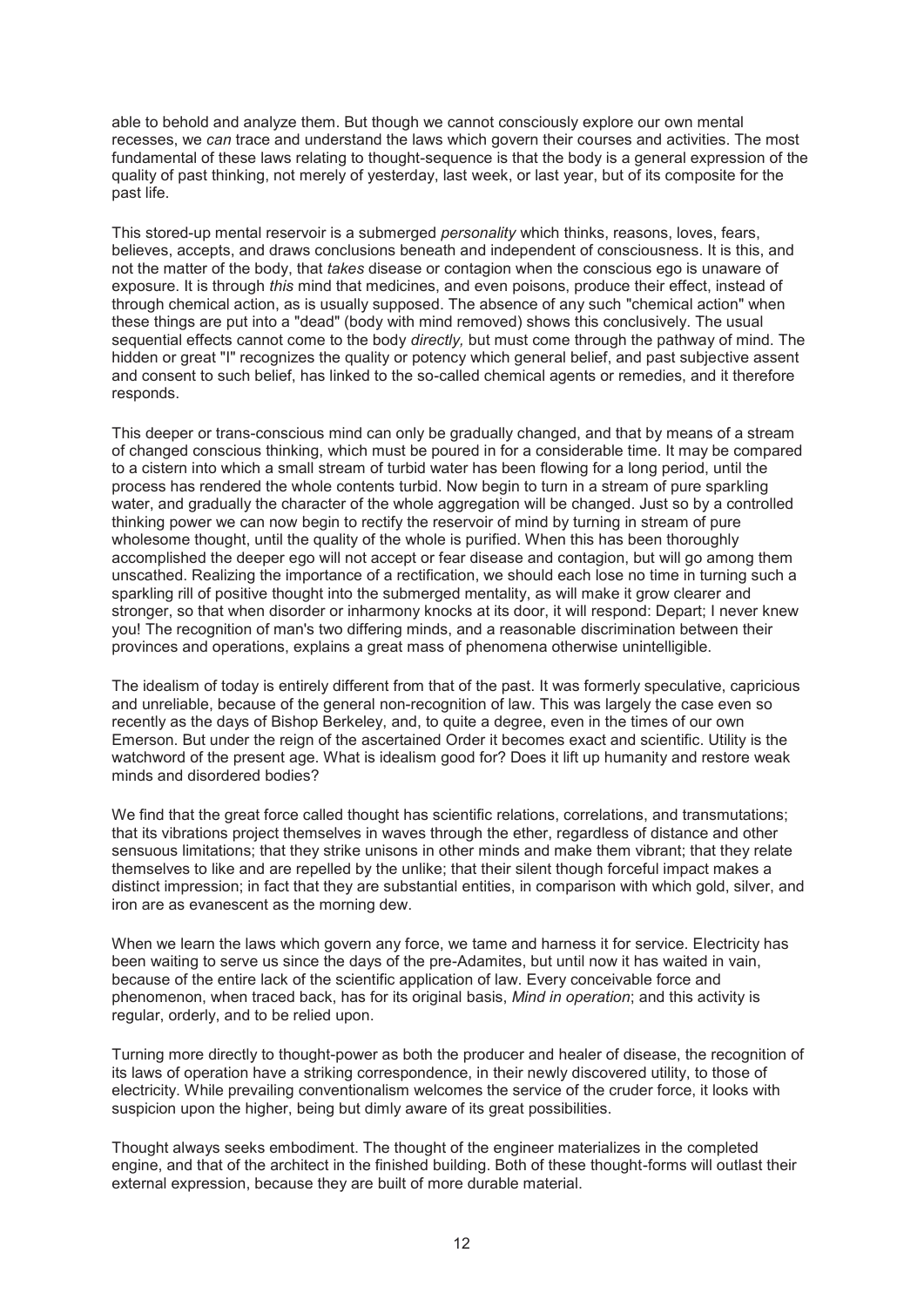Medical annals are crowded with examples of the disastrous effects upon the human organism of fear, envy, jealousy, worry, hate, and other abnormal passions and emotions. No fact is better understood than that these qualities of thought pull down, disintegrate and paralyze the physical forces and nerve centres. Even false philosophies, medieval theologies, false conceptions of God, and especially the belief of the general doctrine of endless vindictive punishment, make their unwholesome influence felt in every bodily tissue. Pride, ambition, selfishness, and pessimism tend to the disturbance of many delicate physical processes, which finally result in chronic and even acute disorders. Anger suspends digestion, acidulates the blood, and dries up the secretions.

It is said that Swedenborg, when under inspirational conditions, could see that the deviating quality of thought changed the action of the lungs, the heart, the stomach, the liver, and kidneys with kaleidoscopic quickness and in exact correspondence. Man often has fear stamped upon him before his entrance into the outer world; he is reared in fear; all his life is passed in bondage to fear of sickness and death, and thus his whole mentality becomes cramped, limited, and, depressed and his body follows its shrunken pattern and specification.

What could be expected after generations of chronic sinful, fearful, antagonistic, selfish thought, clouded still more deeply by mental pictures of an angry God and endless hell, authoritatively proclaimed as solemn and terrible realities? Think of the millions of sensitive and responsive souls among our ancestors who have been under the dominion of such a perpetual nightmare! Is it not surprising that health exists at all? Nothing but the boundless divine love, exuberance, and vitality, constantly poured in, even though unconsciously to us, could in some degree neutralize such an ocean of morbidity.

Notwithstanding the well-understood power of abnormal thought in disintegrating the human organism, the corresponding opposite seems to have been ignored by the regular schools. It is logical and natural to look for opposite results from opposite causes. It further seems to have been assumed that humanity has no control over its thinking; that the thought-motor drifts like a helpless craft on every current and eddy, and that it must necessarily take aboard all the rubbish that floats in the vicinity. It is only ignorance and weak self-limitation in man that gives the reins to thought, and allows it to carry him as a captive into all the morbid negations and inversions that open to his distorted gaze. Perverted thought so abuses its sacred office that it goes out of its way to seek out the bitter, the misshapen, and the abominable. It almost revels in the unnatural and chaotic. It builds its subjective structures from its ruling consciousness, and subjectivity and objectivity act and react each upon the other. It often feeds upon "realistic" and debasing fiction, under the delusion that it is "artistic." It entertains sensuous mental pictures, though worldly policy and outward respectability may restrain their external expression. The bitter fruit of such thinking does not come immediately, but, "Though the mills of God grind slowly, Yet they grind exceeding small.''

The seed sown brings forth its own kind. The "day of judgment" comes on apace. Not a great general assize, where sentence is arbitrary and from without, but a self-imposed hellish condition within, which beneficently punishes to prevent man from going on to the length of self-destruction. Perverted thought makes a saving and indispensable education and evolution severe in attainment and dear in price.

Good seed no less certainly will produce a crop of its own quality. If bad thought will pull down, good thought will harmonize and build up; in fact, the good is infinitely more powerful, for it has the divine basis of reality. Perverted thought, though subjectively real, is only a distortion and a delusion. It may temporarily fill the mental horizon, but it has no abiding basis. All the real forces in the universe are working for good. The sequential pain-penalty of perverted thought, though intense, is kindly, because it is not vindictive, and possesses only a corrective significance.

We should think just as though our thoughts were visible to all about us. Real character is not outward conduct, but *quality of thinking.* The teaching of the Great Exemplar on this point was positive, but the world has ignored its scientific exactness. If bad thinking be so disastrous to the mental and physical organism, it is a question of supreme importance how it may be improved and reformed.

Thought is not *now* under perfect control because of past bad thinking habits. While to some extent thought-pictures unbidden, and even unwelcome, may thrust themselves before the mind's eye, we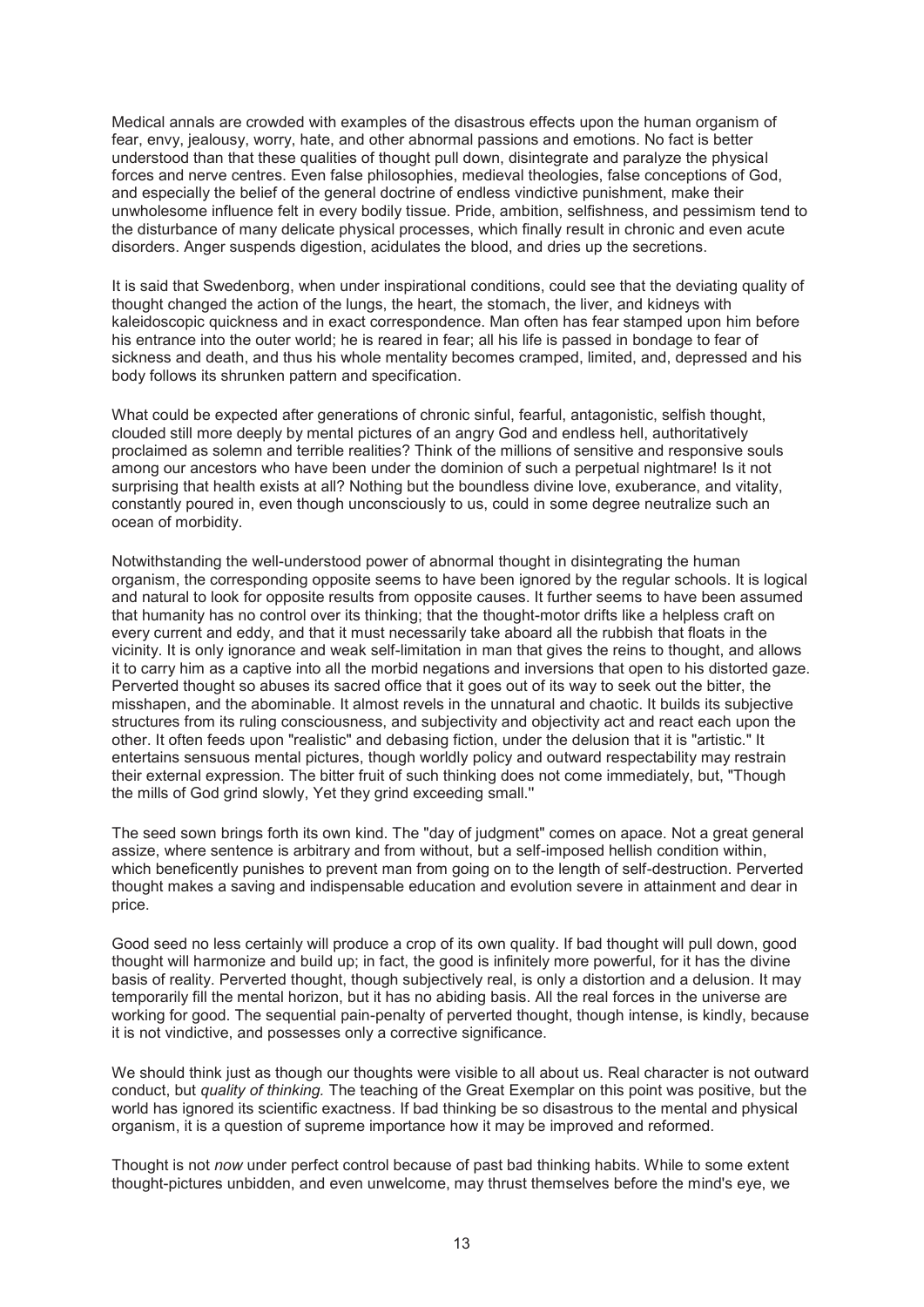need not sit still and passively gaze upon them. If we had been drifting, we must grasp the helm, man the oars, and drift no longer. If positive and wholesome occupants take up their abode in the mental chambers those of unwholesome quality will vacate. Every cherished ideal adds a tinge of its own hue and quality. There is no more of the element of chance in the outcome than in the solution of a mathematical problem.

High, healthful, pure thinking can be encouraged, promoted, and strengthened. Its current can be turned upon grand ideals until it forms a habit and wears a channel. By means of such discipline the mental horizon can be flooded with the sunshine of beauty, wholeness, and harmony. To inaugurate pure and lofty thinking may at first seem difficult, even almost mechanical, but perseverance will at length render it easy, then pleasant, and finally delightful.

The soul's real world is that which it has built of its thoughts, mental states, and imaginations. Our divine heritage of creative energy gives us the power to invoke and uprear a mental structure either symmetrical or deformed. If we *will*, we can turn our backs upon the lower and sensuous plane, and lift ourselves into the realm of the spiritual and Real, and there "gain a residence." The assumption of states of expectancy and receptivity will attract spiritual sunshine, and it will flow in as naturally as air inclines to a vacuum.

We must refuse mental standing-room to discord, and by right thinking call into existence a wholesome and inspiring environment. Think no evil, and have eyes only for the good. Optimism is of God, and it stimulates and attracts its possessor along the upward road towards the ideal and the perfect. Pessimism creates and multiplies unwholesome conditions, and galvanizes them into apparent life.

Not only thought-exercises, usually classed as sinful, are to be displaced, but concepts of disorder, deformity, and mortality should also be barred out, The mental photography of crime, evil, and disease presented in bold headlines by the sensational press should receive a discriminating and righteous condemnation.

Disease primarily is only a mental spectre, but it constantly inclines to bring forth an outward and visible progeny. A conscious fear of any particular disorder is not necessary to its production, but the general acceptance of disease as an entity, together with *unconscious* fear, --hereditary, or taken on from environment,--puts us on its general plane, and then it may embody any one of its many forms. It is not a creation of God, but a product of false and inverted human thought. It has only that power with which traditional theories, beliefs, and fears have crowned it. It is an inheritance built up of falsities and delusions; a cumulative structure of morbid impressions seen in the illusive atmosphere of ignorance and sensuousness. It owes its existence entirely to abnormal usurpation. Man must free himself from "the law of sin and death," by grasping his higher and spiritual selfhood: and this is no impossible or chimerical attainment.

While during this generation none may fully attain the pure ideal, on account of the great ocean of surrounding materialism in which all are immersed, yet even now enough is practical to prove the mathematical exactness of the principle, and that health and wholeness are teachable and have an absolute educational and scientific basis. Past thought has limited us in all directions. We have tethered ourselves to self-imposed posts by imaginary cords.

But the general thought-atmosphere is growing purer, and the increasing number of those who live in the higher consciousness will render ideal attainment less difficult in the future. It is morally certain that during the twentieth century the dark clouds of sin, disease and death will be dispelled to an amazing degree.

It is better to study health than abnormity, because all thought-pictures press for outward expression. To advertise and emphasize disease by dividing, subdividing, and multiplying its phenomena, and by giving it formidable and scientific (?) names, is the mistake of the ages. No sculptor or architect would ever make any progress towards perfection were he to spend his whole time in a study of imperfect and deformed models. The quality of thought sent out by pathology only adds to the burdens which already press heavy upon humanity. It is a well- known fact that medical students are often subject to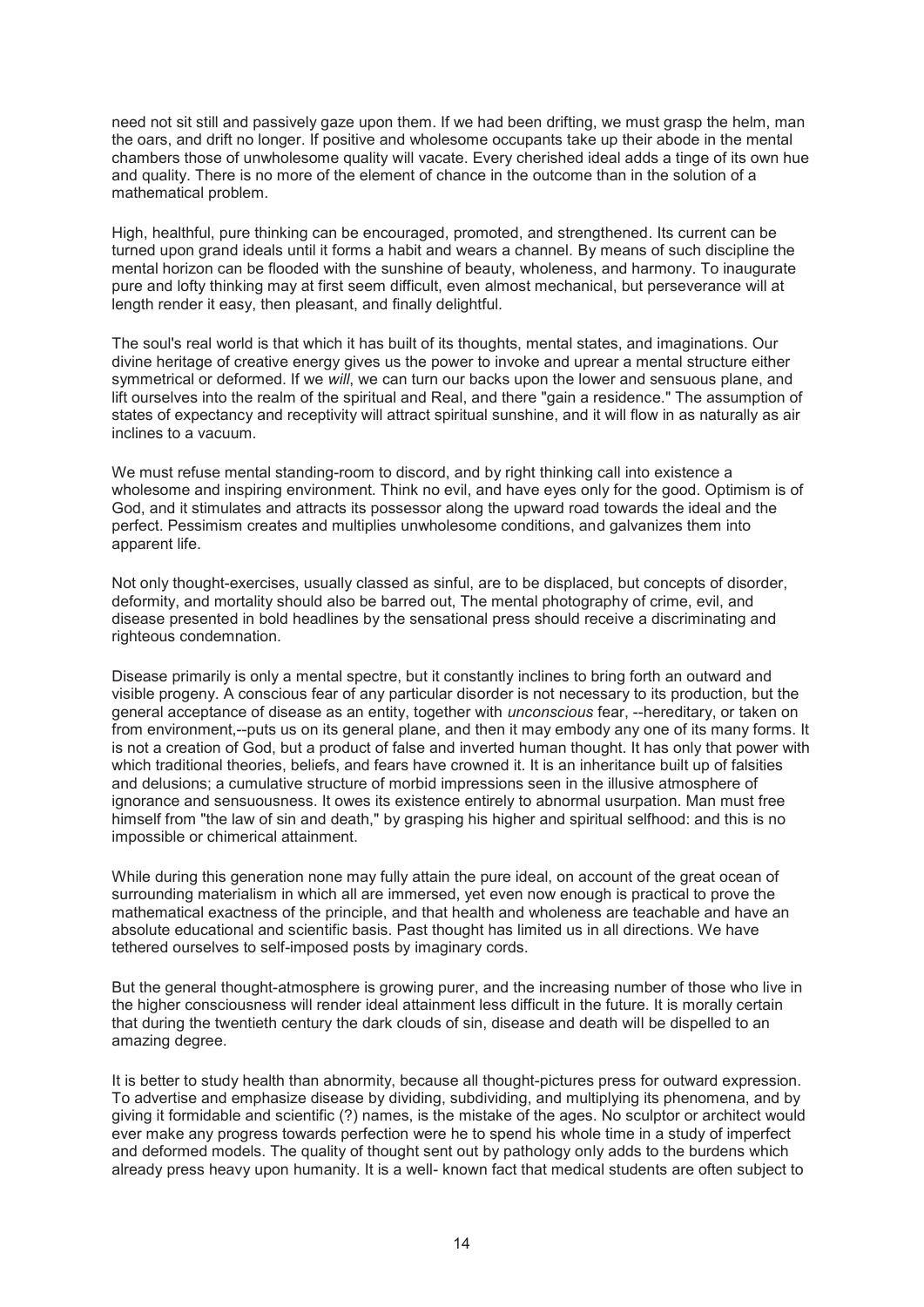attacks of the special diseases which they are studying. A formal diagnosis often stamps its unwholesome verdict upon the patient. He sees the specification, accepts it, embodies it, and thus fully fills its outline. One feels a little palpitation of the heart. A formal and solemn diagnosis suggests probable heart-*disease*, and at every turn he is cautioned--to beware! A current of fear and abnormal thought is turned upon the aortal organ, and the very prognostication further deranges its action. Such heart-*less* procedure, though "regular," deserves thorough condemnation. Even when friends are informed and the patient kept in ignorance, the mischief is not much lessened, because the very thought-atmosphere is diseased. To announce to a sensitive patient that a fever is *likely*, at once raises the pulse, and there it is--by appointment. Even to *name* the disease to an invalid, especially if it he designated by a high-sounding scientific (?) or Latin term, gives it not only *character,* but *standing*.

The individual ideal, as also that of the true healer, is to wash the mind clean of all spectres of abnormity, and fill it with pictures of health, beauty, symmetry, strength, purity, and earnest aspiration towards perfection. Like all truth, they will press towards outward symmetrical embodiment.

The most thorough and impartial investigation proves that thought is the veritable organizer of all physical conditions. To add to the vitality of our material tabernacle, we must radiate true thought from its inner potential fountain, until it thrills the whole organism. Thus the spiritual Innermost of man, the Christ which is "The Word," is made flesh, or comes into externals. Thus the Word is "spoken," for from thought within it becomes articulate without. But it must be unmixed with doubt, fear, and faithlessness; therefore, "speak the word *only*, and thy servant shall be healed."

The whole product of God's creative thought was pronounced good. In the measure that man proceeds on the divine plan he not only will "think no evil," but will specify and uprear the good, the true, and the beautiful.

--()--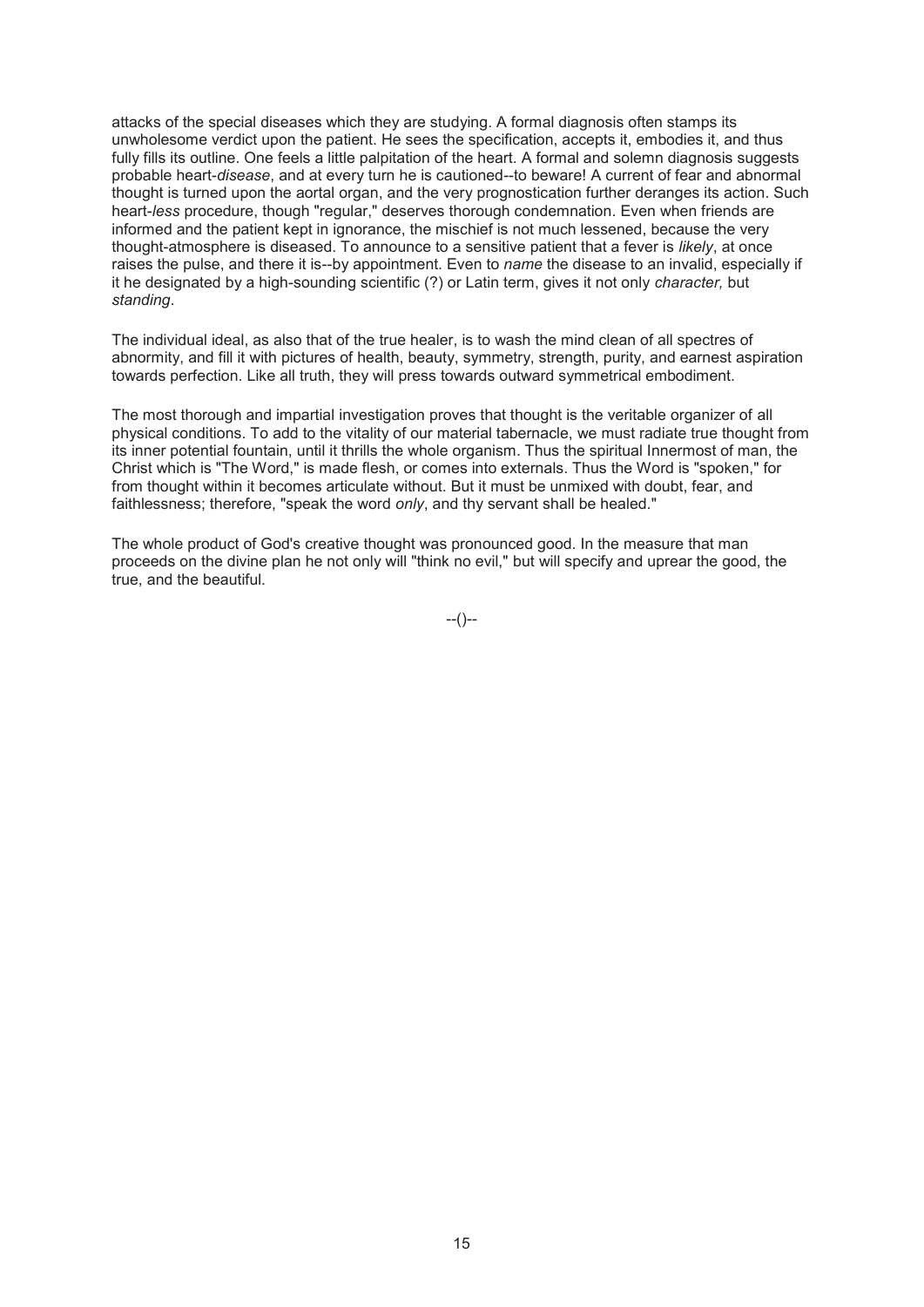### **Chapter 4**

#### **Planes Of Consciousness**

 THE nature of man is complex. In the ascending evolutionary scale his physical organism stands upon the fifth great plane, having been preceded by the elementary, chemical, vegetal, and animal subdivision. He is now evolving a spiritual faculty, which is regarded as a sixth plane or state of consciousness, and has within him the germ of a seventh, as a final supreme attainment. The sixth order or sense is also denominated the intuition; and the seventh the divine, or Christ-plane, where man meets God and becomes at one with him.

Some of the esoteric systems of the Orient find seven elements in Man, in the following ascending order: first, the physical organism; second, the vitality; third, the astral body; fourth, the animal soul; fifth, the intelligent or human soul;. sixth, the spiritual soul; seventh, the divine soul, or Godconsciousness. Other systems count but five grades or planes in the human economy, making the distinctions a little broader than those just enumerated.

But in this work, as no study of occultism or theosophy is proposed, every practical purpose will be subserved by a consideration of the three great planes of human consciousness, with which all are familiar. They may be defined as the sensuous nature, or physical consciousness; the intellectual talent, or reasoning consciousness; and the intuitive faculty, or spiritual consciousness. This trinity forms the individual unity, the soul of man, or, more correctly, man.

Consciousness may be described as the relation of the ego to its immediate thought- environment. The occupant of a three-story house may use either floor as his permanent abiding-place, or may move about, dividing his time between them. The human ego has the freedom and range of its threefold kingdom, circumscribed and limited only by the growth of habit and inclination. The lower or sensuous realm is not evil, but intrinsically good in its own order and place. For all normal and wholesome purposes the ego does, and should, visit and occupy the lower story of its nature, for such occupation is lawful and orderly. But the infinite wisdom and beneficence of the Creator, in the economy of man, as elsewhere, provides for a regular and beautiful method of progress, and this must be observed in order to a harmonious and perfect fruition. It is provided, that in the various departments of human consciousness, the ego must make constant progress in its residential preferences, from the lower towards the higher, otherwise arrested development, inharmony, disease, and finally inversion, take place. If the occupant become enamored with the sensuous attractions and delights of the lower apartments, or even linger too long midway, losing through inertia or habit it the earnest desire to go higher and "gain a residence," a course of degeneration sets in.

The ruling daily and hourly consciousness is all the time building up the soul-structure with material of its own quality. The great majority of the human family are strangers in the supreme zone of their natures, and remain persistently below, until forced upwards by the discomfort and decay which they invite by arresting development. Many who rarely mount above, are almost unaware of the existence of their upper, sunny apartments, or at least have no appreciation of their beauty and healthfulness.

The great distinguishing feature of the sensuous consciousness is that it practically views the material body as the self. This radical mistake is the great ground-current which galvanizes into life and activity all human miseries, abnormities, and dis-eases, mental and physical. If the ego roams in the murky atmosphere of this low plane, which is impenetrable to the sunlight from above, a host of negative phantoms, shadows, and specters take on veritable reality and overwhelming power. In the measure that consciousness lives, moves, and has its abiding-place among the hollow forms of sense, it relates itself to, and depends upon, the external system which we call Nature, and therefore falls into subjection to outward environment. This constitutes the "natural" or Adamic man, or, as denominated by Paul, the carnal man. In his constitution are located sin, disorder, and all inharmony. When the ego is aroused and lifted to the realm of the spiritual life, into the presence of the divine image within, there comes the possession of a legitimate supremacy over sense-relations and material thralldom.

The overcoming of disease is not the chief and primary object in the aspiration to spiritual consciousness, but only incidental to such a new order of relationship. The divine spirit is an educator: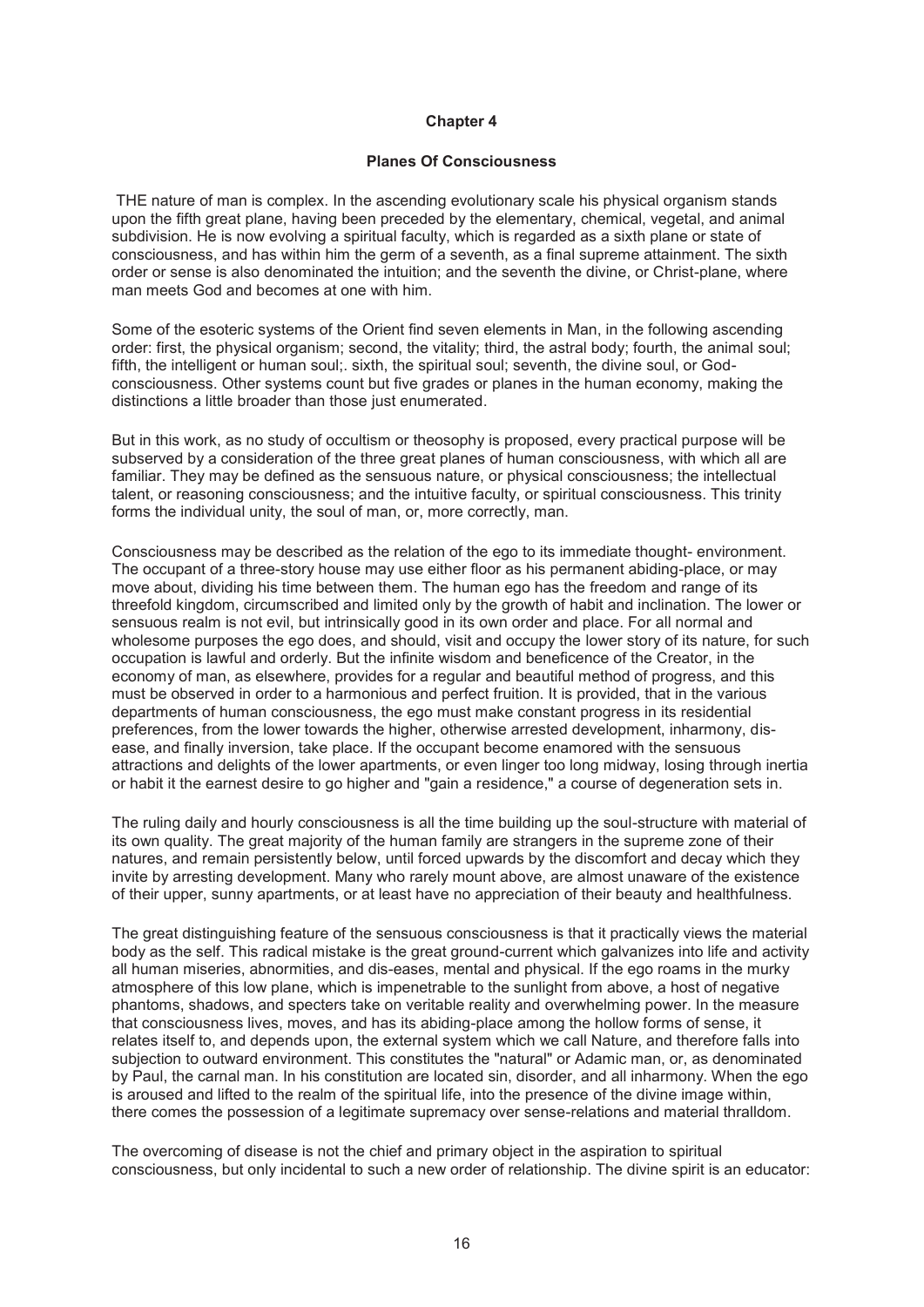"He will guide you into all truth." As man listens to the voice within, the outer chorus of discordant noises is hushed, and there come peace and harmony. This is the Christ-principle, "the Way, the Truth, and the Life." Man's way to find God, and all God-like wholeness, is through the Christ in himself. The church early lost the apostolic life and healing power, because of the substitution of ecclesiastical and external authority for the inward oracle and divine illumination. She exchanged transcendent power, vitality, and all their outward expressive attestations, for external ceremonialism, pomp, and ritual, and was thus shorn of her primal strength. She still clings tenaciously to the local and historic inspiration and experience, therefore her *life* is in the past. If life were ever inspired it should be inspired now, for the Christ spirit and quality are as truly living as when incarnate in Jesus of Nazareth.

The illuminated spiritual consciousness does not disparage any legitimate intellectual pursuit, or under-value scientific, artistic, or industrial professions and occupations, but rather ennobles, gilds, and refines them. All that is true in nature, science, religion, and inspiration, is in perfect accord, for all the different sides of Truth supplement and indorse each other. They are parts of God's one great revelation of Himself and His methods, but each appears in the color and garb of its own plane of expression.

Religion may be defined as a life characterized by spiritual consciousness and right thinking. Holiness (originally wholeness) is the natural result and attestation of the spiritual life. Religion of this vital quality restores, because it bestows abundant life. Religion considered as belief, dogma, ritual, or as outward conduct, has no such power and vitality. The Master said, "No man cometh unto the Father but by me;" that is, through the Christ principle or quality within. Every human child of God possesses the divine germ, and with its unfoldment there come all potency and possibility.

How can we make a practical application of these grand forces, of the possession of which we are so often unconscious? In what "matter-of-fact," everyday procedure can one unfold the divine within him and realize its fruition? How can a weary traveller on the highway of life, who is carrying a burden of mental or physical inharmony, anxiety, and discouragement, leave them behind and gain veritable harmony and illumination?

Thought discipline and control is the key which unlocks spiritual storehouses of strength and attainment; and earnest desire and aspiration--which is "prayer without ceasing"--is the motor which furnishes power and intensity. Whenever the thought is not occupied with one's daily duty or profession, it should be sent aloft into the spiritual atmosphere. There are quiet leisure moments by day, and wakeful hours at night, when this wholesome and delightful exercise may be engaged in to great advantage. If one who has never made any systematic effort to lift and control the thoughtforces will, for a single month, earnestly pursue the course here suggested, he will be surprised and delighted at the result, and nothing will induce him to go back to careless, aimless, and superficial thinking. At such favorable seasons the outside world, with all its current of daily events, is barred out, and one goes into the silent sanctuary of the inner temple of soul to commune and aspire. The spiritual hearing becomes delicately sensitive, so that the "still small voice" is audible, the tumultuous waves of external sense are hushed, and there is a great calm. The ego gradually becomes conscious that it is face to face with the Divine Presence; that mighty, healing, loving, Fatherly life which is nearer to us than we are to ourselves.

This is "the secret place of the Most High," and here we receive tokens from the One "in whom we live and move, and have our being." There is no verbal petition for material favors, for, "all things are yours;" but there is loving communion, harmony, and gratitude, and they are mingled with a divine over-flowing. There is soul-contact with the Parent-Soul, and an influx of life, love, virtue, health, and happiness from the Inexhaustible Fountain. There is growing at-one-ment, and something of the divine beauty and perfection is photographed upon the human soul. The divine in man sees and feels its affinity and likeness to its Great Source, and there is intimacy and companionship. Eternal and transcendent Truth flashes its pure and gentle light into the chambers of the soul, and there is no mistaking its divine features and vestments. The living Christ within, who perhaps has been hidden by external forms and dogmas, is revealed; and the ego exclaims, in the language of Thomas, "My Lord and my God!" This is the true "Mount of Transfiguration," and on its summit Law, Prophecy, and the Logos meet in loving communion.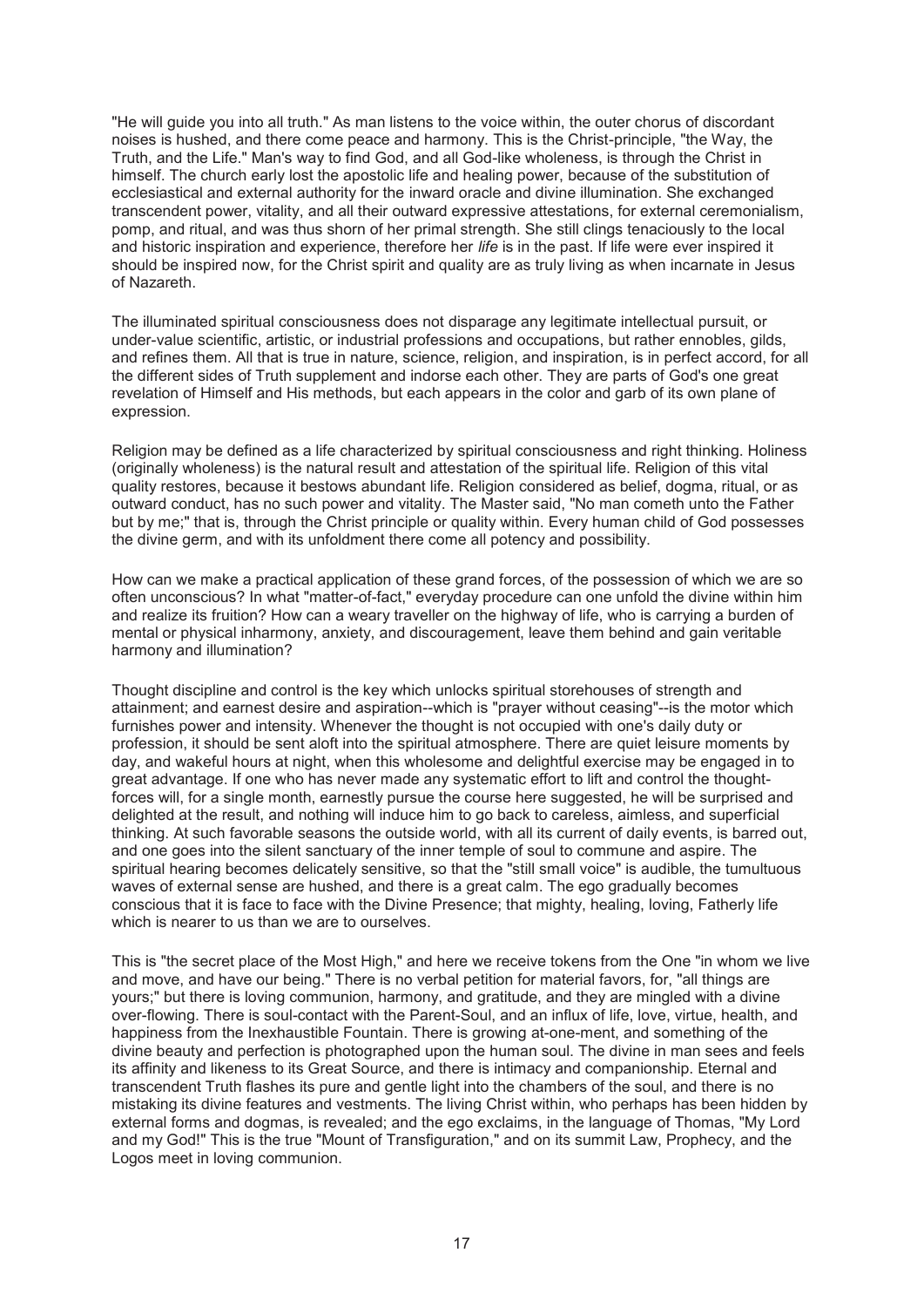The light and inspiration from the "Mount" in the soul-centre flash their vitality outward, and every nerve and tissue in the physical expression feels the divine thrill. Their harmonious vibrations directly dissipate mental and physical morbidity and dis-ease. The process is not miraculous, but orderly, scientific, and in full accord with the laws of man's constitution. These experiences are possible to every soul, and their fulness may be realized in proportion to the measure of earnestness and aspiration.

Truth is not a code of moral legislation, intellectual formula, or medical lore imposed by outside authority, but a disclosing of God's features and methods within the human consciousness. We miss the divine overflowing because we have lost our spiritual plasticity through the sharp mechanical lines of external formalism. As the physical organism is only soul made manifest, the highest good of the inner is the salvation of the outer. The soul-man being the natural head must insist upon regulating the affairs of his own household. The usurpation of the flesh-man (who is only a claimant, and no man at all) lies at the foundation of all human infelicity. It is the true "Fall," which is an ever-recurring mistake, rather than a matter of local history; a soul-education, purchased more or less dearly, according to the measure of understanding.

Said Browning : -- "I count life just a stuff To try the soul's strength on."

The serpent of the lower self desires a knowledge of good *and evil*. As everything objective is intrinsically good, evil can only be known subjectively and experimentally. All is good, and the seeming otherwise is the result of distorted and inverted vision, which produces a morbid consciousness, and this externally manifests itself in deformity and disorder. The whole cosmos, without deviation, is friendly to man,--as a soul--all apparent unfriendliness being located in the perverted vision of the flesh-man. When this "pretender" is willing to occupy his normal and secondary place, the whole order of nature is also friendly to him. The material man is not *man,* but only man's instrument and expression. The supreme human necessity is a ruling consciousness of the true self as spirit, here and now. Man is everywhere laboring under the delusion that he is now a fleshly being ; but, though using a corporeal instrument, he is as truly spirit as he ever will be. ''We are spirits clad in veils; Man by man was never seen; All our deep communing fails To remove the shadowy screen." Man's wrong consciousness and false thinking are expressed in disorderly externals, and he therefore believes that *he* is ill. *He* is divine and cannot be ill. His dis-ease is a beneficent chastisement which kindly comes to drive away his only enemy,--his own false consciousness,-- so that he will "come to himself." It is the hunger, thirst, and cold that will finally cause him to turn back to the Father's house for sustenance and shelter. It is wise to return before wandering into the "far country" and taking the severe lessons of husk-food and famine, which are necessary when consciousness clings to its dark and damp basement.

The recognition of all life and energy as God in manifestation, is an uplifting and healing state of consciousness. To behold Him immanent in all nature, and incarnate in all humanity. transmutes and purifies everything that is common and unclean. It makes perfect ideals operative and present. With such a conscious environment all our lines of relationship bring only messages of the good. We cease to recognize abnormity, until it finally vanishes from our consciousness and becomes non-existent to us. Discords become only preludes to harmony, and God appears as infinite and perfect Love, beneficent Law and Intelligence. This brings heaven (harmony) into the present life as a possible condition.

The noblest and most helpful thought that we can possibly bestow upon those about us, is the realization that they are divine incarnations, They are "quickening spirits," innermostly children of God. To see and firmly hold them in such a light is the strongest and purest "mental treatment" that can be given for their restoration to wholeness and harmony.

--()--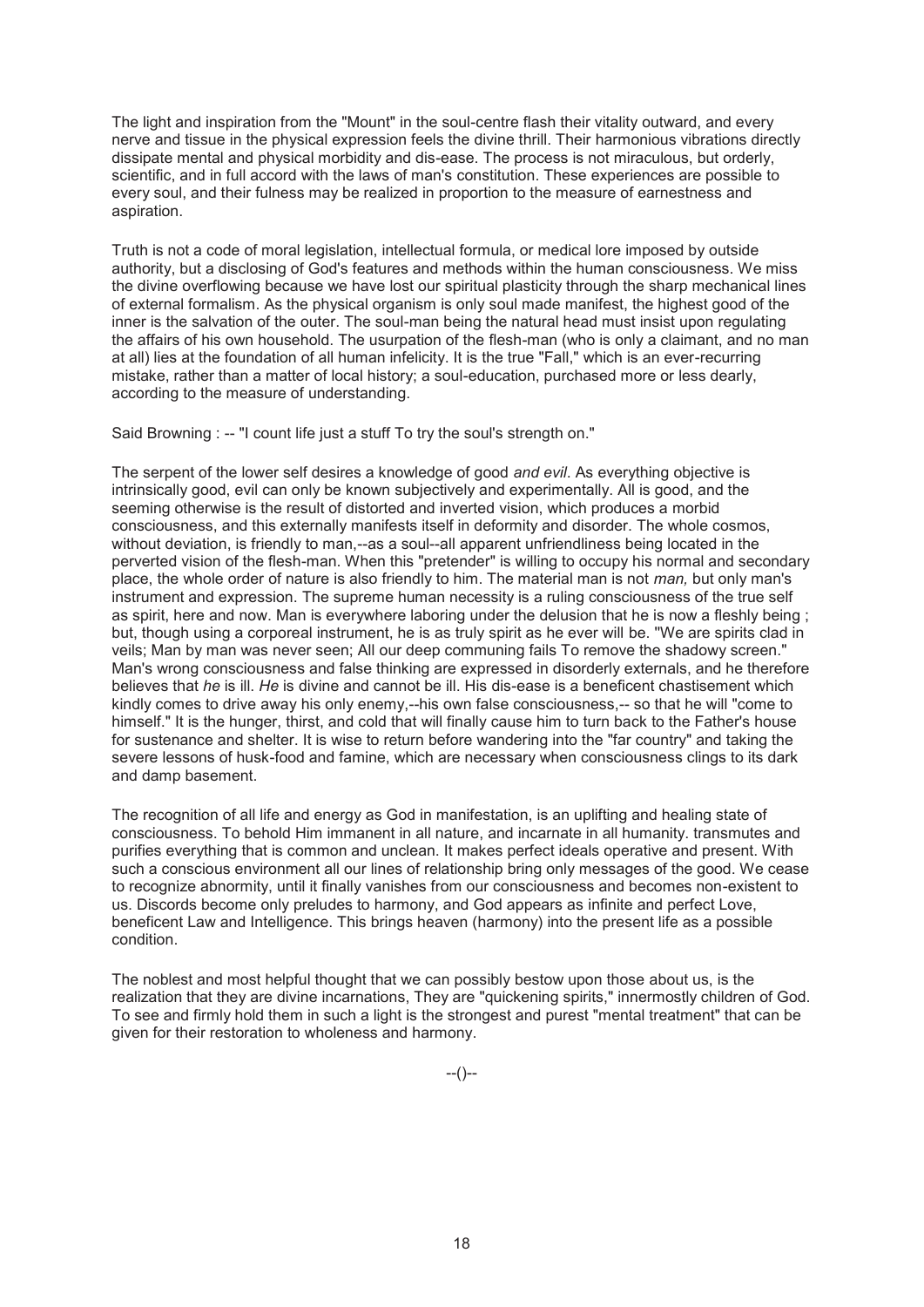### **Chapter 5**

### **Inferences And Conclusions**

 A CAREFUL study of all the factors involved leads to the conclusion that health is teachable. Mental healing is not a result of the influence of one personality impressed upon another, but comes through the agency of Truth, made operative by correct thinking and ideal delineation.

No healer, however eminent, has any inherent power to restore the health-consciousness, but he can point out the road, and, arm in arm, lovingly conduct his willing brother along Its gradual ascent. We may also reverently infer that the divine power, even when it was fully manifested by the Christ, never healed otherwise than through compliance with the orderly laws of man's constitution. The "kingdom of God" comes not by observation, never breaking through or disregarding eternally ordained methods, but quietly, silently, and along the smooth lines that are immutably true and always in readiness.

Man's greatest need is a knowledge of himself, but he lives so generally in the objective, that, while studying almost everything else, he casts only an occasional glance within. Education popularly signifies pouring-in, rather than educing, or drawing out. To the great majority, the grand and boundless kingdom of subjectivity, with its delicate laws, harmonies, and adjustments, is a *terra incognita*. Science, with the aid of modern appliances, holds the fixed stars in its grasp, divines the laws and order of their constituents, movements, relations, and destiny, but gives little attention to the more wonderful universe--the human MIND-- at its own end of this grand line of relationship. From the heavenly bodies down through the vast range of materiality, to bacteria, molecules, and atoms, all alike receive thought, research, and investigation, which professes to be all-inclusive, almost entirely passes by man,-- the soul,-- notwithstanding he is a mirror and an epitome of the whole cosmic economy. Said one of the world's greatest philosophers: "Make it thy business to know thyself, which is the most difficult lesson in the world," and another: "The proper study of mankind is man."

Man's physical organism, like that of all animate creatures, is built *by* its invisible resident, and not for him. Life expresses itself through matter, but this process is never reversed. Matter, being utterly inert and passive, is seized upon by life or mind forces for the purpose of outward manifestation. In the great evolutionary scale, every grade and quality of life organizes itself in just such an embodiment as exactly corresponds to its nature The tiger-life builds the tiger-form, and so with all other kinds of life, man being no exception. Life--organized mind--is ever carving its own statuesque correspondences, true to the unseen model. Mind, in its modeling, follows not only species, but also quality to the utmost detail. Beauty, ugliness, symmetry, and distortion are alike placed upon pedestals by their immutable sculptors. But practically, though to some extent unconsciously, mind has been degraded by *pseudo*science to property or function of matter. Theology, therapeutics, sociology, and ethics have also been greatly obscured by the thick dust of materialism. But at last science is coming to a late and forced conclusion that the so-called properties of matter are only sensuous limitations. They are simply provisional and educational, for matter plays an important part as a foil in soul-development. Man, as a soul, should affirm his rule and dominion over his body as distinctly as over any other machine he uses. He should gain a positive sense that his physique is not himself, but rather his obedient servant. As a spiritual ego he should disconnect himself, in consciousness, from his lower or sensuous mind, while intuitively asserting his supremacy over it, and also over intellect and memory. As he rises above all inferiors, they lose their tyrannous dispositions and drop into beautiful ministry and subordination.

New recuperative energy can come into the human organism only through mind, but if this statement were limited to *conscious* mind, it would be wide of the mark. Only a small fraction of mind is upon the surface of consciousness. The human mentality may be likened to a great reservoir, into which present consciousness is always sending a trickling stream of its own hue and quality. Truth, filtering in, if long continued, at length transforms the whole to its own complexion. It is a crystal stream of right thinking. Treatments from another, through thought- vibrations received, bring the truth into the deeps of mind more directly than it comes by filtration from consciousness. The healer, through cultivation and discipline, develops such a power of concentration that his thought-waves have great clearness and intensity. It is not a hypnotic projection of will-power, but transcendent clearsightedness. It draws a beautiful true picture, suggests an ideal, which the patient cordially accepts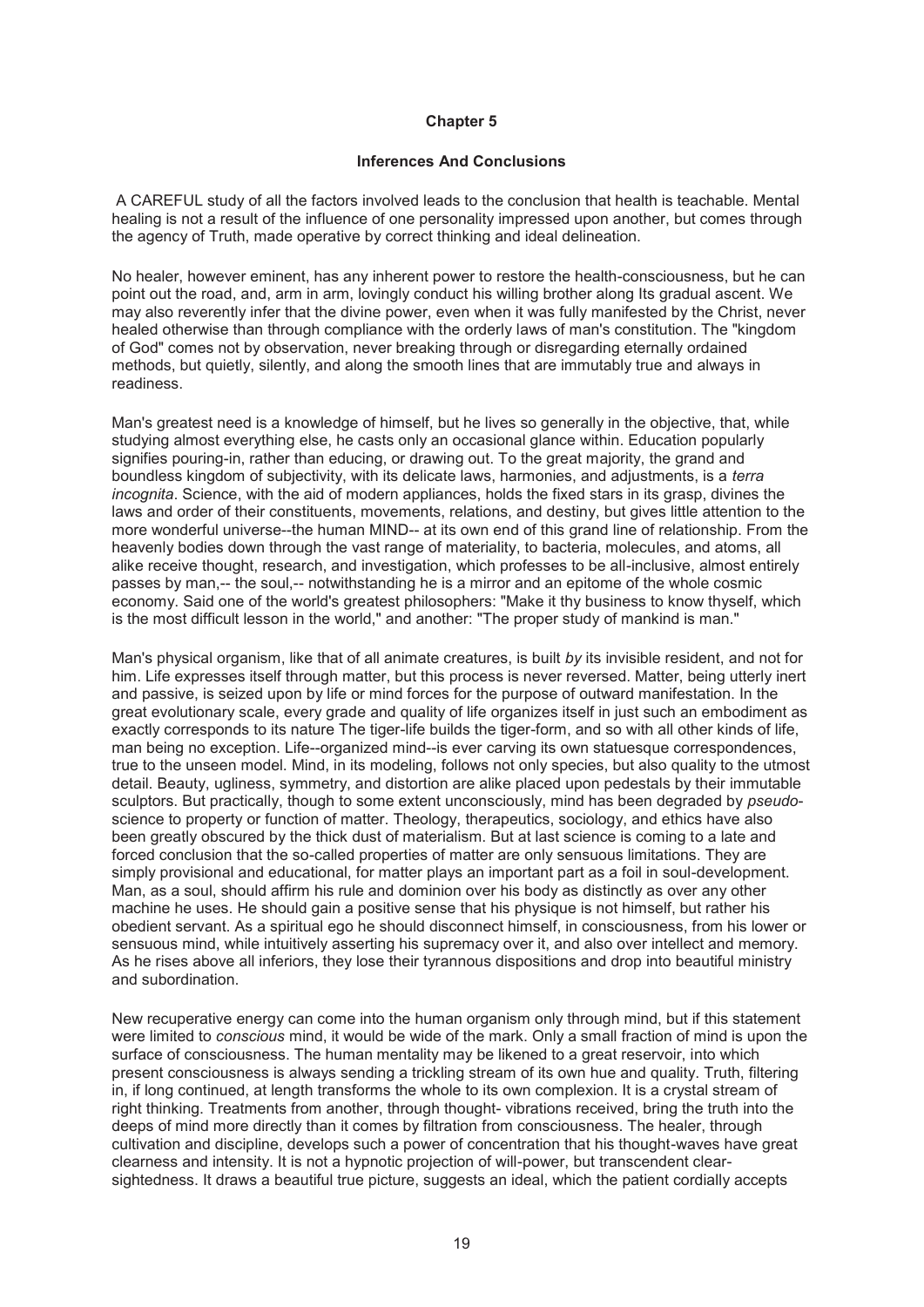and adopts. Man has always possessed divine recuperative forces, but they were latent and below the surface of consciousness. He is like a discordant musical instrument containing splendid possibilities, which are only waiting to respond in unison to active harmony. His perverted and materialistic vision must be clarified, so that he can see things in their true perspective. The healer gently takes him by the hand and guides him up into his soul's "Mount of Transfiguration," where he beholds his real ego in garments of light, pure and glistening. He is thrilled with the glow of the divine image within, and it directly tends to shine forth into outward expression. The phosphorescent vibrations of love and good-will, flash through the murky atmosphere of morbidity and arouse the latent capability.

Healing ministry is not merely religious attestation; it is also scientific, because service is a fundamental law. Human inequality and variety are necessary, otherwise there would be no opportunity for the exercise of the law of ministry. Unequal conditions furnish a vantage-ground for a divine and human outpouring, and this will continue until all fragmentary and separated interests are unified. When the current of spiritual altruism overflows the boundaries of self, its crystalline tide submerges the muddy pools on every side. The patient looks within over his mental field, and discovers that the germs of wholeness that have been silently planted have germinated, and that, with his own co-operation, a crop is assured. Or his soul may be compared to a sensitive canvas, upon which the heal has drawn beautiful outlines for him to fill in with harmonious coloring.

To beautify the reflection in a mirror, we do not manipulate the glass, but change the object reflected; and so, in order to reflect a superior body, the mental pattern must be perfected. It is as natural for pessimism and evil thinking to outwardly materialize their ugly features, as for the printed photograph to be faithful to the negative. Mental pictures and thoughts of disorder, whether from perverted thinking, reading, or conversation, all stimulate objective correspondence. Dis-ease, studied for scientific or even therapeutic purposes, has the same propagative tendency.

When man feels himself to be a finited expression of divinity,--a spiritual entity, pure and simple, --he begins to publish his ideals in the external. They permeate him to the physical extremities. If he looks upon himself as "a poor worm of the dust." and a "depraved" worm at that, he will increasingly fill out the measure of his own thought. The doctrine of "natural depravity" gives men a decided impetus in that direction. On the contrary, if they can be induced to look at and magnify the divine within them, they are not only on the road to salvation, but are saved.

All outward phenomena are like stereoscopic views: they can be changed by shifting the slides, but not by a manipulation of the canvas.

The practical universe to each one is that which is built of thoughts, mental states, and delineations. No evil or disease will disfigure its pure and beautiful proportions unless it be self-imposed. There is nothing in the objective world that has any power to harm us, because it is powerless to enter unless we open the door. It behooves us to exercise our God-given creative energy to uprear and invoke pure ideals, and to arrange them after the divine plan. It is not merely a sentiment of poetic license, but a statement of scientific exactitude, that when we dwell in and link ourselves to the Infinite strength, we have no relations with weakness, evil, and disorder.

Our weak and negative states leave us open to "take on" outside prevailing conditions. If any particular order of disease or infirmity is prevalent, we open the gate,--or rather it is already open,- and it walks in, and we coddle and entertain it. We are shaken with the wind and float with the current, because we present the negative rather than the positive pole of our nature. If several persons are equally exposed to a contagion, some take it and others do not, and this proves conclusively that it has no positive power, but that the result is purely a question of receptive condition. All the power there is in disease has been gratuitously presented to it through ignorant self-limitation.

The weak negative condition of the individual and the race cannot be entirely overcome at once, but it is high time for a general movement to conquer. Soul must rise superior to environment, dominate body, and free itself from degrading and long-continued servitude. The law of the Infinite never fails, and by compliance with its provisions we enlist its unlimited might in our behalf. The shifting systems reared by intellectual scholasticism are forever being shaken, and are unworthy of dependence.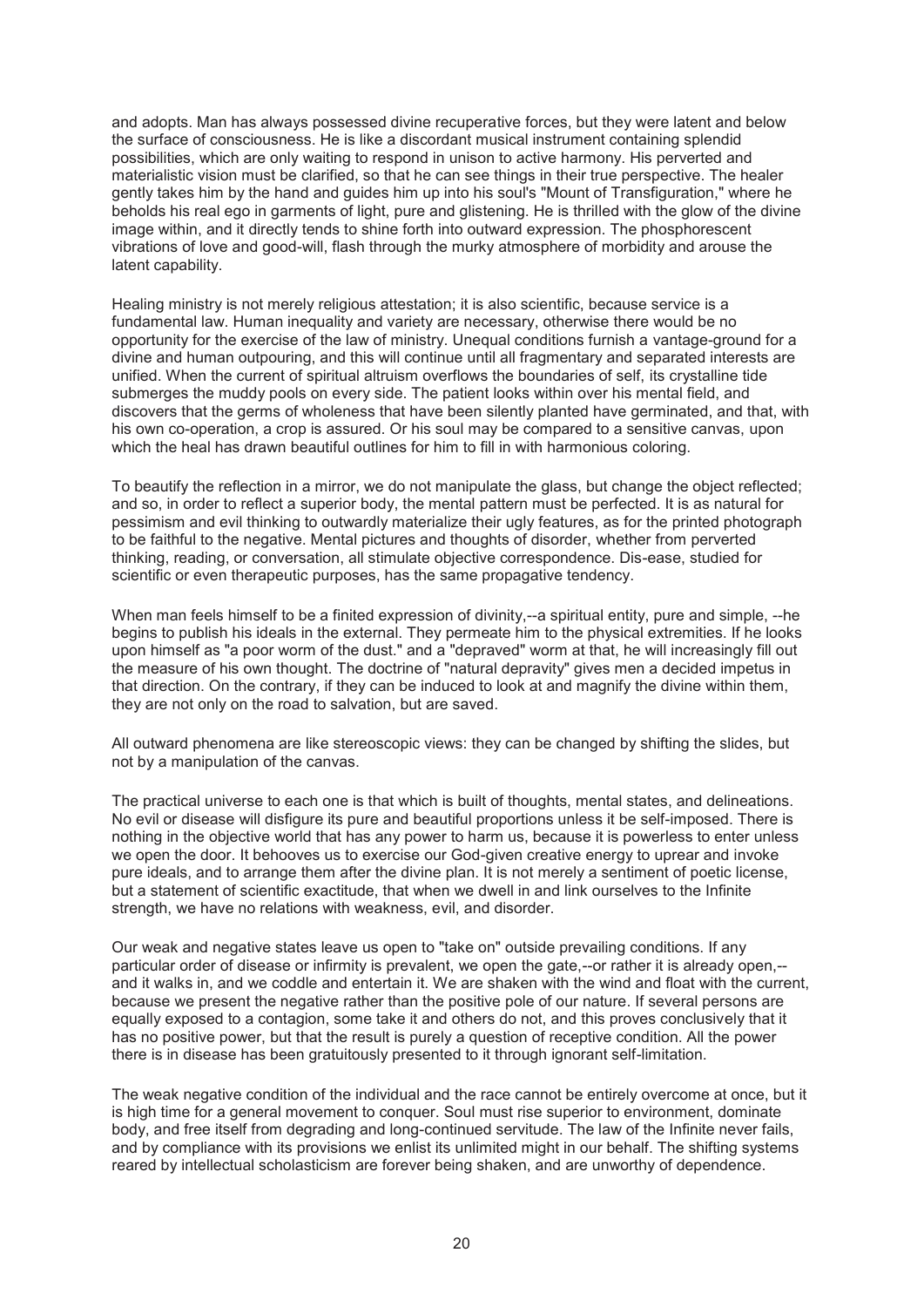It may plausibly be urged that we are entirely subservient to what is known as hygienic law. True, in our present state of development it would be unwise to defy its reasonable and plain provisions; but yet, as we learn to depend upon higher law, we can gradually lessen our abject servitude to the lower. In all orders and grades of activity, the higher rules the lower, the inner the outer, and the immaterial the material. It is true that a law is never repealed nor suspended, on its own plane, but it can be overcome from above. When one lifts a weight, the higher law of the human will does not repeal or suspend gravitation, but overcomes it. An extreme carefulness regarding draughts, diet, exercise, and exposure, tightens the bonds of servitude to the details of hygienic regulation. One who confers such a supremacy upon particulars can never become "a law unto himself," which is the condition of true freedom. He who fears that he will take cold, is always taking cold. Said Job. "The thing which I greatly feared is come upon me." Material law is supreme upon its own plane, but as the clay is moulded by the potter, so the body should be ruled and shaped by its owner. The truth makes men free in the measure that they gradually rise to the larger liberty and potency of the higher law.

Every mental and spiritual quality radiates and propagates itself, and brings its outward correspondences into action. Thought-waves are like musical vibrations. If certain strings of a piano are struck, the corresponding notes of other pianos near by are stirred into action. Deep calls unto deep, and like unto like.

Anyone who talks much of illness radiates a diseased consciousness. There are people so artificial, that they almost seem to "*enjoy* poor health." For a social greeting, a simple benediction would be far preferable to the stereotyped ''How are you?" or "How is your health?"

*Health* is always good, even when there is an evident lack of its proper expression. That threadbare, conventional topic of conversation, the ailments of self and neighbors, is a promoter of the conditions specified.

One who regards soundness as normal and to be expected, sheds it broadcast, and his very presence will strengthen and uplift. The spiritually developed mind carries with it a veritable halo, the very touch of which soothes and restores, while materialistic thought ever gravitates towards the earth and mortality.

In past time the most eminent sages and philosophers have recognized the real self as divine and innermostly holy (whole). Socrates called it the divine self. It is the true oracle, whose voice is deeper and wiser than any utterances and opinions of the intellect. We must *affirm* it as the only true ego,- the divine image--until the fact becomes firmly lodged in the consciousness.

The Bible has been regarded simply as a moral code, but a deeper insight shows that it is also full of scientific exactitude. Science is a knowledge of applied law. The "Sermon on the Mount" Is thoroughly scientific in the most exact sense of that term. The so-called science of the past did not recognize these facts, because its investigations were limited by the boundary of lower law, or the kingdom of materiality. Isaiah showed a profound knowledge of higher law when he declared, "They that wait upon the Lord shall renew their strength; they shall mount up with wings as eagles; they shall run and not be weary; they shall walk and not faint." To "wait upon the Lord" conform to divine methods and ideals.

Wholeness is the manifesting of the true self, the showing forth of divine principle. Spiritual law is thoroughly utilitarian. As we perceive it and pursue the course it has marked out, it lends us its infinite potency. The ascending path to clearer perceptions of Truth is through the faithful exercise of those we already have. The Truth is far better than we can imagine, therefore we cannot plume our ideals for too lofty a flight. We must "think *no* evil," dwell only in the good, and build nothing else into the walls of our soul-temple. It is often said of some particular thing that, "it is too good to be true," but in reality the good is beyond adequate expression. As the superb strength, majesty, and perfection of the oak lie enwrapped in the acorn, so in our divine innermost is contained all potency, all harmony, all good. We let more light shine by radiating its glory, and in so doing incidentally make the otherwise opaque body transparent to its beams. The divine that is in you is *you*. The deific incarnation in Jesus is not lowered or disparaged, but all humanity, in varying degrees of unfoldment, is lifted towards it.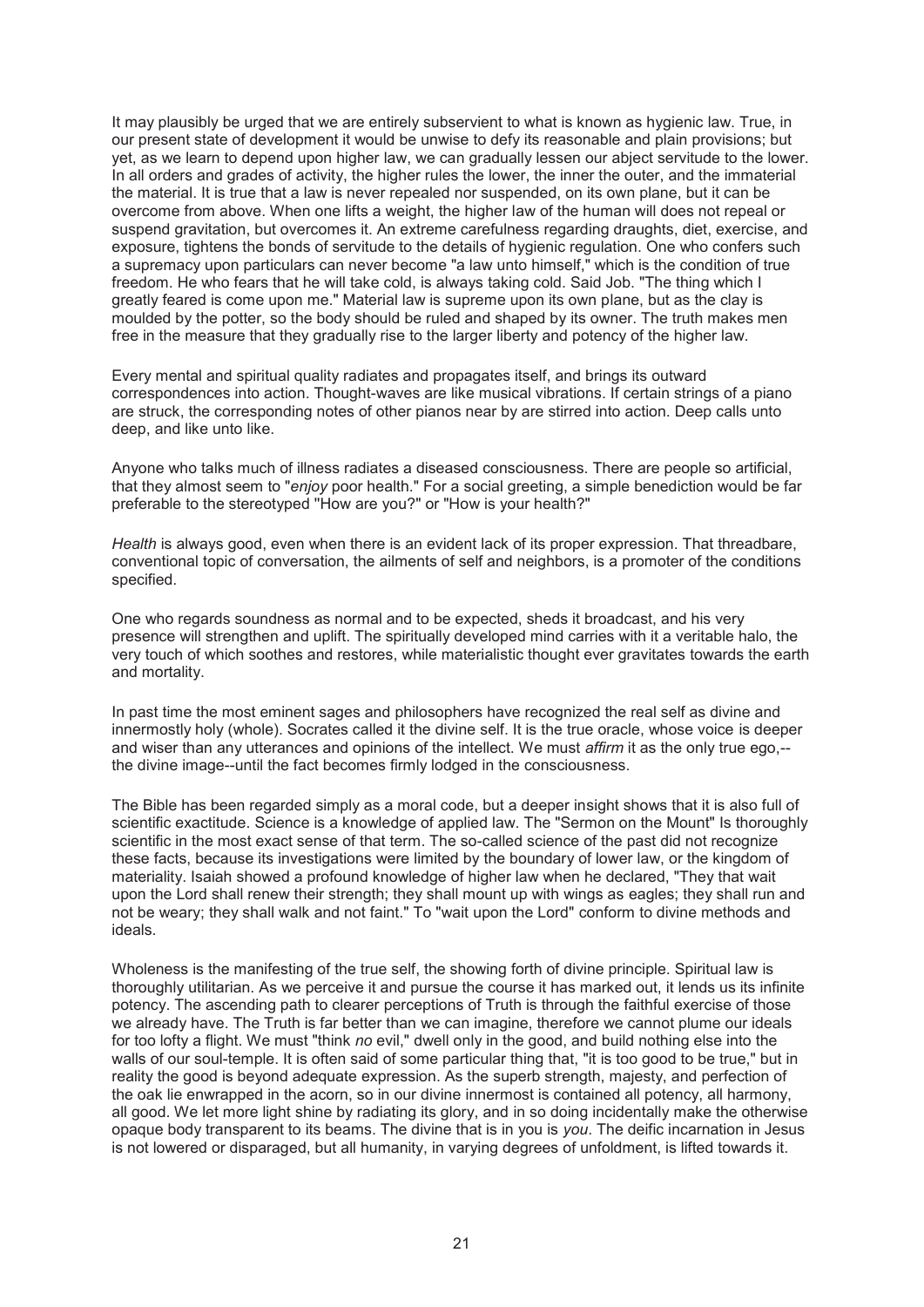In addressing our friend we should hold his true self in our consciousness, for by appealing to that we help it into manifestation. "As in Adam all die, so in Christ shall all be made alive." The Adamic condition is error and carnality, which lead to death; and the death is not physical dissolution, but the extinguishment of the sense of the good. In Christ all are "made alive;" that is, the Christly consciousness is life, health, and peace, and this causes all its seeming opposites to vanish. Such terms as the devil, hell, a roaring lion, an angry God, the consuming fire, and many other objective terms, represent states of consciousness. These are produced by an idolatrous mistaking of the unreal for the Real. "Choose ye this day whom ye will serve," or build into the mind-structure. Lipservice is naught, for all real homage is "in spirit and in truth."

The belief in physical causation has been the great racial mistake, and nowhere has it been more pronounced than in the highly intellectual and so-called scientific world. Keen searchers after causation are peering into matter to discover it, but no scalpel will never reach it, nor microscope bring it to light. "Lymphs" and "elixirs of life" will never add an iota to the fulness of the perfect--though unrecognized, and therefore unrealized--divine vitality. Even the unit of matter itself--the supposed atom--has never yet been touched nor beheld. Its very existence, therefore, is only an intellectual abstraction. The soul or life of a thing is the *real* thing, and this is as true of a tree as of man. The matter--whatever that may be--in either case is grasped by the life and mind-forces for temporary expression only.

A study of health, as of any other perfect and normal entity, tends towards its actualization; but research in morbidity, of whatever variety, is unwholesome. Every discovery of a new malign bacterium disease-germ, adds one more weight to the burden of apprehension that is oppressing humanity.

A positively developed spiritual nature is invulnerable to any "evil" thing known in the whole universe of God. No claim of animal magnetism, hypnotic suggestion, witchcraft, ill-luck, external circumstance, malign astrological influence, nor even adverse heredity, can shake a soul-structure of Truth.

The believer in inherent human depravity is all the time forging new links in the chain which binds him to disorder and limitation. He labors under the delusion that sin (error that comes through ignorance) has entailed upon him the "anger of God," and that vindictive penalty is due him. Penalty there surely is, but however severe, it is kindly and corrective. It is the "flaming sword" that *prevents* men from going to the length of self-destruction. Evil is the aspect presented by any definite stage of development or evolution, *as seen from a plane more advanced*. In such a light its deviation from law is obvious, but law will finally bring it into line.

We read that "the prayer of faith shall save the sick;" but since the days of the primitive church-judging from its fruits--that kind of prayer has not been general. The prayer of doubt and uncertainty, or the petition that salvation *may* come, does not avail. The kind of prayer that is needed is the realization that salvation is already complete, and that its full expression devolves entirely upon ourselves. The usual petition that we may be submissive to disorder, pain, and trial, has not made; and never will make them normal or lovable. The formulas of theology practically deny the power and inclination of God to work among men as he formerly did, and yet they declare him unchangeable,- the same yesterday, today, and forever. If those who profess Godliness manifested its fruits and outwardly showed its attestations, the world could not help believing and accepting.

Constant solicitude regarding the physical welfare of our near friends, and the fear that something adverse may befall them, starts currents that actually tend towards that which is feared. The attitude of perfect trust in the growing and ripening good of all things, is only reached as the spiritual standpoint is gained. The pure optimistic ideals which the higher evolution shows to be true and scientific, are a great saving element to humanity.

It is important for everyone who is trying personally to apply these principles, to understand that all progress is vibratory and uneven. The higher standpoint is only reached through a long series of "ups and downs."· To the quickened insight a possible retrograde in consciousness may seem to reach almost back to the starting--point, but in reality the outlook is broader, and the standards and aspirations have already been advanced. All our mistakes, if rightly considered, are thoroughly educational; for only through them can we learn our lessons well. The lower and false selfhood will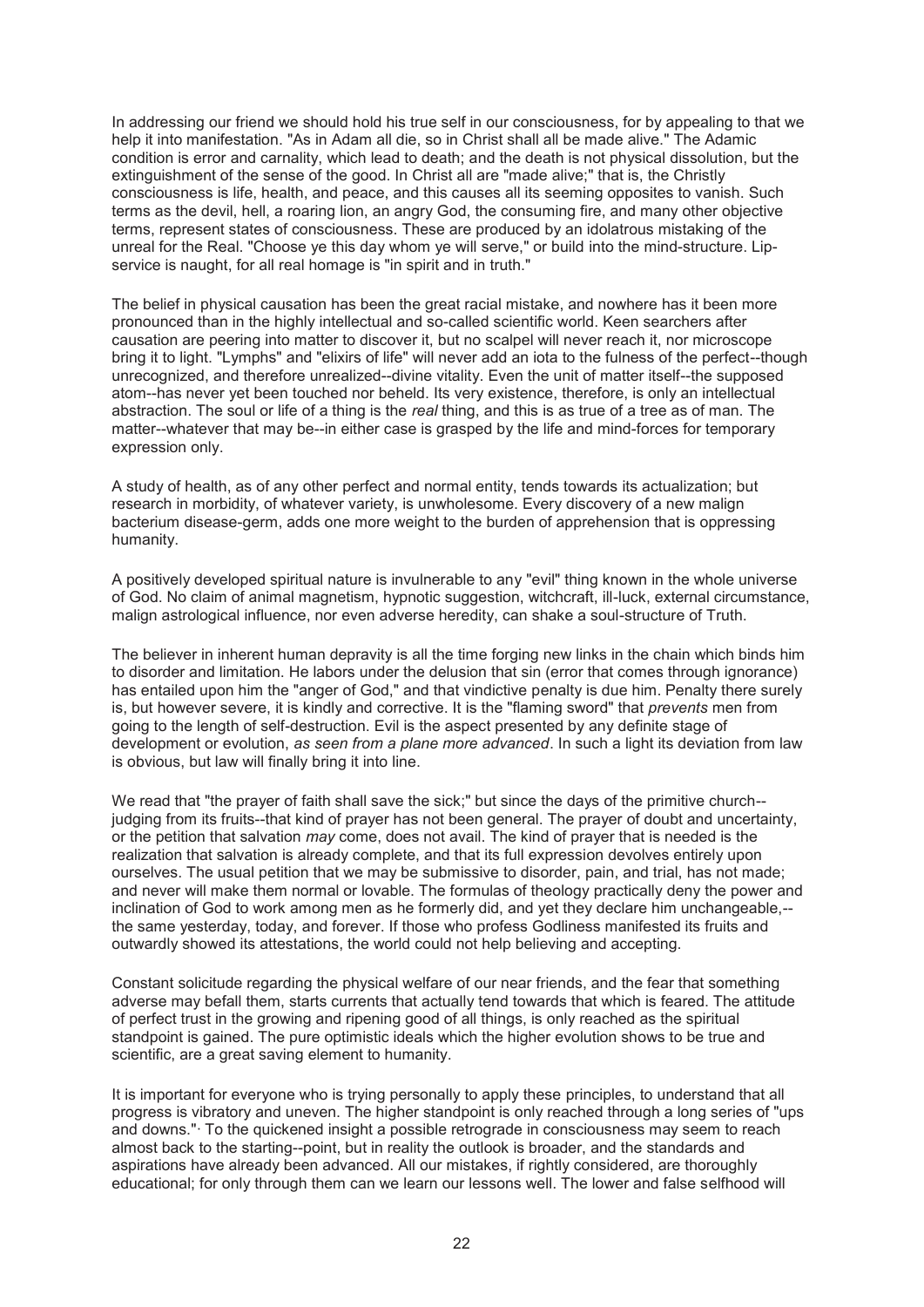fight with desperation, and before finally yielding will renew the conflict again and again; but Truth is invincible, and error must at length give way. The purifying fire seems to burn us, but in reality it destroys only "the wood, hay, and stubble" which claim our selfhood. With all its threatenings it only cleanses, polishes, and brings out in high relief, the beauty of the divine humanity. All so-called evils and disorders are existent as *conditions*, but have no reality as *entities*. Conditions and educational experiences serve their purpose and come to an end, but all true verities are eternal, because they are divine.

Love is the great healing power of the universe. We are miserable because we are full of conscious and unconscious antagonisms, and believe that "things are against us." On the contrary, every real force in existence is friendly. Whenever we send out loving thought in generous profusion, every part of our environment echoes back a sweet benediction. Even seeming enemies, personal and impersonal, are no exception. Love invigorates. Its electric thrill sends new life through sluggish minds, weak bodies, and paralyzed limbs. At the Beautiful temple gate, Peter and John concentrated such a current of healing love upon the lame man, that he at once walked, leaped, and praised God. That wonderful power has not been withdrawn from the world, for *God never takes back*; and it only needs the same consecration and positive spiritual clearness in some modern Peter and John for like manifestations now. Love is the great universal spiritual law of attraction which binds God and all His creatures into harmonious unity, wipes away all tears, and heals all seeming infelicities.

End of Part One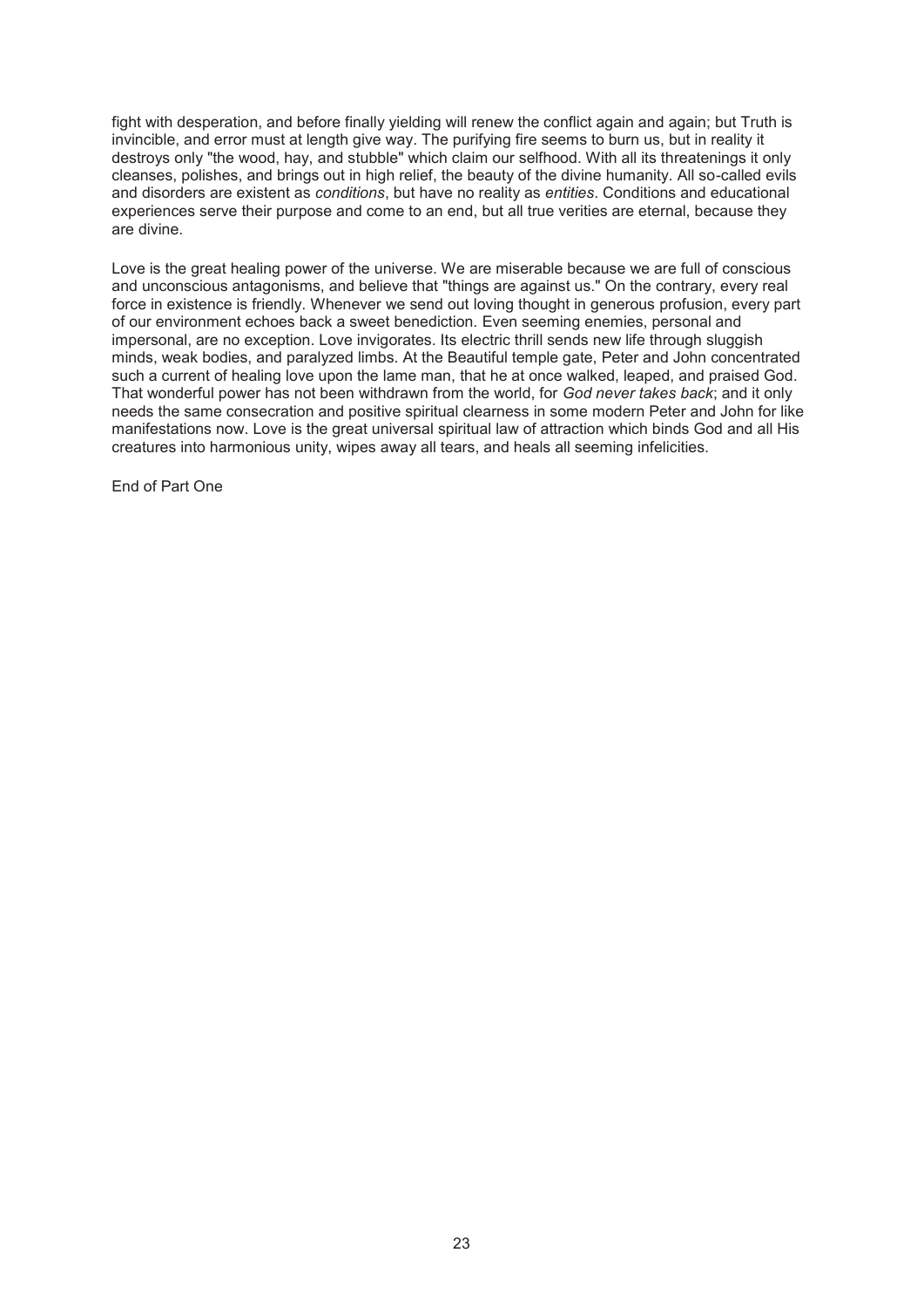#### **Part Two**

### **Ideal Suggestion**

#### **Introduction**

THE formulation of the system of Ideal Suggestion is the outcome of a study of the laws and manifestations of mental activity. Law is universal; its understanding is the acme of scientific attainment, and its utilization the highest prerogative of man. Its clear and harmonious lines are as distinctly traceable, in their onward course, through the moral and spiritual realm, as in that which pertains to matter. Law is ordained, not to enslave us, but that we, by compliance with its methods, may grasp and wield its divine forces, and through them assert our supremacy over tile kingdoms of our rightful dominion. Intelligently comprehended, it never binds man, but sets him free. Ignorance is slavery. It tethers us to the imaginary hitching-posts of tradition by conventional cords of the seen and superficial. Science has made remarkable progress in tracing the footsteps of law in the material realm, but has been largely color-blind to their imprint as they run through the great immaterial kingdom beyond. There--in the higher zone of the Real--is where they possess their greatest significance for humanity.

In presenting Ideal Suggestion as a practical healing force,--made so simple that it may be comprehended by a child,--it should be understood that it is not offered as a substitute for the living healer and teacher. Whenever and wherever it is practical, especially where the ailment is of a serious nature, the personal embodiment and exponent of truth should be consulted. The application of the formulated Ideals is proposed as supplementary; an elaboration and extension of well ascertained principles for home and private use. They may, in fact, be employed as supplementary to any therapeutic system. Even to the great majority, who have yet developed no confidence in powers less material than drugs, a pathway may be opened up which eventually will lead to a higher consciousness. Upward progress gradually discloses new vistas and possibilities, which before have been unappreciated; yes, often undreamed of. In the present state of public opinion and development, it is not expected that those who have not already some little growth of confidence in mental forces will depend upon them, except perhaps tentatively, and in proportion as a perception of the truth awakens and develops within them. The formulas possess no charm nor magic, and are therefore powerless except as they appeal to the inner and higher selfhood. But the lessons and suggestions, when used only as auxiliary, may prove highly educational. There is a deeper knowledge than that of the intellect. The intuitive faculty is higher and diviner, and its development is of the greatest practical importance. Many have found themselves lifted to loftier standpoints, from which grander outlooks have flashed upon them, through the use of means seemingly inadequate and simple. "God hath chosen the (apparently) weak things of the world to confound the things which are mighty."

To those who already have some understanding of the laws of spiritual and mental science in their relation to human wholeness, the logic, and rationality of the "Suggestions" will be easily understood. There is nothing *super*-natural, *un*-natural, or illogical, about them. The system is only a plain scientific *application* of well-understood means to ends, and is in perfect accord with law, nature, and practical religion.

Materialistic science prides itself upon its accuracy and exhaustive thoroughness, but its convention scope does not extend beyond the boundaries of mere phenomena. Its researches touch only the shell and surface of the real. In vain it peers into clay or dust to find the springs of ultimate causation. In its traditional dealings with disease, it suppresses manifestations and symptoms, without going beneath them to their primary sources and roots. It would extinguish fire by destroying the smoke. It would wipe out contagion by trying to kill the bacteria (the destruction of which is wise secondarily, and necessary under present conditions) without ascertaining the primal causes which produce and multiply them. It would practically hold bullets and shells responsible for the carnage of a battle, rather than the passion and antagonism which urged on the conflict.

The physical organism of man manifests his own erroneous and false thinking of the past, and also, in some degree, that of the race in general. The quality of causative forces must be changed in order to the modification or improvement of their expression. "Do men gather grapes of thorns, or figs of thistles?"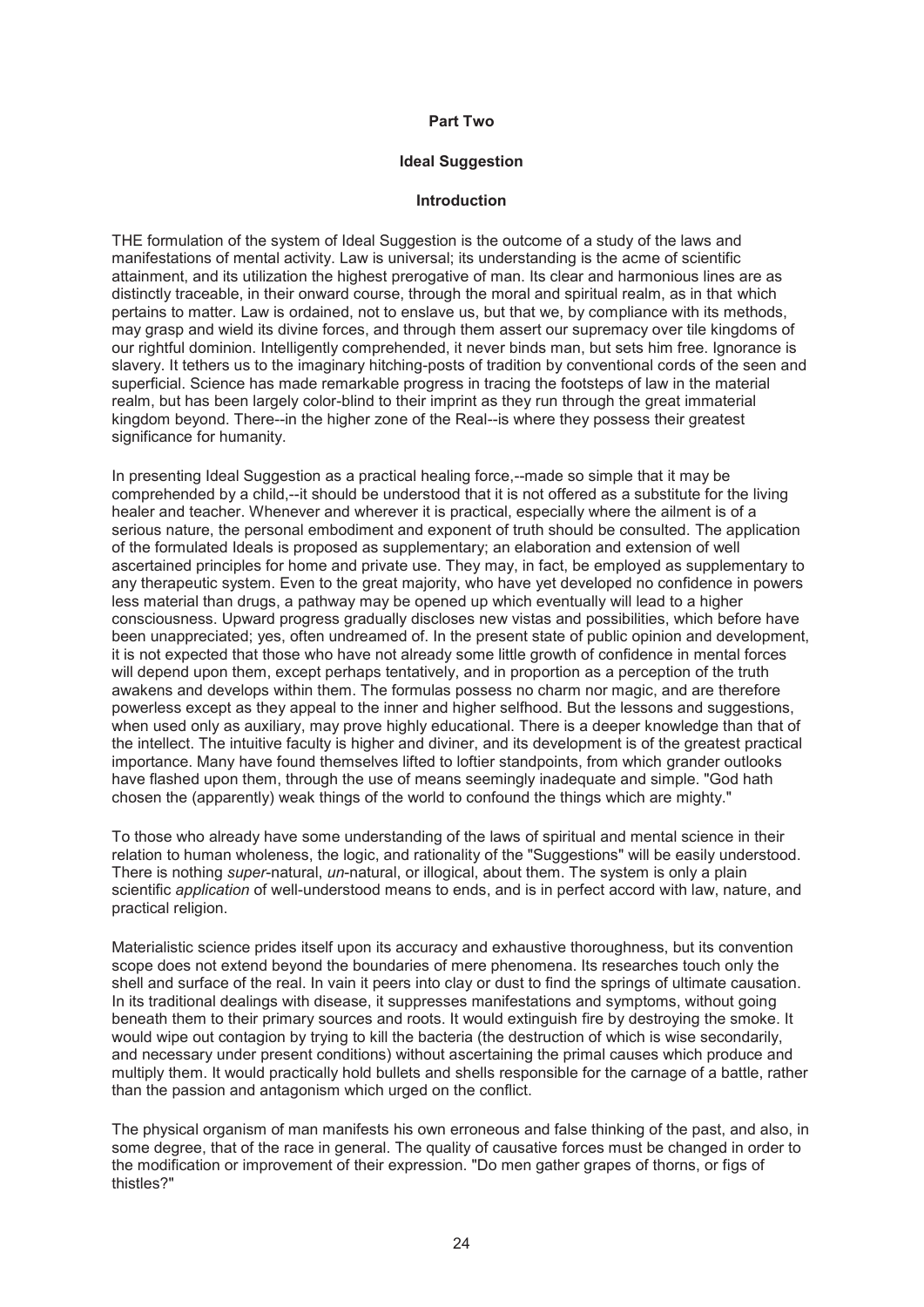The purpose of Ideal Suggestion is far broader and higher than the mitigation and healing of physical ailments, however desirable that may be. Such is but an incidental part of its work, and the same is true of mental healing as that term is ordinarily employed. The grand mission of these great principles is the development of the spiritual ego; to roll the stone away from the door of the sepulcher of the lower self; to bring to birth the spiritual consciousness; to free man from the dominion of sin and selfishness, and to enthrone the real divine self,--God's image,--and put him in possession of his divine heritage.

There is a lower plane of "suggestion" which is attracting considerable attention, and which, to some extent, is being utilized for therapeutic purposes. It is known as "hypnotic" suggestion, the term being used to signify a mild hypnotism, or an impressed mental condition not so intense as that which is characterized by trance or deep sleep. It posses wonderful power, and until its laws are more fully understood it is injudicious for earnest and impartial seekers after truth to give it unqualified condemnation. But however laudable its legitimate employment may be, in any given case, its essential quality is servitude. It is also evident that its possible field for abuse is very great. So long as the world is full of weak, negative, susceptible, and undeveloped personalities, its unscrupulous employment will be quite possible. Without judging it unfairly in advance of more thorough investigation,--which it is receiving both Europe and America, --its kingdom is undoubtedly within the boundaries of the lower or sensuous mind. Even if it serve some therapeutic ends it can never be an ideal curative agent. In proportion to the measure of development of the spiritual selfhood, one rises above its possible dominion. The real and higher ego can have *nothing* to fear from it, while to those lacking soul-unfoldment it has possible abuse. Its further possibilities need not be dwelt upon in this connection, but there is one fact connected with its phenomena of great significance which is persistently ignored by traditional medical systems. Its operation proves most conclusively the doctrine of *mental* causation as distinguished from the *physical* causation of the schools. It shows that mind is the seat of all potency, sensation, and action, and that the body is only its passive instrument. Under hypnotic influence the bodily senses reverse their testimony and accept the most absurd and false impressions. Pure spring water can be transformed into poison, heat into cold, black into white, the bodily functions suspended, pain made enjoyable, in fact, hardly anything is too extravagant to be capable of realization. With the conventional theory of physical causation so completely refuted, it is impossible to find any possible ground for the supposition that a drug--in itself--by any chemical action upon the *body* can cure the *man*.

Hypnotism, and, in a lesser degree, hypnotic suggestion, carries a strong coloring of the imperfect, and sometimes unreliable personality of the operator.

Ideal Suggestion contains no possible element of personality. Its mental engravings are pure, spiritual, impersonal, and from above. They are harmonious living pictures, voluntarily received and adopted by one who understands their purpose and beneficence. It has often been observed that even in the most careful and conscientious mental or spiritual treatments, there is the possibility of an unconscious, though unwished for, personal element. To keep perfectly clear of any subtle mingling of personality requires a thorough consecration and spiritual discernment, not always easy of attainment. Ideal Suggestion presents no possibility of any such unconscious complication.

All spiritual progress and unfoldment which is result of individual aspiration never has to be done over, because it has been accomplished not *for* one, but *by* and *in* him. It is walking upon one's own feet without external aid. It is drawing directly from the Infinite Fountain of life, love, and good, through the channel of one's own being. It develops self-reliance and spiritual independence, and strengthens those inner ties which bind every human soul to the parent "Oversoul."

Ideal Suggestion is especially recommended for nervous and chronic disorders of every shade and type. Its possibilities are also unlimited for the release of humanity from every kind of slavery to the animal selfhood. If the directions are faithfully and persistently followed, it will break the chains of the inebriate, and the cure will not only be lasting, but the whole life will be reconstructed. Those in bondage to the opium habit, or to other indulgences of a similar nature, including tobacco, can be set free. Some measure of *desire* for release is pre-supposed. However, this desire is at least latent in every human being, and with only insignificant beginnings it soon grows and develops under culture.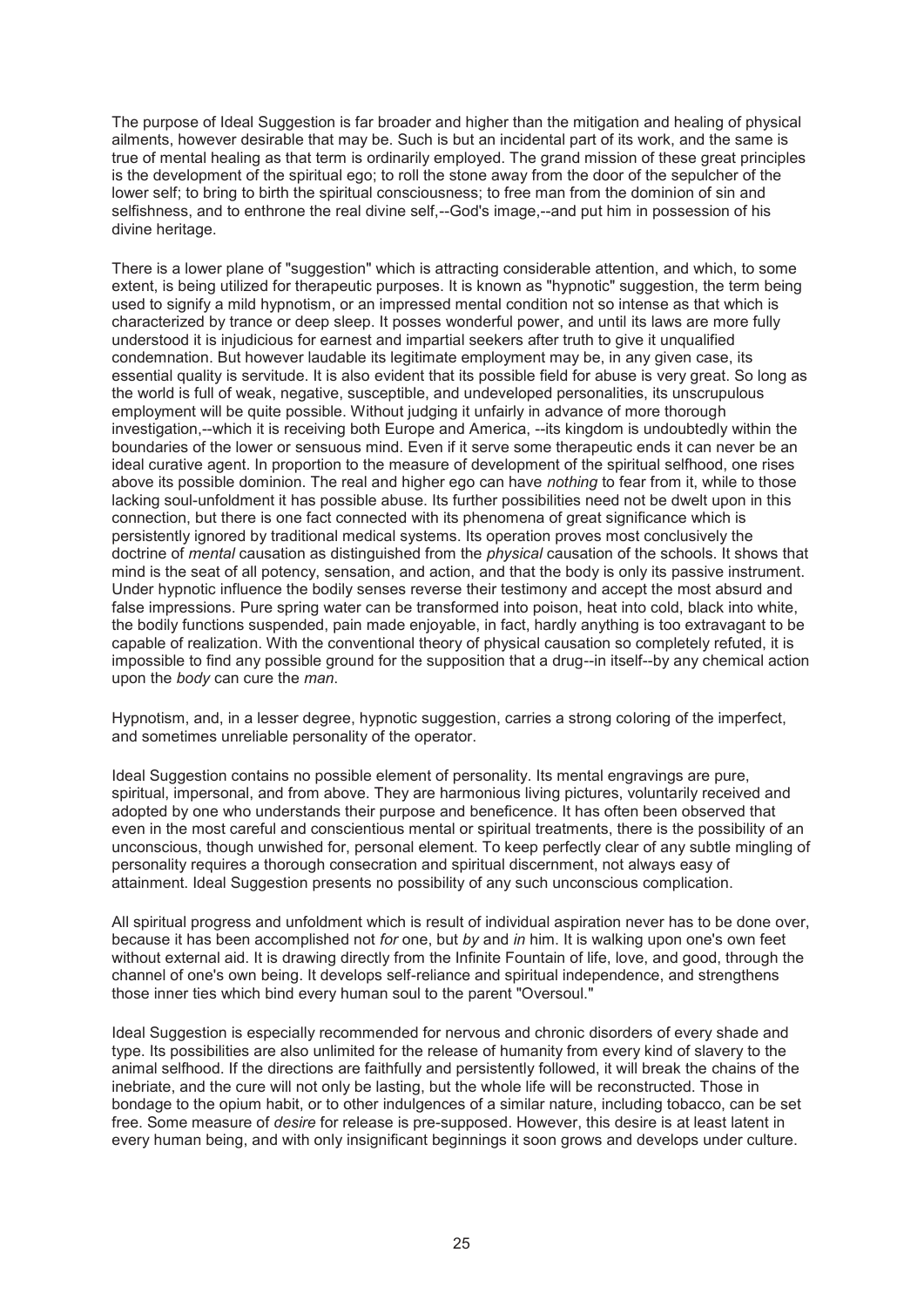Those in servitude to any kind of fear, or who are carrying burdens of grief, poverty, disappointment, anxiety, or melancholia, will find Ideal Suggestion a free and sovereign remedy. To any who are overcome by, or in danger of yielding to passion, lust, envy, avarice, jealousy, or crime, it furnishes not only an antidote, but a radical cure.

There are no limitations to its power, because it lays hold upon laws and principles which are immutable and divine. The more one advances (and he can advance if he *will*) into the ideal exercises, as formulated, the farther he will leave behind all the negative and morbid conditions which have been enumerated. This is as true and demonstrable as a mathematical problem.

Some may infer that moral suasion and religious instruction, if given earnestly, would accomplish the same results, but they do not, for the reason that their application is unscientific. As usually employed they are out of accord with the laws of mind. Their objective aims, instead of being regarded as ideally complete, have only been *hoped for*. They have filled the consciousness with the impression that evil is an entity, almost if not quite as powerful as *Good*. They have been negative rather than positive, and therefore have lacked efficiency. Conventional sermons, moral essays, authority, petitionary prayer, creeds, and well-meant reproof, which endeavor to do away with evil and discord by opposition, *cannot* make them unreal, or put them out of human consciousness. The very recognition of them *confers* realism.

The inebriate is approached as a poor, degraded creature; is lectured, condemned, and has his habits held up before him, thereby emphasizing his false animal selfhood, whereas only his higher nature or perfect ego should be appealed to. This should be done, not only in word, but in concentrated thought and real love, for their psychological influence is all-important. The animal selfhood must be ignored, and the divine in man recognized as *the man.* This directly brings him into manifestation. He accepts the specification and soon fills the ideal. If the principles here outlined are followed to their logical conclusion it will be easy to understand, not only why conventional religion has lost its original and rightful healing power, but also why it has been so unsuccessful and unscientific in dealing with the sin, woe. and degradation of humanity. It has meant well, but, relying upon its supernaturalism, it has disregarded *orderly law*, Instead of dwelling upon the good and the ideal, and letting evil and all its train vanish from human vision, it has mistakenly tried to conquer it by dwelling upon its magnitude and analyzing its heinousness (holding even depravity to be natural and universal), and thus its dark realism has been crowded into human consciousness. Instead of "thinking *no* evil," it *emphasized* it. If only mental pictures of the normal and ideal were ever outlined, what would become of evil?

The only way to *"overcome"* the world, the flesh, and the evil, is to so fill the mental chambers with the perfect, lovable, and symmetrical, that there is no room for them. As perversion has no other residence than human consciousness, when there displaced, it is non-existent.

But when abnormity is held up and analyzed, even for purposes of warning and condemnation, its pictures are multiplied and its seed scattered. Idealism is scientific and in accord with the laws of mind. Its pathway leads directly away from all that hampers, enslaves, and degrades, and, if followed faithfully, it finally discloses freedom and harmony.

The author of this book has no personal interest in the promulgation of Ideal Suggestion, other than his desire to freely give out such truth as makes him its channel. To suppress the inner voice because its message is not yet popular, would be to adopt a time-serving and timid policy unworthy of deep and honest conviction.

--()--

#### **Practical Directions For Ideal Suggestion**

#### **Instructions for the use of the Suggested Ideals below:**

**FIRST**--Retire each day to a quiet apartment, and be alone IN THE SILENCE.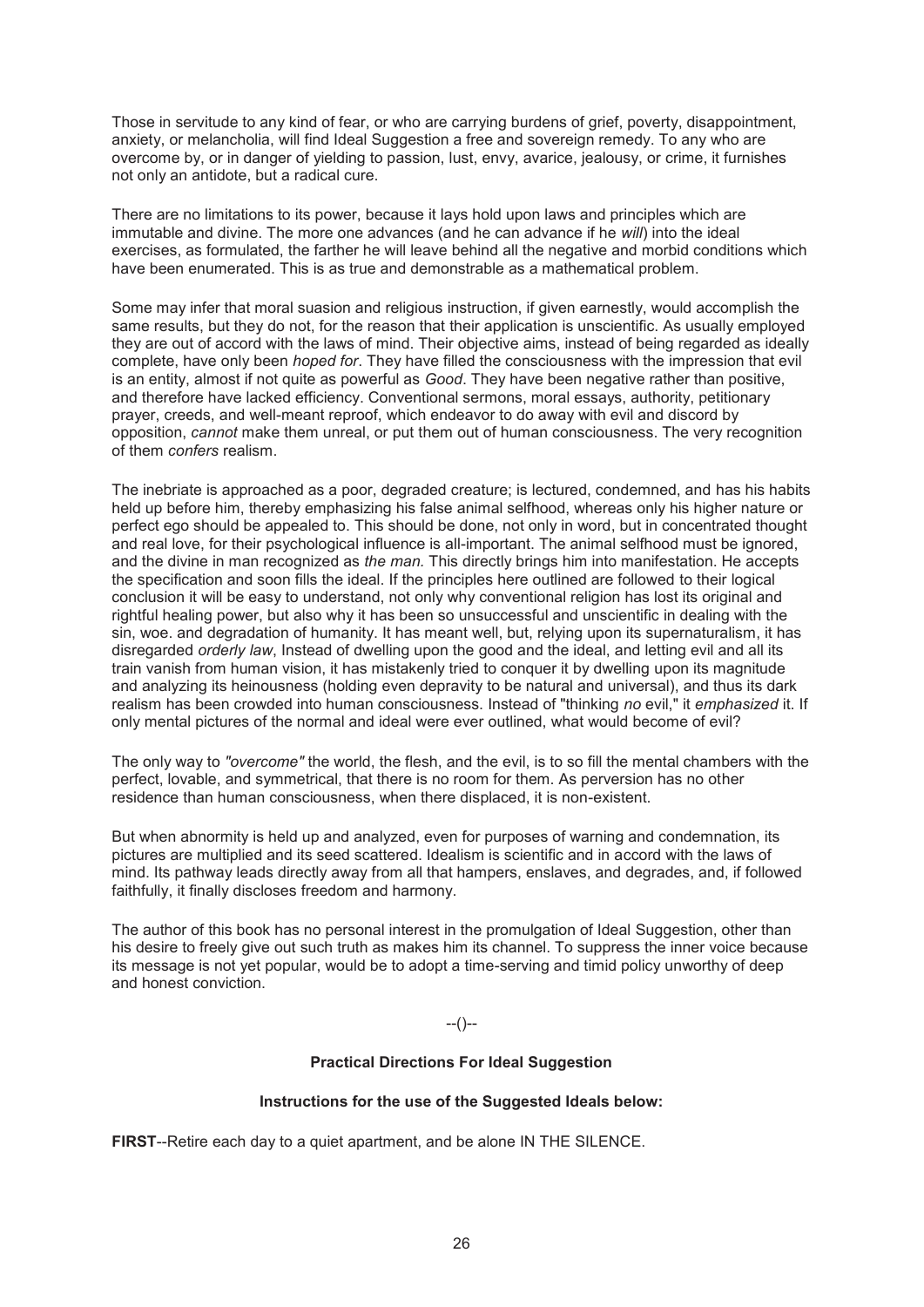**SECOND--Assume the most restful position possible, in an easy-chair, or otherwise; breathe deeply** and rather rapidly for a few moments, and thoroughly relax the physical body, for by suggestive correspondence this renders it easier for the mind to be passive and receptive.

**THIRD**--Bar the door of thought against the external world, and also shut out all physical sensation and imperfection.

**FOURTH**--Rivet the mind upon the "meditation", and by careful and repeated reading absorb its truth. Then place the "suggestion" (below it) at a suitable distance from the eyes, and fasten them upon it for from ten to twenty minutes. Do not merely look upon it, but wholly GIVE YOURSELF UP TO IT, until it fills and overflows the entire consciousness.

**FIFTH**--Close the eyes for twenty or thirty minutes more; behold it with the mind's eye, and let it permeate the whole organism.

**SIXTH--Call it into the field of mental vision during every wakeful hour of the night.** 

**FINALLY**--If disordered conditions are chronic an tenacious, there need be no discouragement if progress is not rapid, nor if "ups and downs" occur. Absorb the ideals REPEATEDLY, until no longer needed. The cure is NOT magical, but a NATURAL GROWTH.

Ideals will be actualized in due season.

# --()--

### **First Meditation - God Is Here**

MAN through a careless or mistaken consciousness separates himself from God, and this produces infelicity and dis-ease. Thought confers subjective realism either upon ideal entities or upon seeming bad conditions. What we dwell upon we become, or at least grow like. Thought must have an outlet, otherwise it stagnates. God is the great normal Reality for it to rest upon. Consciousness must be open to the divine harmony, else it becomes disorderly and abnormal. It takes on character from that to which it links itself,--God, if it be God; change and discord, if materiality. It is therefore easy to be outwardly and morally correct and yet be *un*-Godly. The highest human consciousness is that of God, and this is "Godliness which is great gain" To change from a controlling self-consciousness to a ruling God-consciousness, is to find harmony and health. The vision must be clarified so as to behold God everywhere, within and without, as all Life, and Love, and All in All. Discord cannot long abide the divine companionship. Take the NAME, and through the medium of the outer eye engrave it on the tablet of the inner consciousness.

# **GOD IS HERE**

### $-(-)$

### **Second Meditation - Divine Love Fills Me**

UNSELFISH love is divine. God is not merely lovely. He is *Love.* As gravitation inheres in universal matter, so love permeates universal Spirit. It is a vast atmosphere in which we live, even though unconsciously. It inspires life and infuses vigor. It "casts out fear." "Fear hath torment," and kills. Love heals. Thought-messages of love sent in any direction come back in sweet echoes. They are like light reflected and re-reflected in a series of mirrors. As love comes in, its opposites vanish from the consciousness. It sees only the good. Its lower forms are only kindergartens for the training of its broader spiritual manifestations. Thoughts are things, and love is thought-ministration. As we love everything, everything will love us. Directed towards our trials and pains it transforms them and renders them educational. "Love *never* faileth." Under its divine inspiration, duty becomes privilege, and weakness, strength. It thrills both mind and body, and is good news to every nerve and muscle.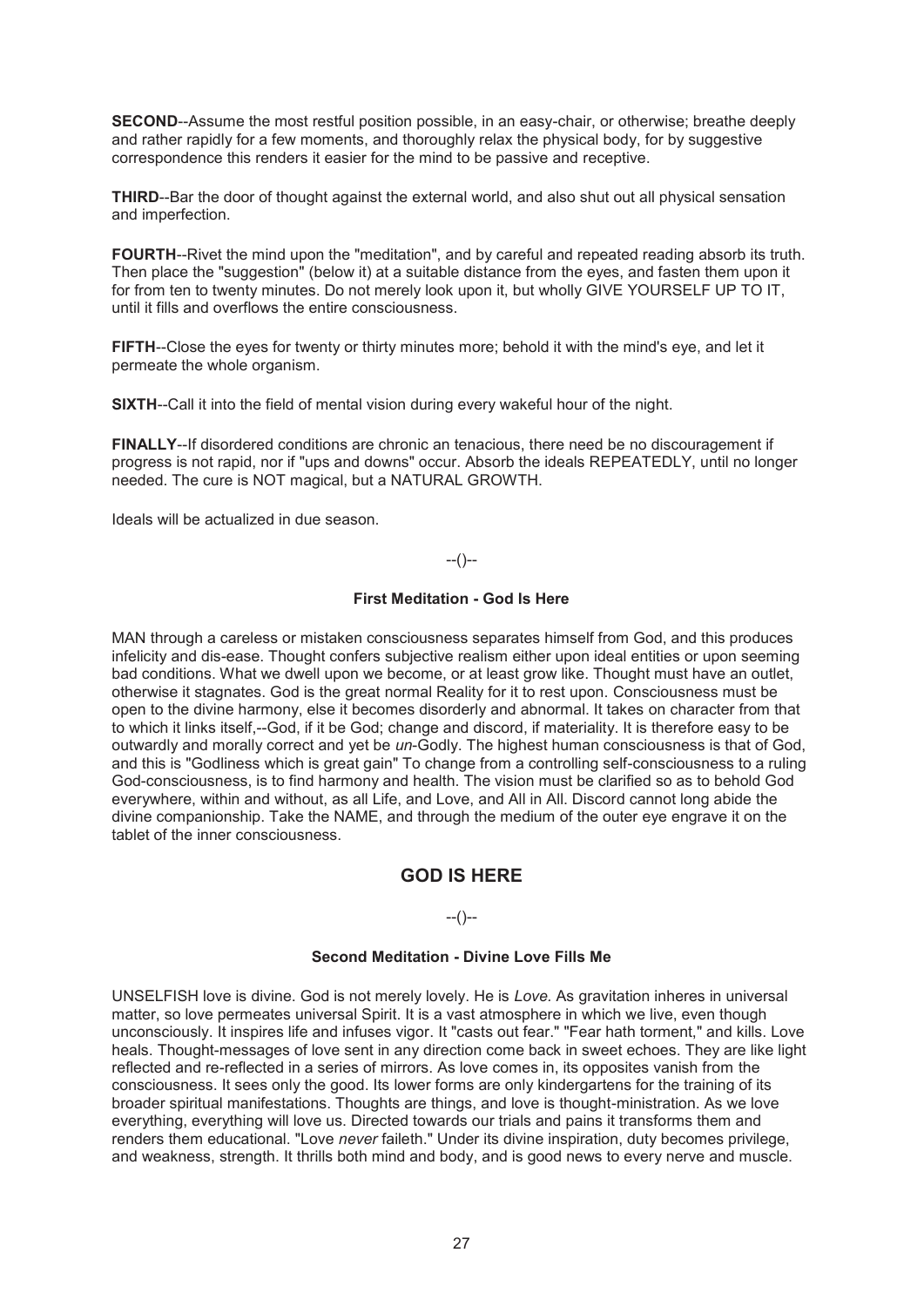It glows in the cheek, shines in the eye, promotes the digestion, quickens the assimilation, sharpens the senses, toughens the sinews, and sends the divine electricity through every vein and tissue. It cools the fevered temperature, rouses the vitality, dissipates restlessness, and brings order out of chaos. Divine love cures.

# **DIVINE LOVE FILLS ME**

 $-(-)$ 

### **Third Meditation - God Is My Life**

To the deceptive and sensuous consciousness, life seems limited and narrow, but it is really a part of the One,--the Universal Life. The concept of separation closes the divine influx and causes dryness a leanness. Life is a continuous divine communication. The heart-throb of God pulsates through humanity. Life can never die nor diminish. External forms change, but life goes on. Man is a "living *soul*." Physical sensation is but a lower manifestation of life. "Man shall not live by bread alone." The divine exuberance fills every space not closed against it. Our little stagnant pool must be connected with the surging and purifying tides of the great ocean of abounding vitality. All is at our disposal.

I am now filled with the divine energy, I open my soul to it and let it possess me. It overflows so that I give it out to those around me.

As a child of God I deny limitation and claim my waiting heritage. God is Life, and Life is All. Life, eternal life, is mine, and it fills my whole being.

# **GOD IS MY LIFE**

 $-(-)$ 

### **Fourth Meditation - Christ Is Within**

CHRIST is the name given to the divine human ideal. It represents the type that was manifested through the personality of Jesus. The highest inner consciousness is the Christ. He is already within, but remains undiscovered so long as we think of our *selves* as flesh. He is found when we recognize the true spiritual ego, which is, humanity filled with divinity. Blood represents the inmost quality and character,--not the death, but the life. The resurrection is the lifting of consciousness from the physical to the spiritual. The "mind of Christ" is the Saviour of humanity. It knows neither sin, disorder, nor death. It manifests the perfection and divinity that before have been only latent. As we embody the Christ-mind we become "sons of God." With Him we are crucified in the lower self and "made perfect through suffering." We rise from the tomb of mortality set free from its error and corruption. The "mind that was in Christ" gives us dominion over the dreams and illusions of mortal sense. It breaks our bonds and sets us free.

It heals, restores, invigorates, and harmonizes. In its name and by its strength I am healed. I am perfect--every whit whole.

# **CHRIST IS WITHIN**

### $-(-)$

### **Fifth Meditation - I Am Soul**

I AM soul; not have a soul, but am soul, here, now, and, forever. My body is no part of *me*, though it outwardly expresses my past quality of thinking. Sin, disease, suffering, fear, grief, and death, are not entities having independent existence. They are shadows, morbid pictures, images, dreams which have only a seeming life. They give us sensations which make them real to the sensuous mind,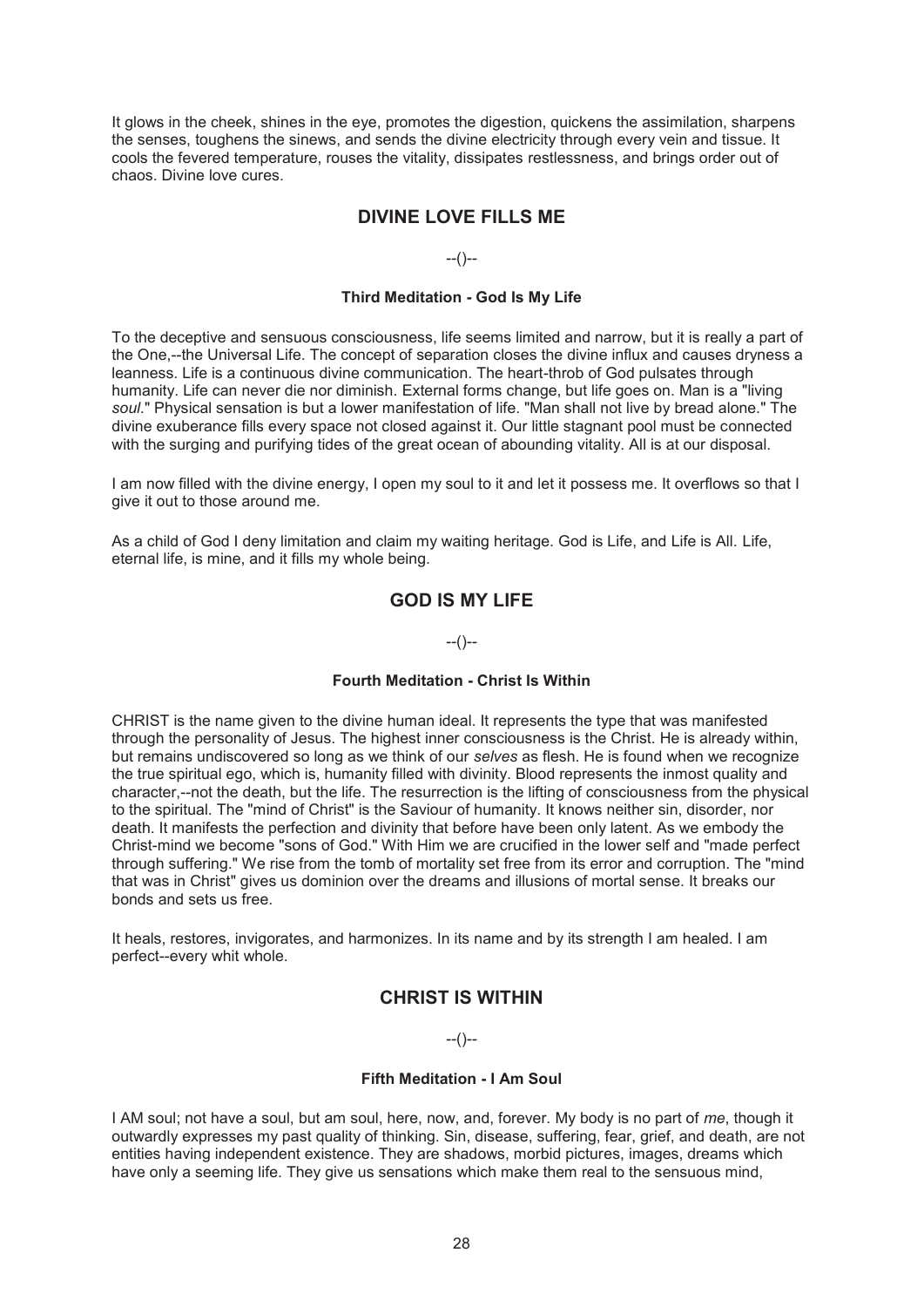therefore they picture themselves on the body. Displaced by the Real, they shrink to their native nothingness.

Truth is the Christ-mind in me. "I in them and thou in me." Love is God feeling through me. My soul is God's life finited. The "Kingdom of Heaven" (Harmony) is within me. The real I, or innermost self, cannot be ill, sin, nor suffer. It is perfect and immortal. Only the false, sensuous self is disordered; therefore, the conscious ego must be removed from it. Illusions of evil are "works of the Devil," which are dispelled and destroyed by the Christ-mind. My cure is the natural unfolding into outward expression of the soul's divine life, health, harmony, joy, and peace.

# **I AM SOUL**

### $-(-)$

### **Sixth Meditation - I Am Part Of A Great Whole**

HUMANITY is one. I am living and loving, not for myself, but for the race. If I rise, I help to lift all about me, and if I fall, I drag others down. Loving thought, sent out, has a positive healing influence both on sender and recipient. We live the life of humanity,-- others in us, and we in them. We cannot be saved disconnected from relations. Our highest privilege and office is to be channels through which the divine life shall flow out to invigorate and inspire. The essence of salvation and of true healing is the death of selfishness. If the soul-currents do not course from within outwards, they sink in a deadly vortex. A son of God is one who breaks the chains of captives, opens prison-doors, and proclaims freedom. Giving out, or ministration, is the great and highest law, divine and human. Simple altruism sometimes heals because it lifts consciousness from the lower inharmonious self and turns it outward and upward. Thought sent out in loving waves never returns void. The race is one, and all lines of relationship converge in God. I heal and am healed.

# **I AM PART OF A GREAT WHOLE**

### --()--

#### **Seventh Meditation - All Things Are Yours**

IN the divine strength "all things" are ours. In proportion as we recognize its *all sufficiency*, we have life, love, help, rest, bliss, light, peace, faith, honor, power, purity, health, beauty, growth, energy, relief, wisdom, strength, harmony, ability, freedom, dignity, liberty, fluency, rapture, support, delight, sonship, courage, concord, soundness, goodness, wholeness, vitality, gladness, nobility, guidance, symmetry, serenity, pleasure, progress, kindness, abundance, enjoyment, judgment, affection, constancy, eloquence, perfection, perception, revelation, aspiration, contentment, discernment, inspiration, refreshment, brotherhood, nourishment, co-operation, restoration, improvement, beneficence, satisfaction, completeness, spirituality, intelligence, illumination, trustfulness, emancipation, enlightenment, companionship, unselfishness, understanding, and reconciliation. All these are *things*, and they are contained in the divine promise and fulness.

In the past we have often mistakenly thought that their opposing negations were realities. I now deny the seeming, and fill my mental horizon only with the good, the true, and the divine. What a glorious heritage! "All things are yours."

# **"ALL THINGS ARE YOURS"**

### --()--

### **Eighth Meditation - I Am Not Body**

I HAVE physical expression, but am not body. I have never seen my friend, nor has he beheld me. I have never even seen myself. Matter has been seized upon by the life-forces,--or mind,-- and built up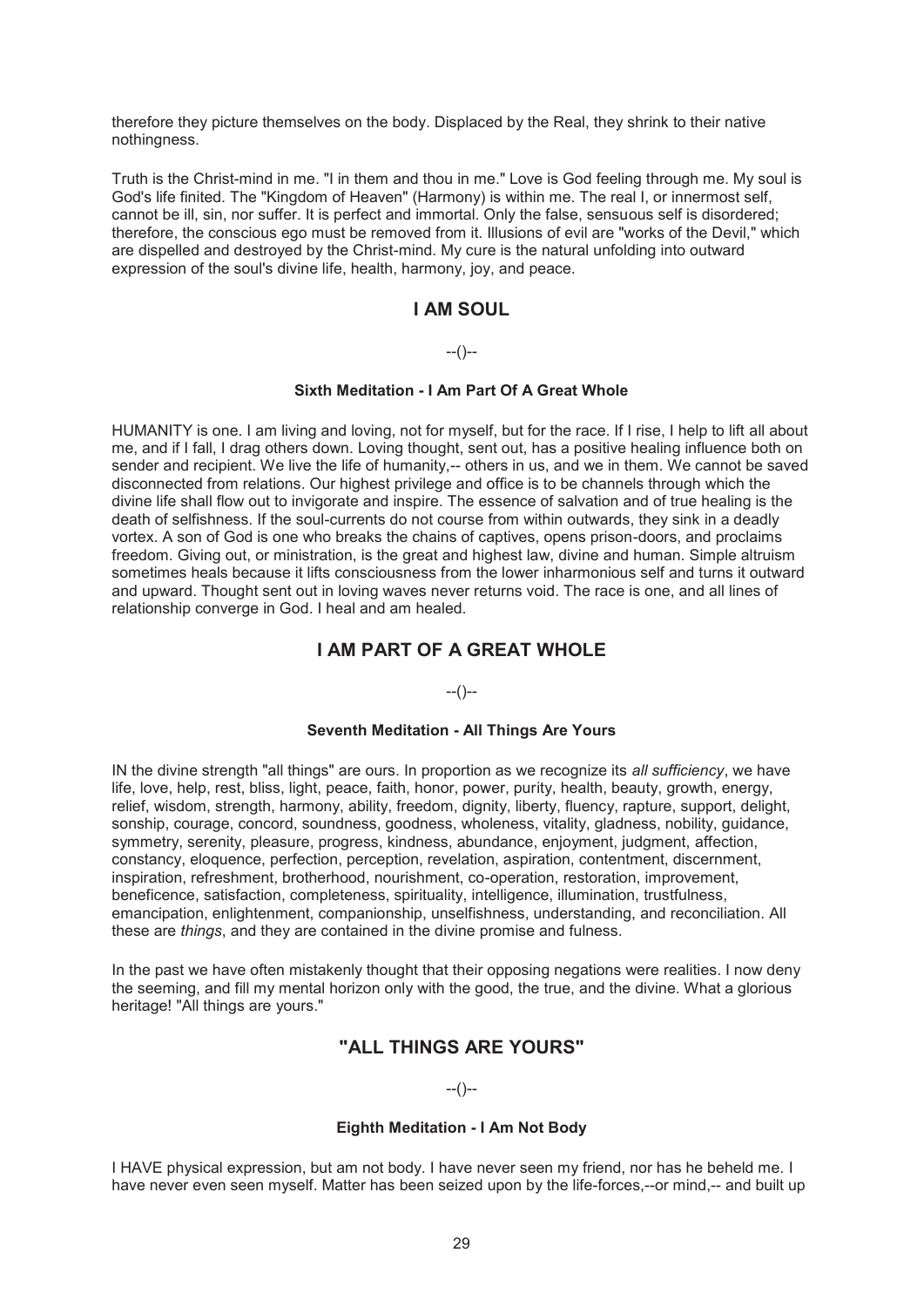into a form of sensuous expression. All potency resides in spirit, and all material organisms are the products of its orderly energy. Life sets up its own animated statues with perfect correspondence. The color and tone of mentality come out in every form and feature. Every mental picture of the past is trying to outwardly embody itself, even though years have intervened. It is infallible law that we show forth and *are*, the total composite of past thinking. Let us put away pride, and admit that all primary causation is from *within*. We charge our ills to the weather, water, air, climate, draughts, dampness, work, cold, bacteria, malaria, and contagion. These may be *occasions*, but our receptivity is the primary and real cause.

I deny the rule and tyranny of body, but affirm its utility as a servant and instrument. I will think such things as I wish embodied.

I am spirit.

I rule.

### **I AM NOT BODY**

 $-(-)$ 

#### **Ninth Meditation - "I Will Fear No Evil"**

THE highest and purest human perception is that which sees no evil and understands that all *things*, real entities (for subjective conditions are of our own making), are made by Good in good and for good. This is self-evident, for the manifestation of God must be universal, else how could He be omnipresent. Subjective thought and experience is the only lens through which evil can be beheld. "Thou that art of purer eyes than to behold evil." Only finite and unfolding beings need the educational and corrective discipline called evil, which is the "growing pains" of good. Soul must have an *experience* in matter.

The roots of illness have their rise in conscious or unconscious fear. Fear is a recoil from the view of mental false images. Their reality is conferred by consciousness. Mental impressions of disease, death, and hell, are pictures of non-entities, except as we them real, *to us*. In building our thoughtworld we should leave out negative material. Our real world *is* our thought-world and not the ''things" that are about us. Those words of Jesus, so often repeated and emphasized, FEAR NOT, are deeply significant. They are religious, and also scientific. "I will fear no evil."

# **"I WILL FEAR NO EVIL"**

 $-(-)$ 

#### **Tenth Meditation - "I Will: Be Thou Clean"**

FAITH is absolutely essential. We must believe or we will never move. Doubt and unbelief end in stagnation and death. Positive belief, even if mixed with error, leads by degrees towards truth. Its very positiveness puts it in a process of self-rectification. Will is life. The illumined will is the divine energy, or God in us. It is a manifestation of the Eternal Will, the supreme ego. Nothing can withstand its energy. It takes hold upon forces that are infinite. To live vigorously, we must live by *faith*. Our nourishment is unseen, but real. Those who are doing the most to uplift the world are those whose intensity of faith first reconstructed their own souls. "I will" is a projectile that hits the mark, a power that "removes mountains." Doubt is disintegration. It leads into the Slough of Despond. It is leaden, nerveless, and cowardly. "I will" is the pilot that grasps the helm and steers the human craft Godward. Its vitality includes regeneration and even creative power, "Faith is the substance" (present realization) "of things hoped for." "I will: be thou made clean."

# **"I WILL: BE THOU CLEAN"**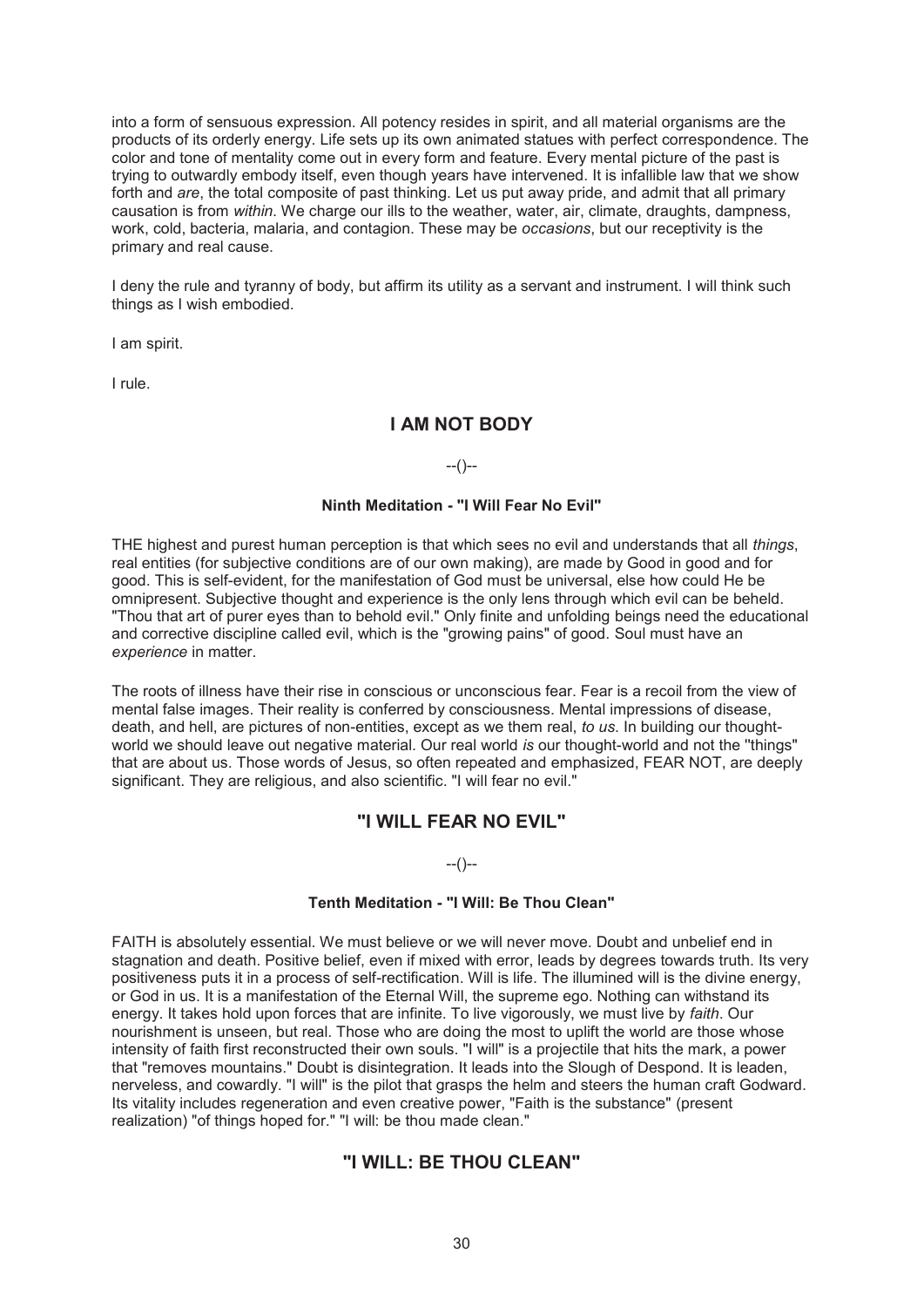--()--

#### **Eleventh Meditation -** Spirit Is The Only Substance

God is Spirit (not *a* spirit, as incorrectly translated). If God be Spirit His offspring must be spirit also. True, forms and organisms are built by its subtle and orderly energy, but they are only shadows cast by the unseen substance. Dust is seized upon by its living potency and moulded and fashioned to express its quality and plane. It is only our dull materialism that confers substantiality upon the seen. Spirit is solid and indestructible. I am spirit, Matter serves me as a temporary correspondence and servant. I am not body, but spirit, NOW. Space, time, and locality are only provisional, sensuous limitations. To build of enduring material we must build in spirit. The spiritual realm is here as much as hereafter. It is the rich divine exuberance in which we live, move, and receive vitality. A spiritual glow within sends its warm invigorating energy outwards. I hereby link myself to the unchangeable. I am compassed with good, and living in an eternal fountain of strength. All potency is in spirit. My trust is in the unseen, which is the Real. Through it I am filled with LIFE.

# **SPIRIT IS THE ONLY SUBSTANCE**

### --()--

#### **Twelfth Meditation - I Am Free**

FREEDOM is harmony with Law. Law is not only universal, but beneficent. I deny my past condition of servitude. I am no longer bound by the chains of appetite, passion, impulse, custom, creed, fashion, societies, politics, traditionalism, or the animal nature. I deny their power. Only the spiritual self is free, and I recognize that as my real ego. I deny the bondage of matter. It is no longer a prison-wall. I repudiate the tyranny of the senses. They are my servants; no longer masters.

I open my mind to truth, and welcome it from whatever quarter it may come. I assert my supremacy over outward circumstances, and deny the power of both physical pain and pleasure. My consciousness goes beyond the body and all its belongings, and dwells with the divine and spiritual self.

"Where the spirit of the Lord is, there is liberty."

"He hath sent me to bind up the broken-hearted, to proclaim liberty to the captives, and the opening of the prison to them that are bound."

"For the law of the spirit of life in Christ Jesus made me free from the law of sin and death."

### **I AM FREE**

### $-(-)$

### **Thirteenth Meditation - There Is No Death**

"THERE is no death! What seems so is transition." Man lays aside the curtain which, in his servitude to the senses, he has hung between God and himself, and calls the process death. Paul declares, "I die daily." This is to grow spiritually. It is an elimination of the base, the earthy, the sensual. We fear so-called death because our sense of life is material. But LIFE is spiritual. Material forms disintegrate, but life never dies. All *real* life is eternal life. Physical sensation is only a temporary manifestation of life,--a passing phase. So-called death is no stay to development. The only death is the cessation of the false sense of life. The *ideal* is to spiritualize our bodies so that transition will be as gentle as stepping into an adjoining room. Enoch walked with God and was translated. Let us hope that the New Dispensation, now opening, will make it possible, in the not distant future, to displace conventional death by a gentle spiritualization or transition. The dominion of death consists in the fear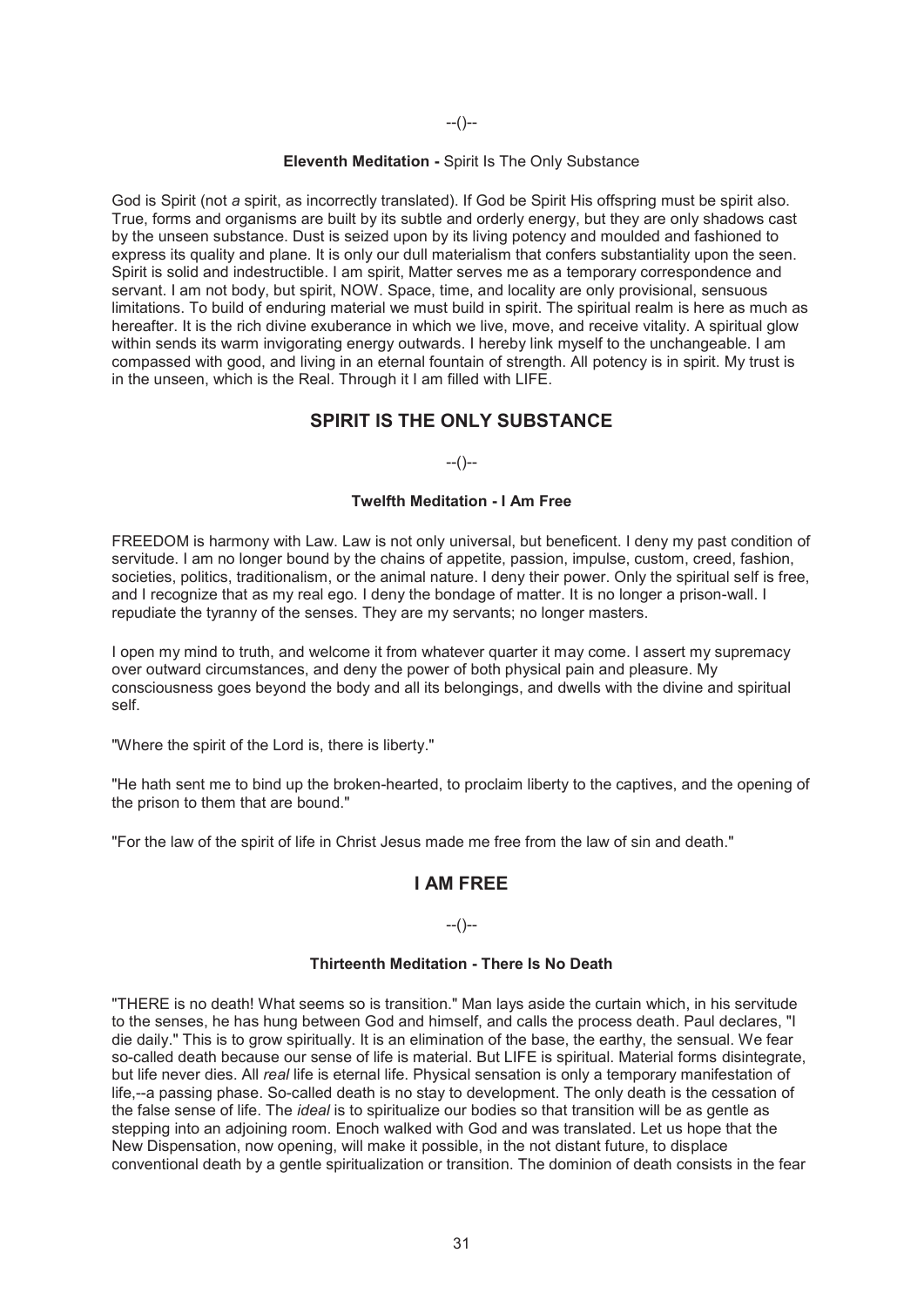of it. This is the "last enemy" that shall be destroyed. "If a man keep my word he shall never see death."

# **THERE IS NO DEATH**

#### --()--

#### **Fourteenth Meditation - I Look Upward**

THINGS which we hold in our consciousness soon become our possession. Universal evolution, which sees all things "in a state of becoming," is the great modern inspiration. The feeling within us, that conditions, social, political, economic, ethical, and religious, are really growing better, has a wonderful healing power in itself, Temporary, local, and apparent declensions do not affect the universal trend. The imperfection of today is the stepping-stone for tomorrow. Life is richer, love stronger, truth more beautiful, nature fairer, music sweeter, art diviner, than we have ever dreamed. God is infinitely better than we can imagine. There is no failure, and pessimism is only the shadow of a disordered dream. An eternal unfolding is going on which shows infinite wisdom, order, foresight, and beneficence. We are on the way towards the "Father's House." Evolution interprets all seeming confusion. Present discord will glide into the harmony of the future. We are pressing on towards the supreme ideal, which includes wholeness on every plane, for the individual and the race. I look upward.

# **I LOOK UPWARD**

### $-(-)$

#### **Fifteenth Meditation - I Am God's Child**

THE divine heredity overlaps all inherited human ills. The fact that I am God's child must rule my consciousness, until, like the rising sun, it dissipates the fogs and mists of ancestral inharmony. In a vastly deeper and more vital sense I am God's child than that of my parents. As children of God we have a divine patrimony,--spiritual and material. It includes everything that is *good*; i.e., God-like. "For we are also His offspring." "Behold, what manner of love the Father hath bestowed upon us, that we should be called children of God; and such we are.'' Not shall be, but *are.* But instead of this we have called ourselves "miserable worms of the dust." There is no surer way of becoming "worms" than to think that we are worm-like, rather than God-like. God's (our Father's) image in us must be uncovered and brought to the front. "I and my Father are one." This is true of the Christ that was in Jesus, and also of the Saviour that is in us. God is not ill, and His children neither inherit disease nor have it sent upon them.

# **I AM GOD'S CHILD**

--()--

### **Sixteenth Meditation - Pain Is Friendly**

SOUL: Why dost thou come to torment me? I would have peace and be free from thy dominion.

PAIN: I am thy friend, and my mission is beneficent.

SOUL: How can that be while thy presence so distresses me? I pray thee, depart.

PAIN: My face seems repulsive and cruel, but my character is only revealed upon acquaintance.

SOUL: What then is thy mission?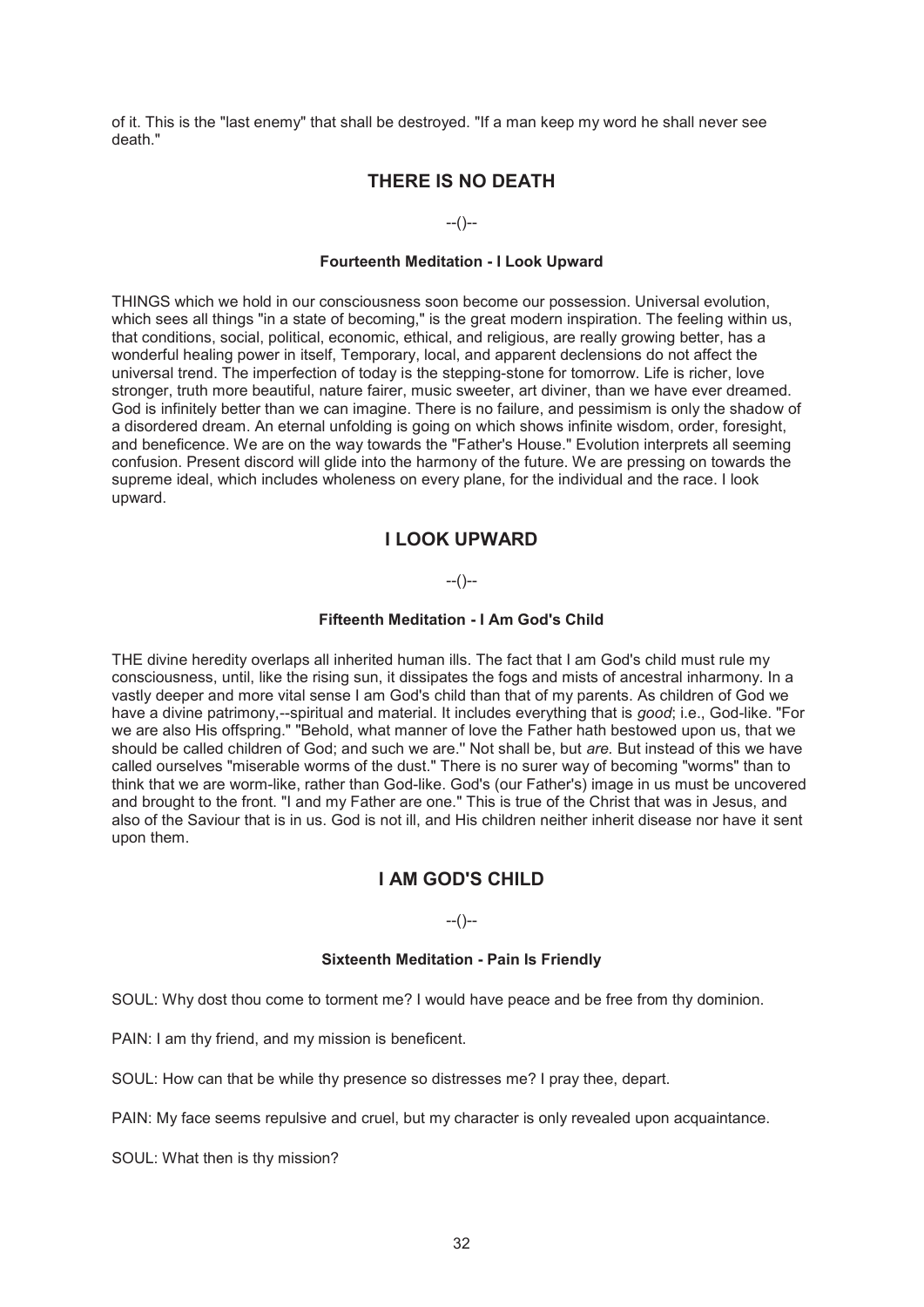PAIN: I am a warning monitor to save thee from thy baser self; an angel of mercy to lift thy consciousness--even though by goads--to higher life and harmony. Accept my judgment and profit by my discipline, and my cruel features will be transformed. Thine own attitude towards me determines my aspect to thee. See me as thy friend, and my correction will become gentle. I educate and refine. Thy hostility sharpens my shafts.

SOUL: I now interpret thy mission. Thou dost link bitterness to sin to turn us from it. But for that, we should forever disregard divine law, and finally destroy ourselves.

PAIN: Only my flaming sword prevents it. Thou hast rightly interpreted.

# **PAIN IS FRIENDLY**

 $-(-)$ 

#### **Seventeenth Meditation - I Listen**

I GO into the silence and open my inner hearing to the "still, small voice." The sanctuary of soul is the "Holy of Holies;" the trysting-place of the divine and the human. The tribunal of God is at the soulcentre of man. The divine likeness is here unveiled. It is the "manger" where the Christconsciousness comes to birth, while external discords are only the beasts of the stall. It is the angel who brings "good tidings of great joy." Here the resurrection takes place, when the stone of the lower self-consciousness is rolled away. Here is the divine affinity which feels its oneness with God. "The kingdom of God cometh not with observation: neither shall they say, Lo, here! or, there! for lo, the kingdom of God is within you. That kingdom includes wholeness, harmony, and health. The sun of righteousness arises with "healing in his wings.''

The Lord was not in "the wind," "the earthquake," nor "the fire," but in the "still, small voice." As we feel the PRESENCE, we receive an impress of its beauty and perfection.

# **I LISTEN**

--()--

#### **Eighteenth Meditation - I Make Harmony**

THERE are invisible threads which connect us with every object which makes up our environment. Vibrations are ever passing over these connections, backward and forward, and it is for us to control their purpose and quality. Every star, sun, person, circumstance, and principle is exchanging messages with us. The dispatches we send are echoed back in duplicate quality. Love for love, antagonism for antagonism, pain for pain. Everything bears the aspect that we give it. Love gilds every object upon which we project it, and its sheen is reflected back in rays of golden light. By its magic, stumbling-blocks become stepping-stones. Love "thinketh no evil," and I follow its example. I *create* a harmonious environment by projecting thought only of the good. God created all things good, and in the kingdom or my own consciousness I will do the same. I will think only harmonious thoughts, and thereby make harmony. All is good.

# **I MAKE HARMONY**

#### --()--

### **Nineteenth Meditation - I Rule The Body**

THERE is no axiom plainer than that the higher should control the lower, and no one but a positive materialist can deny that *man* is above his body. The "fall of man" consists of his dropping into subjection to his animal nature. When the body rules, it soon becomes an unrelenting tyrant, but, if it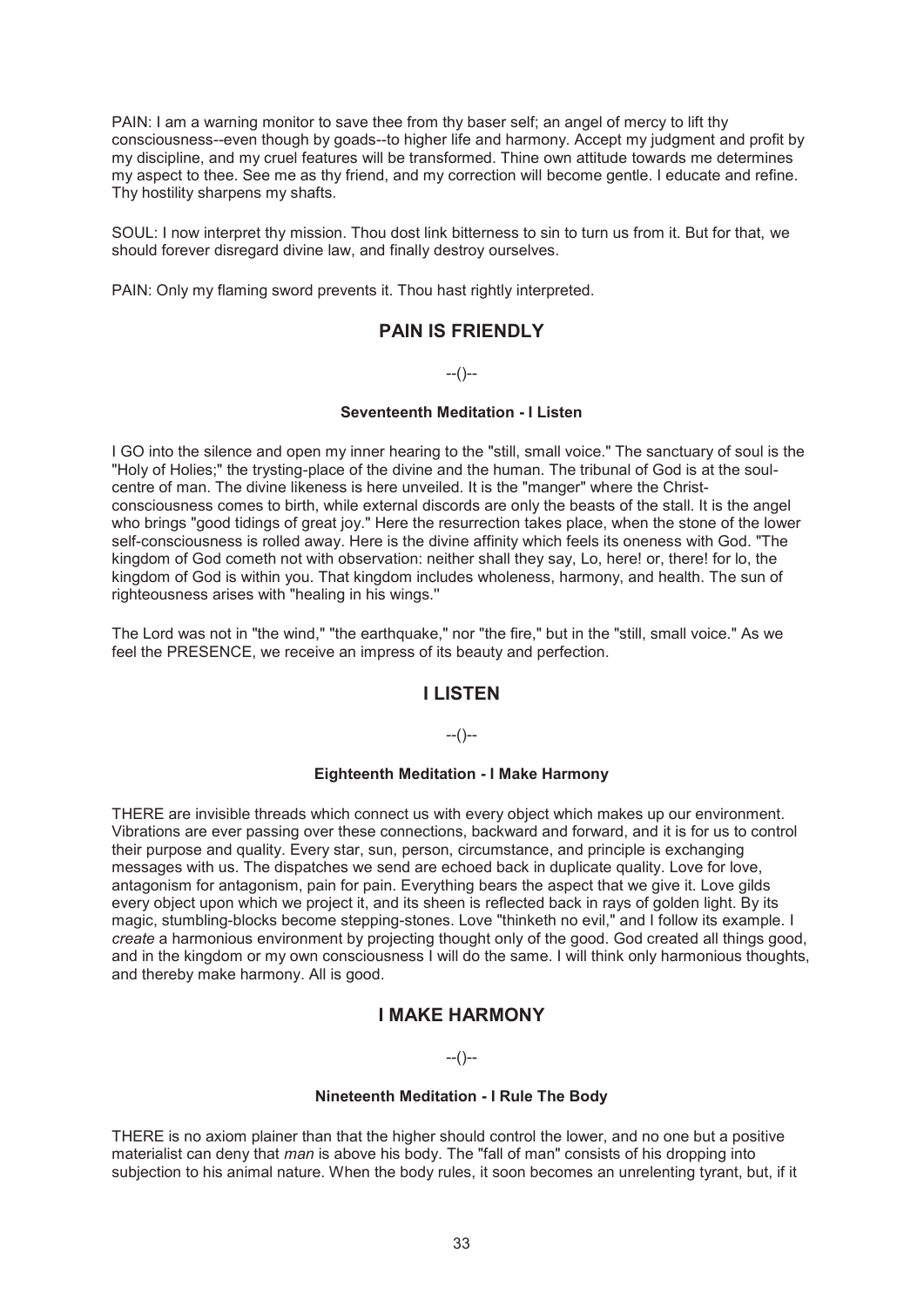occupies a secondary place, it is serviceable and beautiful. Man must assert his superiority. Spiritual victory must be achieved and old things become new. Desire and aspiration are laws of growth. Demand brings supply, and nothing in the universe can hold it back. Every soul is invested with a divine dignity and should reign in its own kingdom. Man is a prince, and to abdicate his heirship is to fail of his grand end. I will never surrender my God- given prerogative. I deny the rule of the seen, sensuous, and the material. I am surcharged with spiritual potency and life. I link myself to that which cannot be shaken. I ascend the mount of spiritual vision and realize divine sonship and rightful dominion. I rule the body and bodily mind.

# **I RULE THE BODY**

# $-(-)$

### **Twentieth Meditation - Health Is Natural**

HEALTH is natural. The natural is that which is in harmony with orderly law. All law is beneficent, therefore the degree of harmony in anything is the test of its naturalness. God is the Author of nature, and natural law is divine method; Inharmony, disease and unhappiness are unnatural, because they are discordant with all that is normal and ideal. Nature does not *know* any lack of conformity. Man is naturally, generically, and potentially whole. All illness is a deviation, and comes from artificiality. Thought, the human creative faculty, misses the mark.

The spiritual should mould the material, the inner the outer; and all human experience proves the reasonableness of such an order of relation. It follows that human vitality can be increased only from within, and that drug-medication is abnormal and adds no new life. It deals only with effect, and is clearly unnatural and irrational. Man must hold before him an undeviating pattern, and thereby grow into its likeness. Nature is not "sickly,'' and for man--its crowning feature--to be disordered proves his *continual* "fall" into materialism. Nature, rightly interpreted, is spiritual. The universal order speaks only of wholeness and harmony.

# **HEALTH IS NATURAL**

### $-(-)$

#### **Twenty-First Meditation - Mental Healing Is Scientific**

SCIENCE is systematized truth, as manifested under the operation of law. The great obstacle to the general acceptance of mind-healing has been the mistaken popular notion that its elements were mystical, occult, magical, or capricious. Nothing could be further from the truth. The laws of spiritual science are as exact as those of mathematics. Every hour of positive high affirmation of the ideal perfection of mind and body, tends directly to actualize such conditions. When this principle is intelligently grasped it is at once seen to be scientific. There is no more uncertainty about its trend than there is about our nearing an object if we walk towards it. Even though orderly mental forces may sometimes be *set in motion* by pure superstition (as through shrines and holy relics), the *result* is no less logical. The usual limitation of "science" to the realm of matter is its degradation. There is no fact better fortified than that mental states and qualities tend to embody themselves. Thousands of instances, illustrations, and analogies prove such a sequence scientifically accurate.

# **MENTAL HEALING IS SCIENTIFIC**

 $-(-)$ 

#### **Twenty-Second Meditation - Healing Is Biblical**

THE Whole tenor of the Bible indicates that healing is expected as the natural result of the quickened spiritual life. Preach the gospel, and heal the sick, are both included in the great divine commission.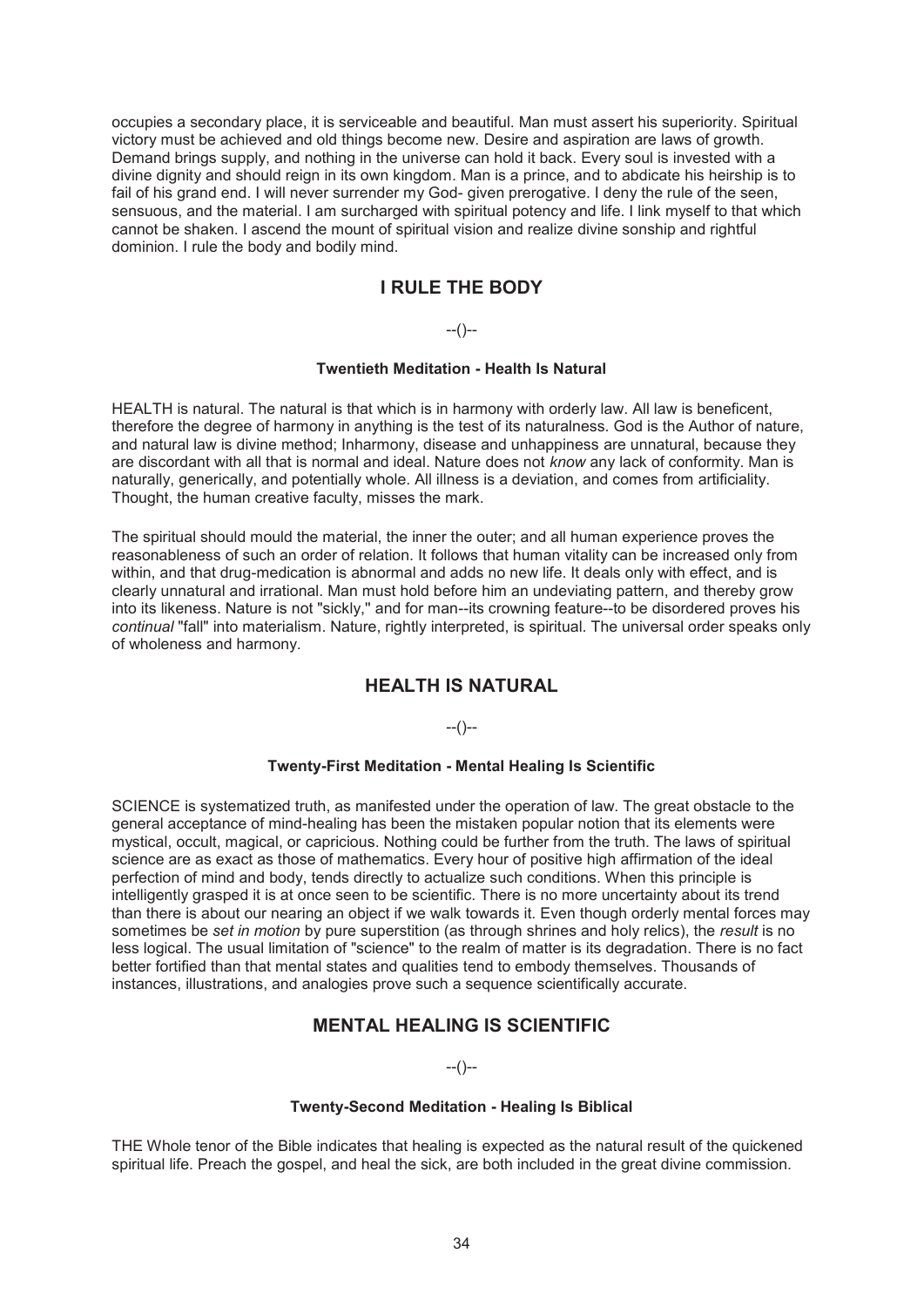They are the inner and outer sides of one whole. The external is the visible sign and attestation of the genuineness of the spiritual and internal.

"He that believeth on me" (is this limited?), "the works that I do shall he do also; and greater works than these shall he do; because I go unto the Father." (John xiv. 12.)

"And as ye go, preach, saying, The kingdom of heaven is at hand. Heal the sick, raise the dead, cleanse the lepers, cast out devils: freely ye have received, freely give." (Matt, x. 7, 8.)

"And these signs shall follow them that believe: in my name shall they cast out devils; they shall speak with new tongues; they shall take up serpents, and if they drink any deadly thing, it shall in no wise hurt them; they shall lay hands on the sick, and they shall recover." (Mark xvi.17,18.)

The Psalms are full of declarations, to the effect that wholeness is the natural result of abiding in God. Healing is biblical.

# **HEALING IS BIBLICAL**

 $-(-)$ 

#### **Twenty-Third Meditation - Prayer Is Answered**

PRAYER is communion, aspiration, soul-contact with God. The ideal prayer is not a petition for *things*, for Infinite Love has *already* bestowed the best, though we may be unconscious of it. To expect a change on God's part would imply that He is imperfect. The ruling desire of each soul is its *prayer,* therefore each one prays "without ceasing," wisely or unwisely. If it be for wealth, pleasure, renown, or sensuous gratification, the answer is upon the same low plane. The response comes, but proves unsatisfying. But true prayer wields divine forces and makes them ministries of blessing. It discovers and utilizes divine law. Every prayer for the best is eternally answered--on God's part--but not *to us*- unless we come into at-one-ment.

"All things whatsoever ye pray and ask for, believe that ye have received them, and ye shall have them." (Mark xi. 24. New Version.)

If ruling desire binds me to God, I shall receive what is God-like. I link myself there, and not to dust. I pray to be whole, and on God's part the answer is eternally complete. To pray is to lift the soul into unison with the Eternal Goodness.

# **PRAYER IS ANSWERED**

#### $-(-)$

#### **Twenty-Fourth Meditation - I Am Healed**

As the building is complete in the mind of the architect before it appears outwardly, so the divine innermost is already perfect, waiting for me to bring it into the external. I am well, because the spiritual is the real, even if it be not yet outwardly manifest. How shall l actualize the inward ideal? By thoughtconcentration upon it, and by identifying the conscious ego with it. *I* am *spirit*, not matter. *I* am whole, despite outer appearances. The real ego being perfect, I am potentially sound in mind and body. The spirit of wholeness is in contact with every fibre and tissue of my organism. In God's strength I affirm that my (naming seemingly diseased parts or members) are already well, strong, and beautiful. The spiritual body of correspondence is divinely complete, and that is the *I*. I bolt the door of thought against every mental picture of imperfection and disorder. I hold only the perfect, and affirm nothing less. I also claim entire supremacy over intellect and memory. I will forget the evil and remember the good. I am whole, mentally and physically.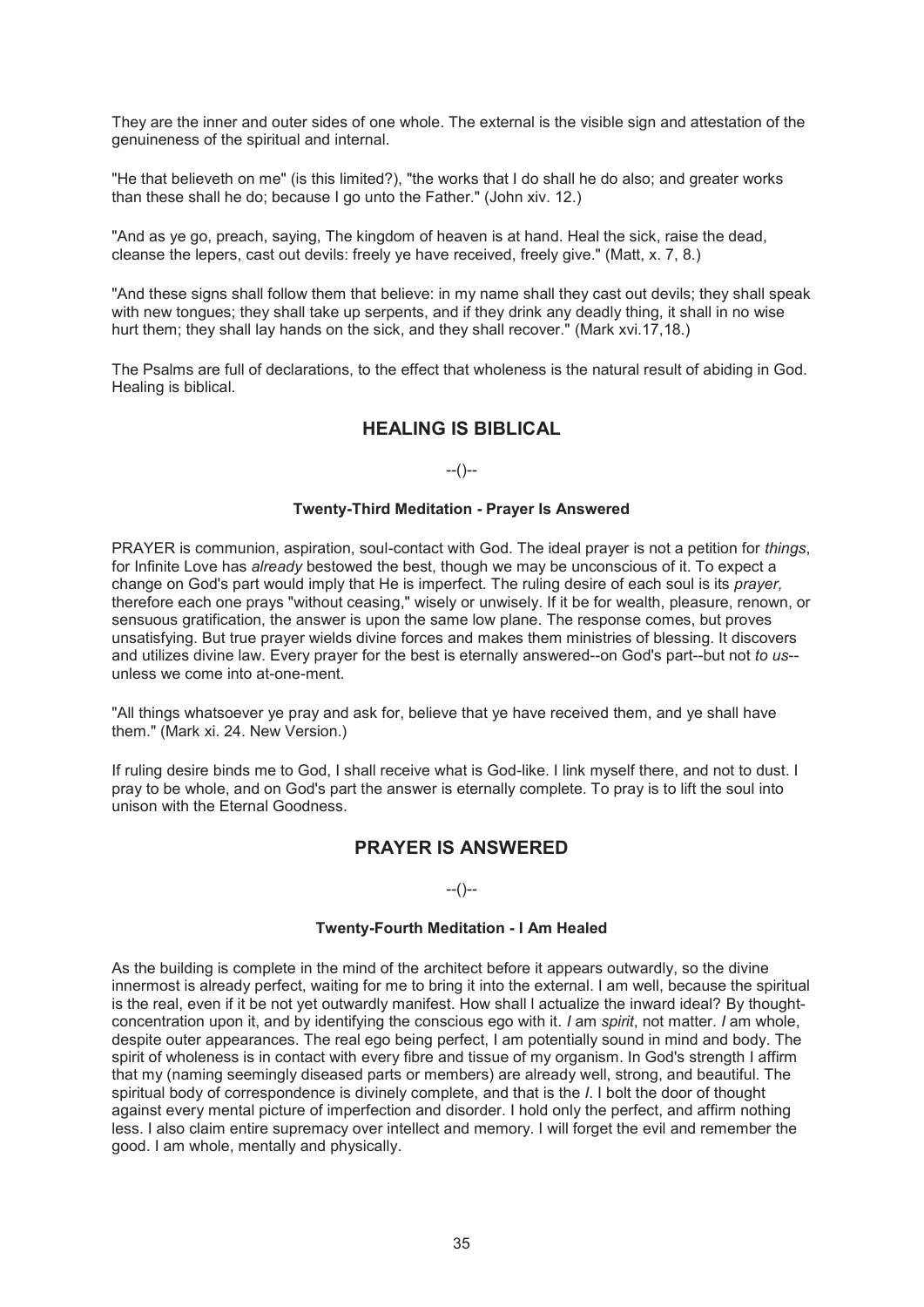# **I AM HEALED**

# $-(-)$

### **Twenty-Fifth Meditation - "Be Ye Therefore Perfect"**

"BUT Jesus saith unto him, Follow me; and leave the dead to bury their own dead."

I hereby bury my negation, weakness, fear, selfishness, and all doubt under a mountain of positive, intense, living Truth.

I am perfectly sound in mind and body. Nothing in the universe can hinder my progress.

I am the child of God. The divine will is my will.

It is only good. I understand and feel it.

I am strong in the Lord, one with my Father.

I am in loving relation to the universal order.

I am peace to all my environment.

I am Love, and radiate it everywhere.

Goodness is flowing into me.

Christ is formed in me and is the All.

I have overcome the world, the flesh, and the devil.

I "walk after the Spirit."

"For all things are yours ; whether Paul, or Apollos, or Cephas, or the world, or life, or death, or things present, or things to come; all are yours; and ye are Christ's; and Christ is God's."

# **"BE YE THEREFORE PERFECT"**

End of Part Two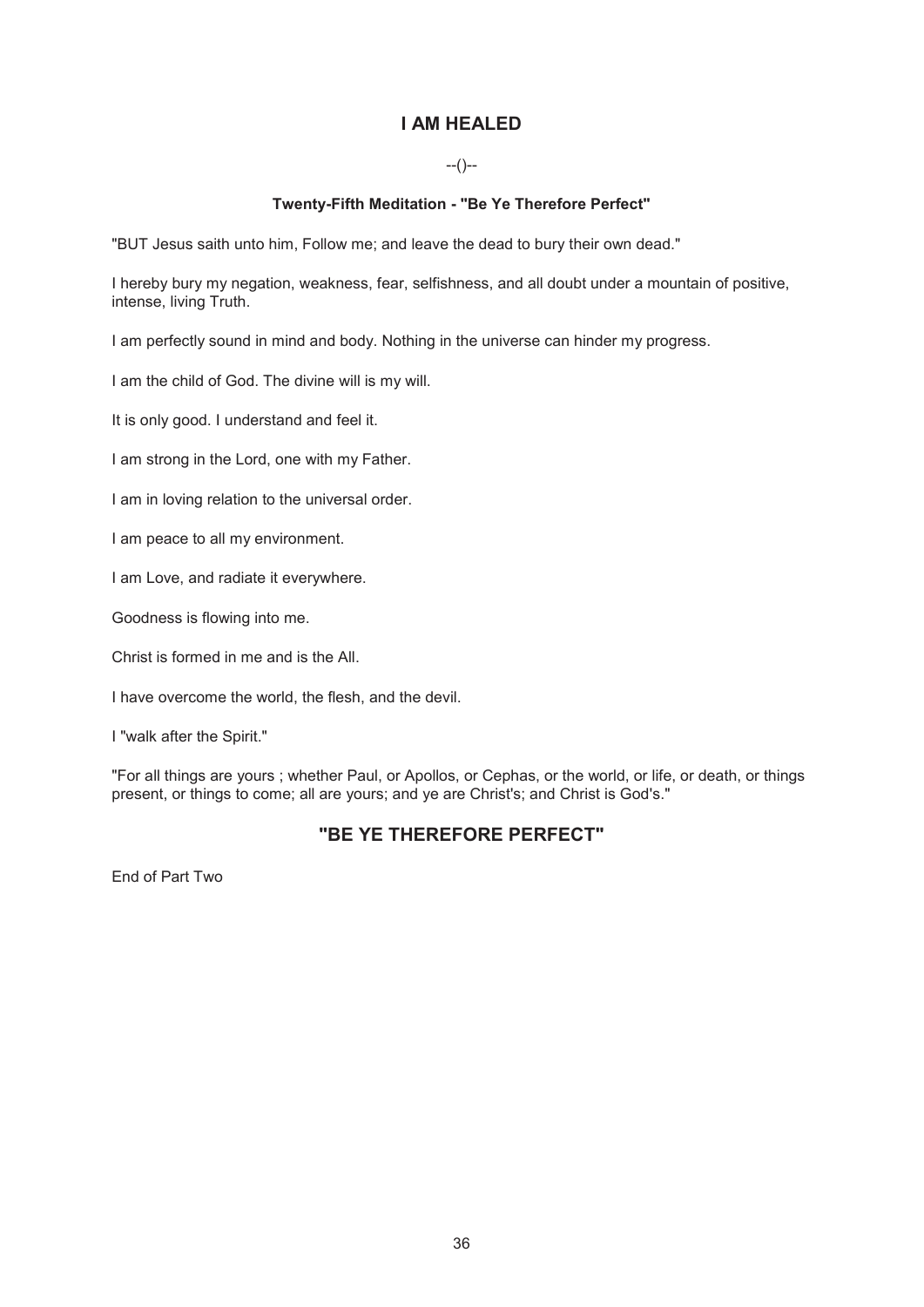#### **Appendix**

ONE great field which the author of Ideal Suggestion believes will open to it in the near future, is the reformation of inebriety. The world is struggling with the problem of finding an efficient remedy for the slavery to intoxicants. There is no common agreement as to the best means to accomplish this purpose, and the efforts put forth are spasmodic, unsystematic and unscientific. The great organized movements for the suppression of intemperance have changed during the last few decades, and in some respects the trend seems to have been reactionary.

The Washingtonian movement, with the moral enthusiasm which followed, and education and moral suasion in general, have been largely displaced by efforts toward legal prohibition and external suppression. No disparagement is cast upon prohibition, so far as it goes, but it does not cure inebriety. It is unfortunate that it has popularly come to be regarded as synonymous with temperance, and therefore it has largely overshadowed and displaced organized moral agencies. Under the most favorable conditions it is external, and inadequate to the great end desired by its well-meaning and conscientious advocates.

Another phase of present thought, is the idea that inebriety is a disease of the *body*, and that it can be cured by material medication. This view has gained considerable acceptance from the fact that many cures take place through the power of numerous subtle and unconscious mental influences which are generally unappreciated or ignored. It is unnecessary to enlarge upon this solution of the seeming results of medication; for those who have perused Part 1. of this book will find every phenomenon abundantly accounted for in accordance with the laws of mental causation.

Inebriety is cured temporarily by "hypnotic suggestion." Vivid mental impressions imposed by another mind change the victim's likes, tastes, and even his ruling appetite. This assertion does not need to be verified to any who are aware of the progress of hypnotic research in a few of the noted institutes of Europe, and to a much less extent in this country. The mere experimental stage has been passed.

The inebriate needs to be set *free*--cured from within--which involves the overcoming of the *old*  consciousness by a *new* and *higher* one. Suggestion is the human motor. To pass a saloon, suggests a drink. A feeling of depression or weakness does the same on account of the known temporary exhilaration which follows. On the other side, things external, especially the palpable, forfeited respect of his fellows, suggests to the victim that he *is* a victim. Everything within and without concurs regarding his degradation. The lower selfhood is emphasized, and the consciousness sinks into animalism. Now what does he need? Most assuredly *vivid suggestions* of the opposite and higher. In some way they must be *lodged* in his mind. If he have any desire for release--and almost everyone does in some degree--Ideal Suggestion furnishes a systematic means to the end. In proportion as it is thoroughly followed, mental laws insure positive results.

Let us briefly outline a possible reformatory conducted in accord with the laws of suggestion as they shape mental action. What would be the *modus operandi?* In the first place the inebriate *in* man would not be recognized, but utterly ignored. The theory in all instruction and intercourse would be, that the *divine* in man is *the man*. He is ideally whole, potentially perfect,--a child of God. Everything must emphasize that suggestion. All this would naturally include the exercises in mental photography as formulated in this work. These and kindred ideals would be graphically impressed upon the mental field of vision. This action, to the out sense, could be heightened by the employment of words in electric light, or formed of tiny gas-jets in a background of darkness, instead of the common printed text. An hour's exposure to such ideals during each day would produce a remarkable impress upon the *mental* vision. The rational use of some such unique means will be easily grasped when it is understood that the object is a *vivid mental picture*. Take such "suggestions" as "I am free," "I am soul," or "God is here." After a few days they would stand out before the mind, *by night and by day*. They would be seen in *words of fire* before the saloon-entrance, and flame up in the mind's eye at every call of the appetite. The higher self-consciousness thus gained would make it plain to the *man* that it was only the animal, and not *himself*, who craved the stimulant.

Such an institution is today only an imaginary one; but it would be in accord with the laws of mind, and it is to be hoped that it may have a practical trial in the not distant future. In the past, under traditional and materialistic theories, retreats and asylums have entirely disregarded the immutable order of